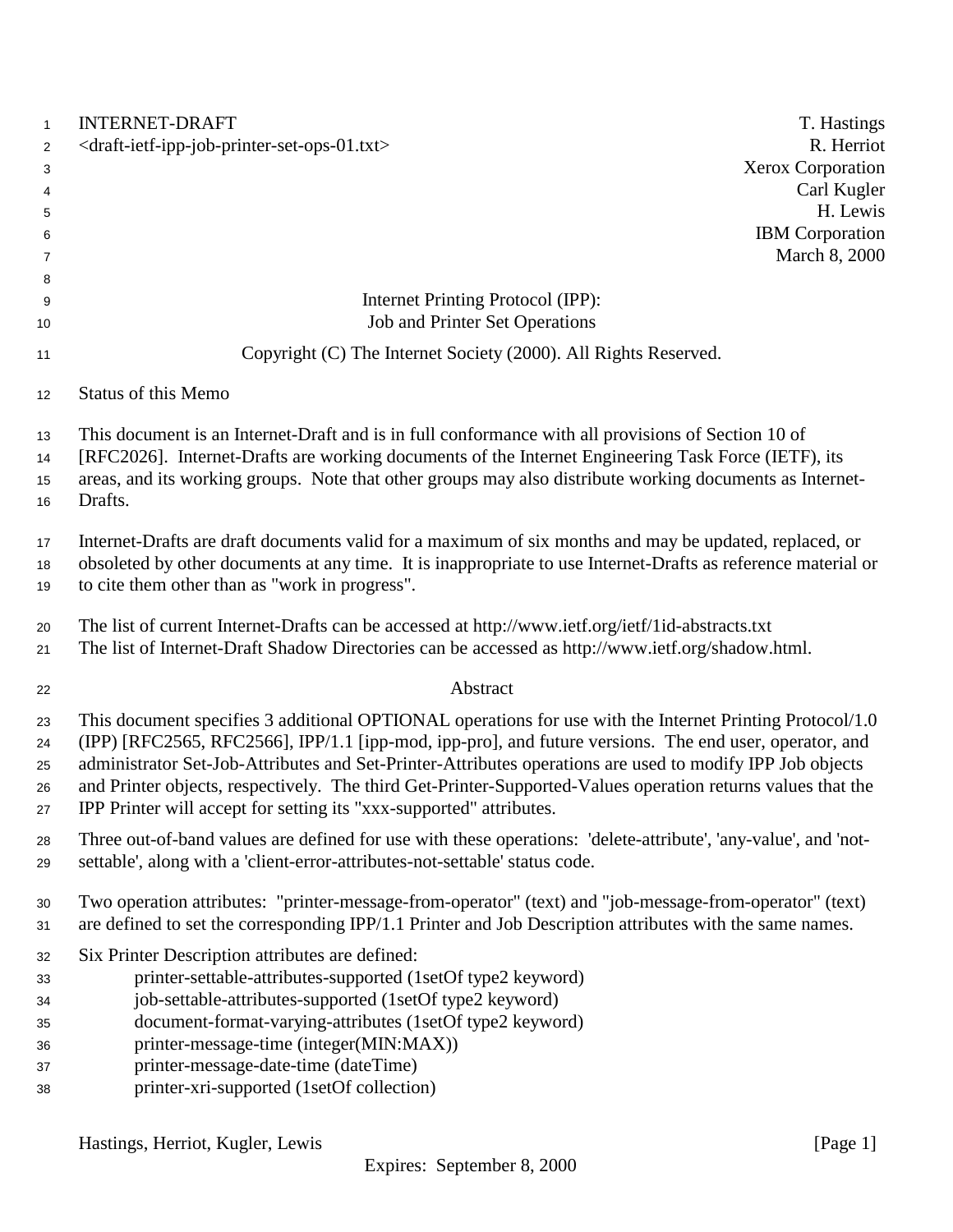The full set of IPP documents includes:

- Design Goals for an Internet Printing Protocol [RFC2567]
- Rationale for the Structure and Model and Protocol for the Internet Printing Protocol [RFC2568]
- Internet Printing Protocol/1.1: Model and Semantics (this document)
- Internet Printing Protocol/1.1: Encoding and Transport [IPP-PRO]
- Internet Printing Protocol/1.1: Implementer's Guide [IPP-IIG]
- Mapping between LPD and IPP Protocols [RFC2569]
- 

 The "Design Goals for an Internet Printing Protocol" document takes a broad look at distributed printing functionality, and it enumerates real-life scenarios that help to clarify the features that need to be included in a printing protocol for the Internet. It identifies requirements for three types of users: end users, operators, and administrators. It calls out a subset of end user requirements that are satisfied in IPP/1.0. A

few OPTIONAL operator operations have been added to IPP/1.1.

 The "Rationale for the Structure and Model and Protocol for the Internet Printing Protocol" document describes IPP from a high level view, defines a roadmap for the various documents that form the suite of IPP specification documents, and gives background and rationale for the IETF working group's major decisions.

 The "Internet Printing Protocol/1.1: Encoding and Transport" document is a formal mapping of the abstract operations and attributes defined in the model document onto HTTP/1.1 [RFC2616]. It defines the encoding rules for a new Internet MIME media type called "application/ipp". This document also defines the rules for transporting over HTTP a message body whose Content-Type is "application/ipp". This document defines a new scheme named 'ipp' for identifying IPP printers and jobs.

 The "Internet Printing Protocol/1.1: Implementer's Guide" document gives insight and advice to implementers of IPP clients and IPP objects. It is intended to help them understand IPP/1.1 and some of the considerations that may assist them in the design of their client and/or IPP object implementations. For example, a typical order of processing requests is given, including error checking. Motivation for some of the specification decisions is also included.

 The "Mapping between LPD and IPP Protocols" document gives some advice to implementers of gateways between IPP and LPD (Line Printer Daemon) implementations.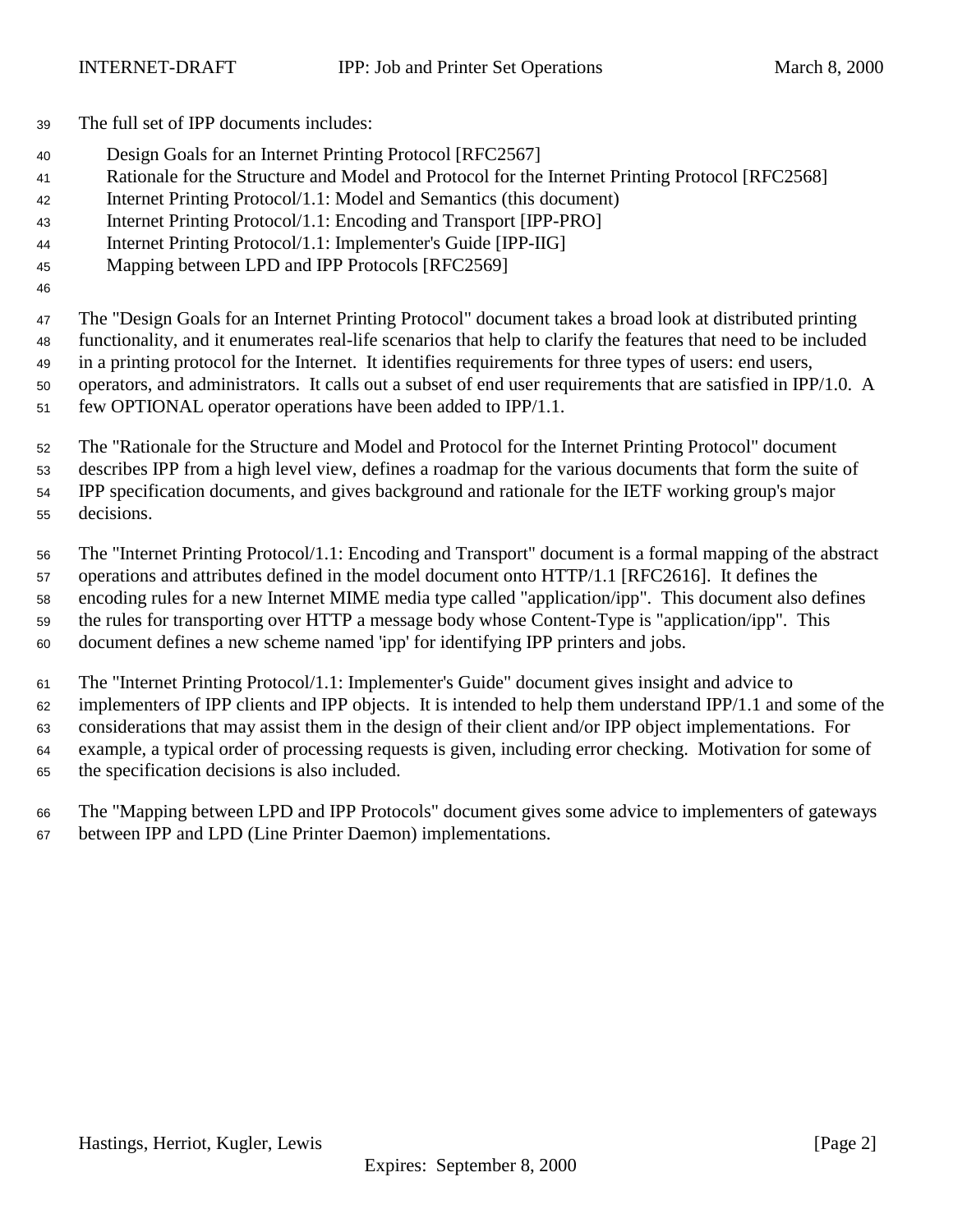| 1<br>69<br>$\overline{2}$<br>70<br>2.1<br>71<br>2.2<br>72<br>3<br>73<br>4<br>74<br>4.1<br>75<br>4.1.1<br>76<br>4.1.2<br>77<br>4.1.3<br>78<br>4.2<br>79<br>4.2.1<br>80<br>4.2.2<br>81<br>4.2.3<br>82<br>4.3<br>83<br>5<br>84<br>5.1<br>85<br>5.2<br>86<br>6<br>87<br>6.1<br>88<br>6.2<br>89<br>6.3<br>90<br>6.4<br>91<br>6.5<br>92<br>6.6<br>93<br>7<br>94<br>7.1<br>95<br>8<br>96<br>8.1<br>97<br>8.1.1<br>98<br>8.2<br>99<br>8.2.1<br>8.3<br>8.3.1<br>9 | 68 | <b>Table of Contents</b> |  |  |
|----------------------------------------------------------------------------------------------------------------------------------------------------------------------------------------------------------------------------------------------------------------------------------------------------------------------------------------------------------------------------------------------------------------------------------------------------------|----|--------------------------|--|--|
|                                                                                                                                                                                                                                                                                                                                                                                                                                                          |    |                          |  |  |
|                                                                                                                                                                                                                                                                                                                                                                                                                                                          |    |                          |  |  |
|                                                                                                                                                                                                                                                                                                                                                                                                                                                          |    |                          |  |  |
|                                                                                                                                                                                                                                                                                                                                                                                                                                                          |    |                          |  |  |
|                                                                                                                                                                                                                                                                                                                                                                                                                                                          |    |                          |  |  |
|                                                                                                                                                                                                                                                                                                                                                                                                                                                          |    |                          |  |  |
|                                                                                                                                                                                                                                                                                                                                                                                                                                                          |    |                          |  |  |
| 100<br>101<br>102<br>103                                                                                                                                                                                                                                                                                                                                                                                                                                 |    |                          |  |  |
|                                                                                                                                                                                                                                                                                                                                                                                                                                                          |    |                          |  |  |
|                                                                                                                                                                                                                                                                                                                                                                                                                                                          |    |                          |  |  |
|                                                                                                                                                                                                                                                                                                                                                                                                                                                          |    |                          |  |  |
|                                                                                                                                                                                                                                                                                                                                                                                                                                                          |    |                          |  |  |
|                                                                                                                                                                                                                                                                                                                                                                                                                                                          |    |                          |  |  |
|                                                                                                                                                                                                                                                                                                                                                                                                                                                          |    |                          |  |  |
|                                                                                                                                                                                                                                                                                                                                                                                                                                                          |    |                          |  |  |
|                                                                                                                                                                                                                                                                                                                                                                                                                                                          |    |                          |  |  |
|                                                                                                                                                                                                                                                                                                                                                                                                                                                          |    |                          |  |  |
|                                                                                                                                                                                                                                                                                                                                                                                                                                                          |    |                          |  |  |
|                                                                                                                                                                                                                                                                                                                                                                                                                                                          |    |                          |  |  |
|                                                                                                                                                                                                                                                                                                                                                                                                                                                          |    |                          |  |  |
|                                                                                                                                                                                                                                                                                                                                                                                                                                                          |    |                          |  |  |
|                                                                                                                                                                                                                                                                                                                                                                                                                                                          |    |                          |  |  |
|                                                                                                                                                                                                                                                                                                                                                                                                                                                          |    |                          |  |  |
|                                                                                                                                                                                                                                                                                                                                                                                                                                                          |    |                          |  |  |
|                                                                                                                                                                                                                                                                                                                                                                                                                                                          |    |                          |  |  |
|                                                                                                                                                                                                                                                                                                                                                                                                                                                          |    |                          |  |  |
|                                                                                                                                                                                                                                                                                                                                                                                                                                                          |    |                          |  |  |
|                                                                                                                                                                                                                                                                                                                                                                                                                                                          |    |                          |  |  |
|                                                                                                                                                                                                                                                                                                                                                                                                                                                          |    |                          |  |  |
|                                                                                                                                                                                                                                                                                                                                                                                                                                                          |    |                          |  |  |
|                                                                                                                                                                                                                                                                                                                                                                                                                                                          |    |                          |  |  |
|                                                                                                                                                                                                                                                                                                                                                                                                                                                          |    |                          |  |  |
|                                                                                                                                                                                                                                                                                                                                                                                                                                                          |    |                          |  |  |
|                                                                                                                                                                                                                                                                                                                                                                                                                                                          |    |                          |  |  |
|                                                                                                                                                                                                                                                                                                                                                                                                                                                          |    |                          |  |  |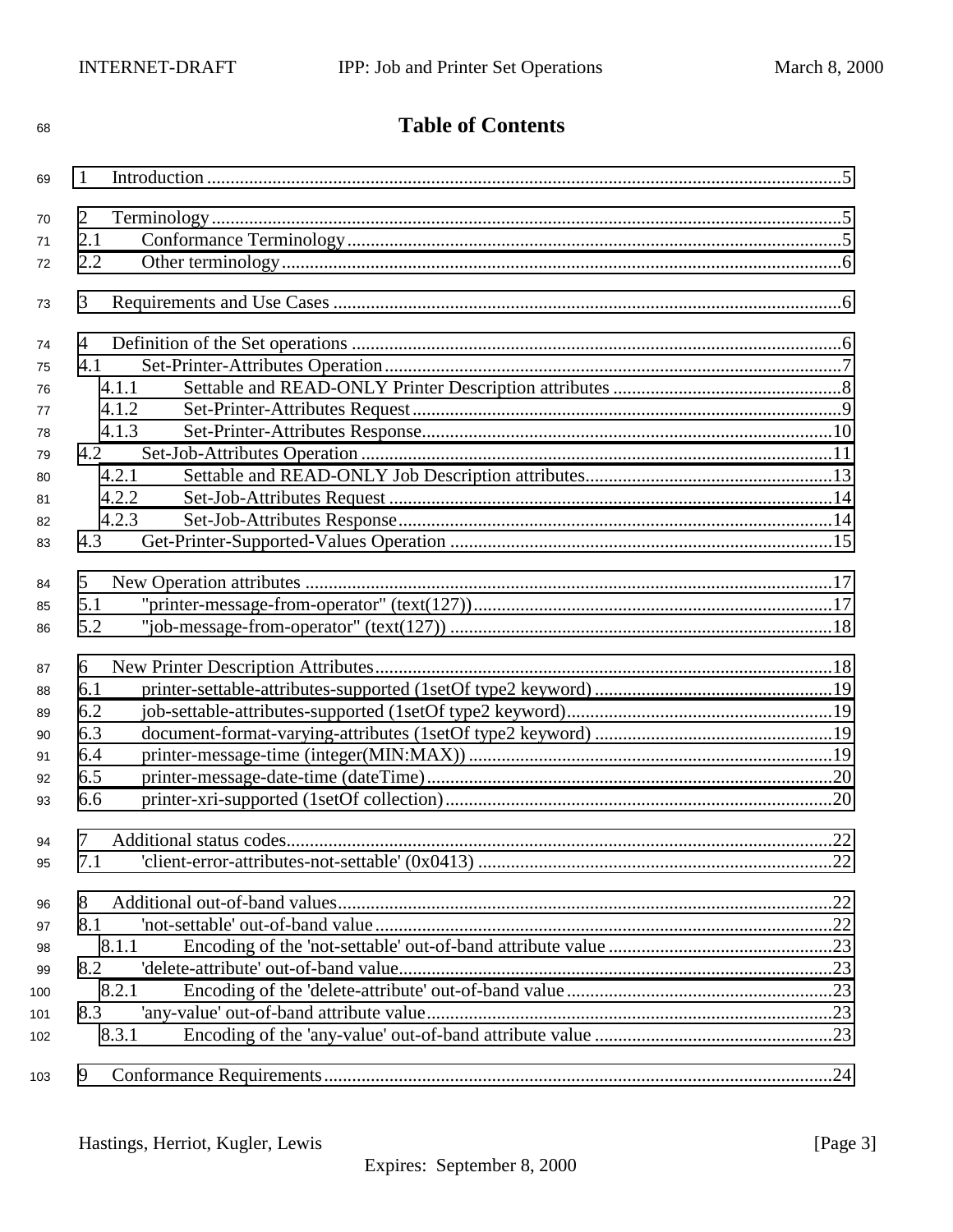| 104        |                                                                                        |  |
|------------|----------------------------------------------------------------------------------------|--|
| 105        |                                                                                        |  |
| 106        |                                                                                        |  |
| 107        |                                                                                        |  |
| 108        |                                                                                        |  |
| 109        |                                                                                        |  |
| 110        | 15.1                                                                                   |  |
| 111        | 15.2                                                                                   |  |
| 112        | Changes to the January 20, 2000 version to make the January 30, 2000 version29<br>15.3 |  |
| 113        | Changes to the January 4, 2000 version to make the January 20, 2000 version30<br>15.4  |  |
| 114        | Changes to the December 8, 1999 version to make the January 4, 2000 version31<br>15.5  |  |
| 115        |                                                                                        |  |
| 116        |                                                                                        |  |
| 117<br>118 |                                                                                        |  |

# **Table of Tables**

| 120 |                                                                                                         |  |
|-----|---------------------------------------------------------------------------------------------------------|--|
| 121 |                                                                                                         |  |
| 122 |                                                                                                         |  |
| 123 | Table 4 - Values allowed for Job Template Attributes in the Set-Job-Attributes Operation 32             |  |
| 124 | Table 5 - Values allowed for Job Description Attributes in the Set-Job-Attributes Operation33           |  |
| 125 | Table 6 - Values allowed for Printer Job Template Attributes in the Set-Printer-Attributes Operation 33 |  |
| 126 | Table 7 - Values allowed for Printer Description Attributes in the Set-Printer-Attributes Operation 34  |  |
| 127 | Table 8 - Printer Job Template Attributes returned from Get-Printer-Supported-Values36                  |  |
| 128 |                                                                                                         |  |
| 129 | Table 10 - Printer Description Attributes returned from Get-Printer-Supported-Values36                  |  |
| 130 | Table 11 - Printer Job Template Attributes returned from Get-Printer-Supported-Values36                 |  |
| 131 | Table 12 - Printer Job Template Attributes returned from Get-Printer-Supported-Values37                 |  |
| 132 | Table 13 - Printer Description Attributes returned from Get-Printer-Supported-Values37                  |  |
| 133 | Table 14 - Printer Description Attributes returned from Get-Printer-Supported-Values38                  |  |
| 134 | Table 15 - Printer Description Attributes returned from Get-Printer-Supported-Values38                  |  |
| 135 |                                                                                                         |  |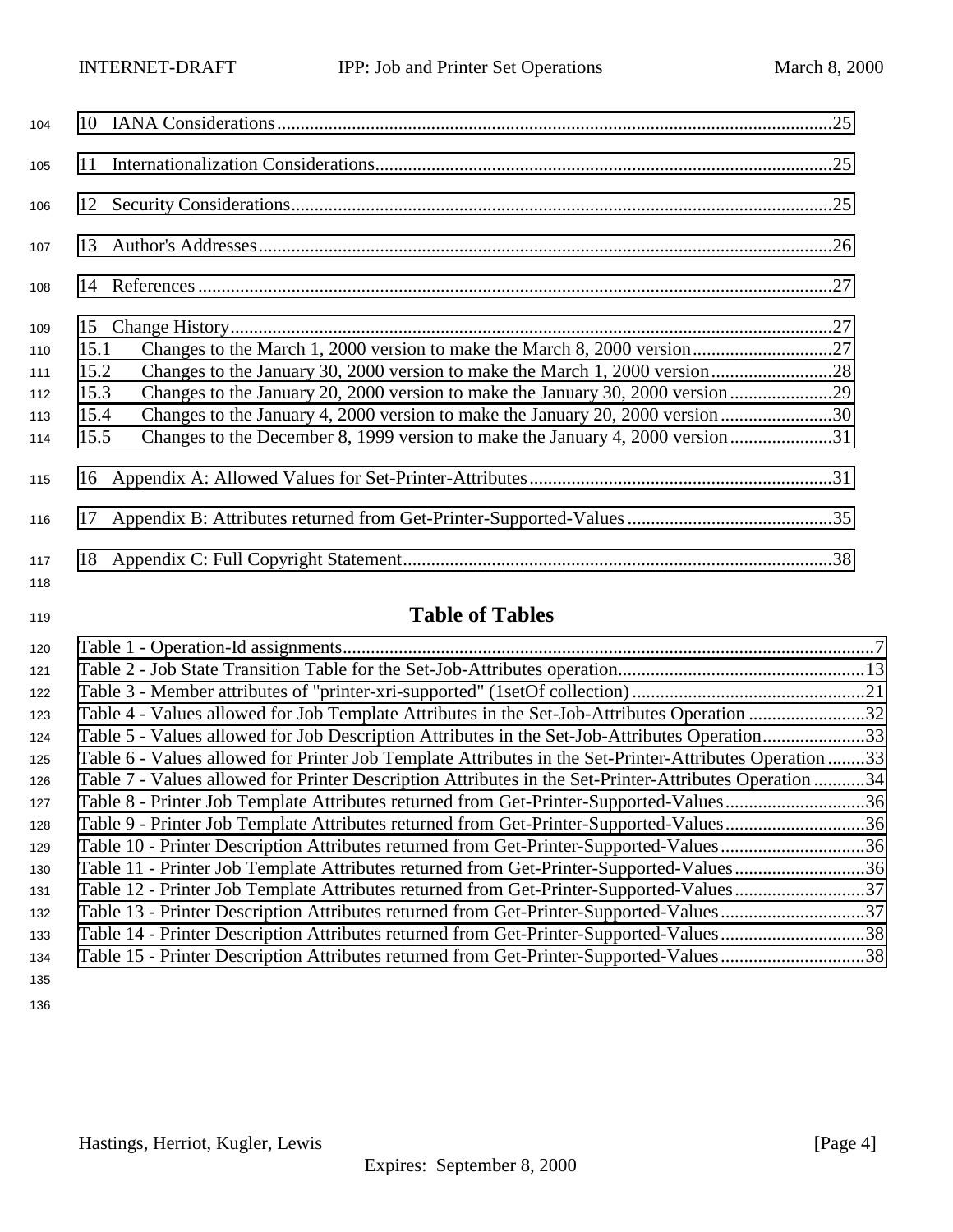### <span id="page-4-0"></span>**1 Introduction**

 The Internet Printing Protocol (IPP) is an application level protocol that can be used for distributed printing using Internet tools and technologies. IPP version 1.1 [ipp-mod, ipp-pro] focuses on end user functionality with a few administrative operations included. This document defines additional OPTIONAL end user, operator, and administrator Set-Job-Attributes and Set-Printer-Attributes operations used to modify IPP Job objects and Printer objects, respectively. It also defines a third Get-Printer-Supported-Values operation that returns values that the IPP Printer will accept for setting its "xxx-supported" attributes. The Get-Printer- Supported-Values operation MUST be supported, if the implementation supports setting any "xxx-supported" Printer attributes using the Set-Printer-Attributes operation.

 Three out-of-band values are defined for use with these three operations: 'delete-attribute' for deleting Job attributes with the Set-Job-Attributes request, 'not-settable' for use in either the Set-Job-Attributes or Set-Printer-Attributes responses, and 'any-value' for use in the Get-Printer-Supported-Values response.

 Two operation attributes: "printer-message-from-operator" (text) and "job-message-from-operator" (text) are defined to set the corresponding IPP/1.1 Printer and Job Description attributes with the same names. These operation attributes may be used with any operation that affect the Printer or Job object for which an operation might want to indicate a message. For the Set-Job-Attributes and Set-Printer-Attributes operations, the client MUST explicitly set them, rather than using these operation attributes.

 A Printer implementation can make the value of some attributes dependent on the document-format, e.g. "resolution-supported".

 This document is an extension to IPP/1.0 [RFC2565, RFC2566] and IPP/1.1 [ipp-mod, ipp-pro], and future versions.

#### **2 Terminology**

This section defines terminology used throughout this document.

#### **2.1 Conformance Terminology**

 Capitalized terms, such as MUST, MUST NOT, REQUIRED, SHOULD, SHOULD NOT, MAY, NEED NOT, and OPTIONAL, have special meaning relating to conformance. These terms are defined in [ipp-mod] section 12.1 on conformance terminology, most of which is taken from RFC 2119 [RFC2119].

- The following specialization of these terms apply to this document:
- REQUIRED: if an implementation supports the extensions described in this document, it MUST support a REQUIRED feature.
- OPTIONAL: if an implementation supports the extensions described in this document, it MAY support an OPTIONAL feature.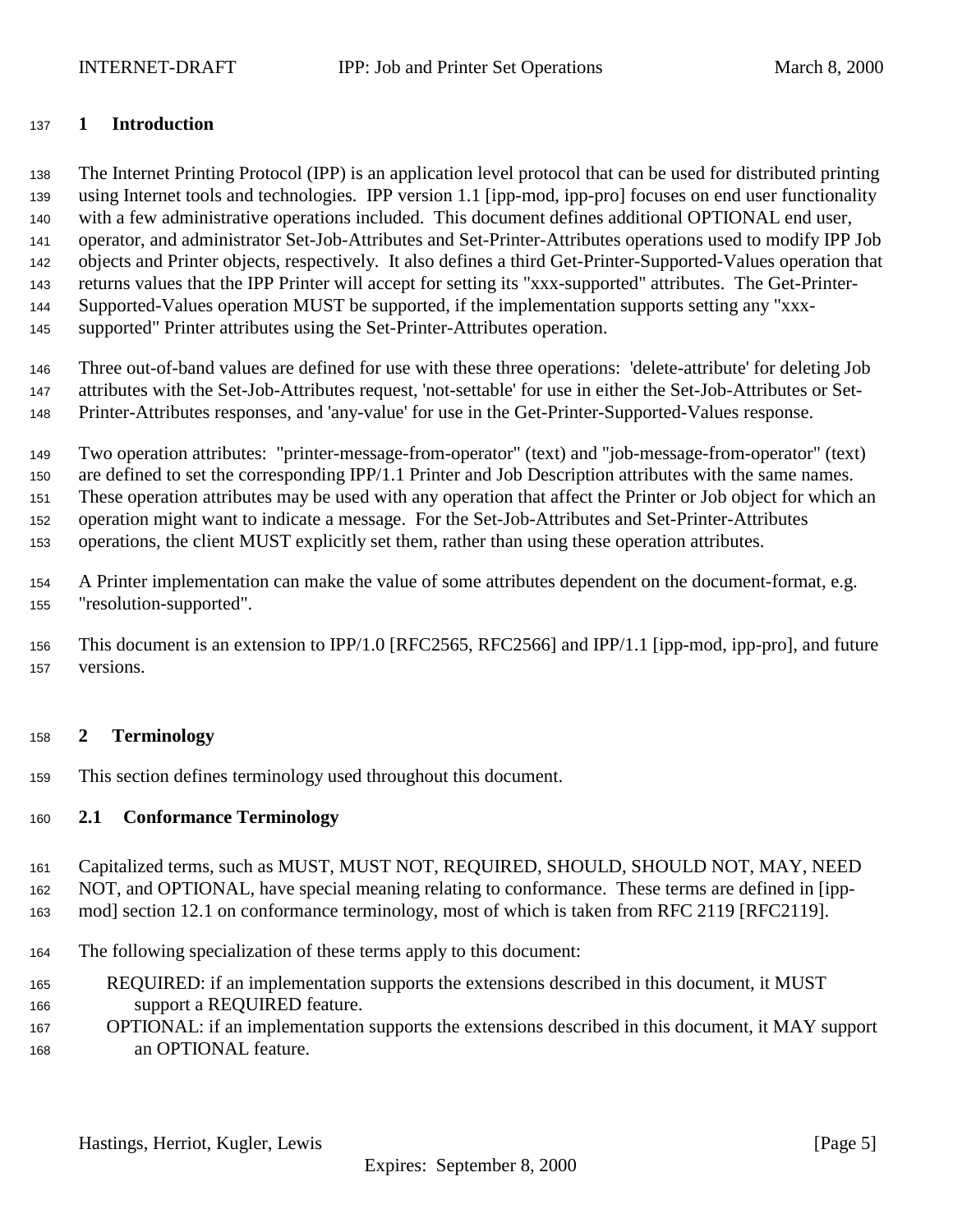# <span id="page-5-0"></span>**2.2 Other terminology**

 This document uses terms such as Job object (or Job), IPP Printer object (or Printer), "operation", "request", response", "attributes", "keywords", and "support". These terms have special meaning and are defined in the model terminology [ipp-mod] section 12.2. The following additional terms are introduced in this document:

- READ-ONLY: used in an attribute definition to indicate that the attribute MUST NOT be settable using an IPP protocol Set operation. In other words, the attribute is not settable by definition. not-settable: an implementation does not support setting an attribute (whether or not the attribute's definition is READ-ONLY).
- 

# **3 Requirements and Use Cases**

- The following requirements and usage are intended to be met by the specification in this document.
- 1. The end-user and the operator need a way to modify a Job that is in the 'pending' or 'pending-held' state.

 Usage: The end-user discovers that he/she forgot to include a print instruction, such as "finishings" = 'staple' after submitting a job. Rather than canceling the job and resubmitting it to the same IPP Printer, the end-user is able to modify the job on the IPP Printer.

- The operator needs to modify a job because it is requesting a particular kind of media for which there is no more, but the policy is to print the job on a comparable medium.
- 2. The system administrator needs a way to re-configure or change the policy of the IPP Printer remotely.
- Usage: The system administrator is adding additional media to the supported media list.
- The system administrator is reducing the capability of the IPP Printer by removing one of the operations from the supported operations list, such as Cancel-Job, because the policy is to run the IPP Printer like a public facsimile machine.
- The system administrator is remotely configuring the IPP Printer after installing it, and so is replacing the Printer Description attributes that have the out-of-band 'no-value' value (see [ipp-mod] section 4.1) with the proper values.
- The operator is changing the media loaded in the input tray and so is replacing the "media-ready" Job Template Printer attribute value with the proper values

#### **4 Definition of the Set operations**

 The Set-Printer-Attributes operation (as are all Printer operations) are directed at Printer objects. A client MUST always supply the "printer-uri" operation attribute in order to identify the correct target of the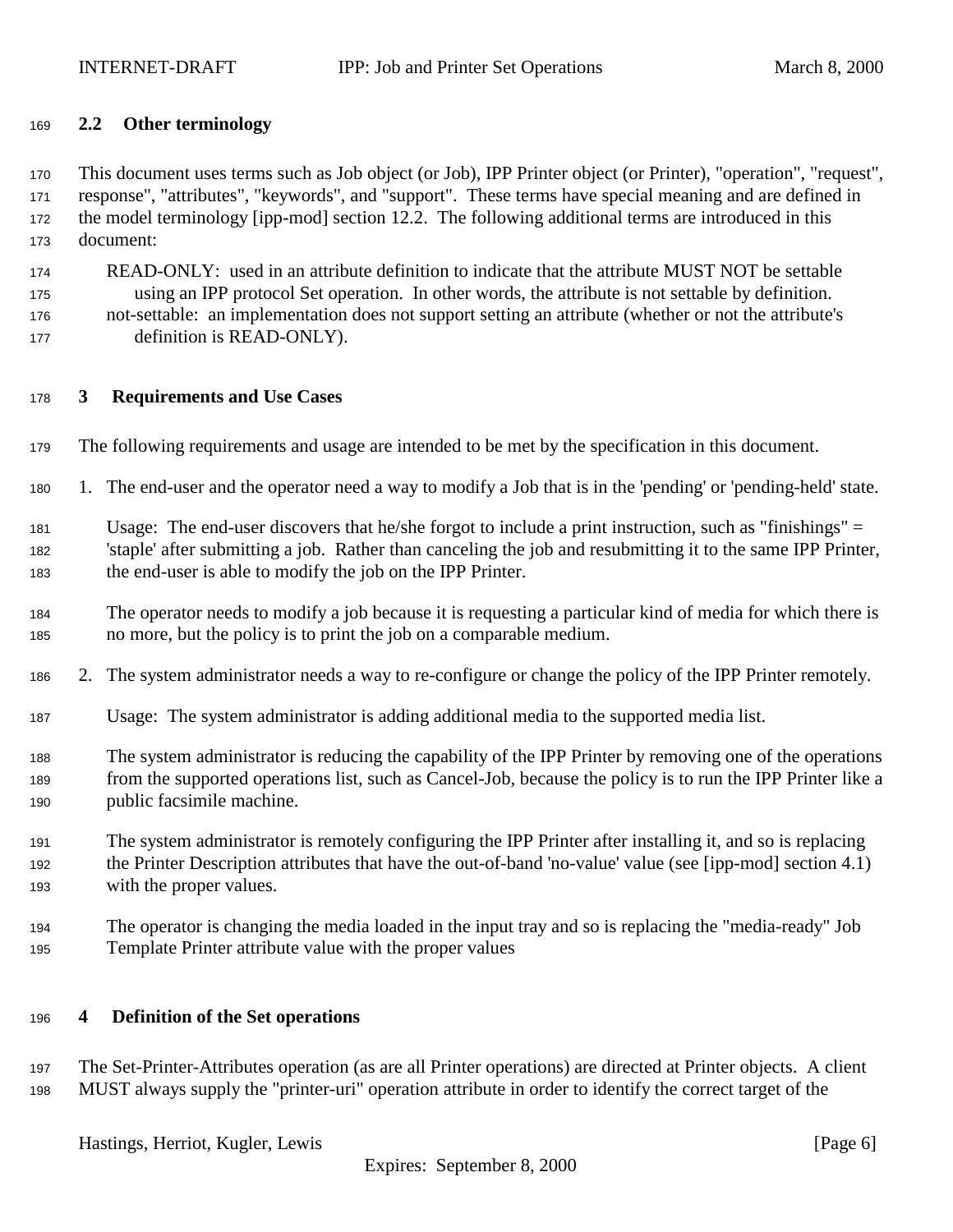<span id="page-6-0"></span> operation. These descriptions assume all of the common semantics of IPP/1.1 Model and Semantics document [ipp-mod] section 3.1.

 The Set-Job-Attributes operation (as are all Job operations) are directed at Job objects. A client MUST always supply some means of identifying the Job object in order to identify the correct target of the operation. That job identification MAY either be a single Job URI or a combination of a Printer URI with a Job ID as defined in [ipp-mod]. The IPP object implementation MUST support both forms of identification for every job. If possible, a client SHOULD use the Printer URI with a Job ID rather than a Job URI, since the 32-bit "job-id" is more readily translated to and from other print protocols that MAY be serving as gateways into or out of the IPP implementation.

The Set Printer operations are summarized in Table 1:

| 209 | <b>Table 1 - Operation-Id assignments</b> |  |
|-----|-------------------------------------------|--|
|-----|-------------------------------------------|--|

| <b>Operation Name</b>  | Operation-Id | Brief description                                      |
|------------------------|--------------|--------------------------------------------------------|
| Set-Printer-Attributes | 0x0013       | Sets attribute values of the target Printer object     |
| Set-Job-Attributes     | 0x0014       | Sets attribute values of the target Job object         |
| Get-Printer-Supported- | 0x0015       | Gets values that are valid for setting "xxx-supported" |
| Values                 |              | attributes using the Set-Printer-Attributes operation  |

# **4.1 Set-Printer-Attributes Operation**

 This OPTIONAL operation allows a client to set the values of the attributes of a Printer object. In the request, the client supplies the set of Printer attribute name keywords and values that are to be set. In the response, the Printer object returns success or rejects the entire request with indications of which attribute or attributes could not be set.

 The Printer object validates the client-supplied attributes in the Set-Printer-Attributes request. For an attribute to validate it MUST meet all of the following rules:

 1. The number of attributes supplied by the client MUST NOT exceed the maximum number that the Printer supports in a Set-Printer-Attributes request. A Printer MUST accept at least one attribute, but SHOULD accept a reasonable number in a single Set-Printer-Attributes request.

- Note: There is no way for the client to determine the maximum number of attributes that the Printer supports in a Set-Printer-Attributes request, except to try a reasonable number.
- 222 2. The Printer MUST support the attribute.
- 3. The attribute MUST NOT be READ-ONLY, i.e., the definition of the attribute MUST NOT indicate that the attribute is READ-ONLY (see Appendix A for an indication of which IPP/1.1 attributes are READ-ONLY).
- 4. The attribute MUST be settable in this implementation.
- 5. The Printer MUST support the value according to the rules defined in Appendix A.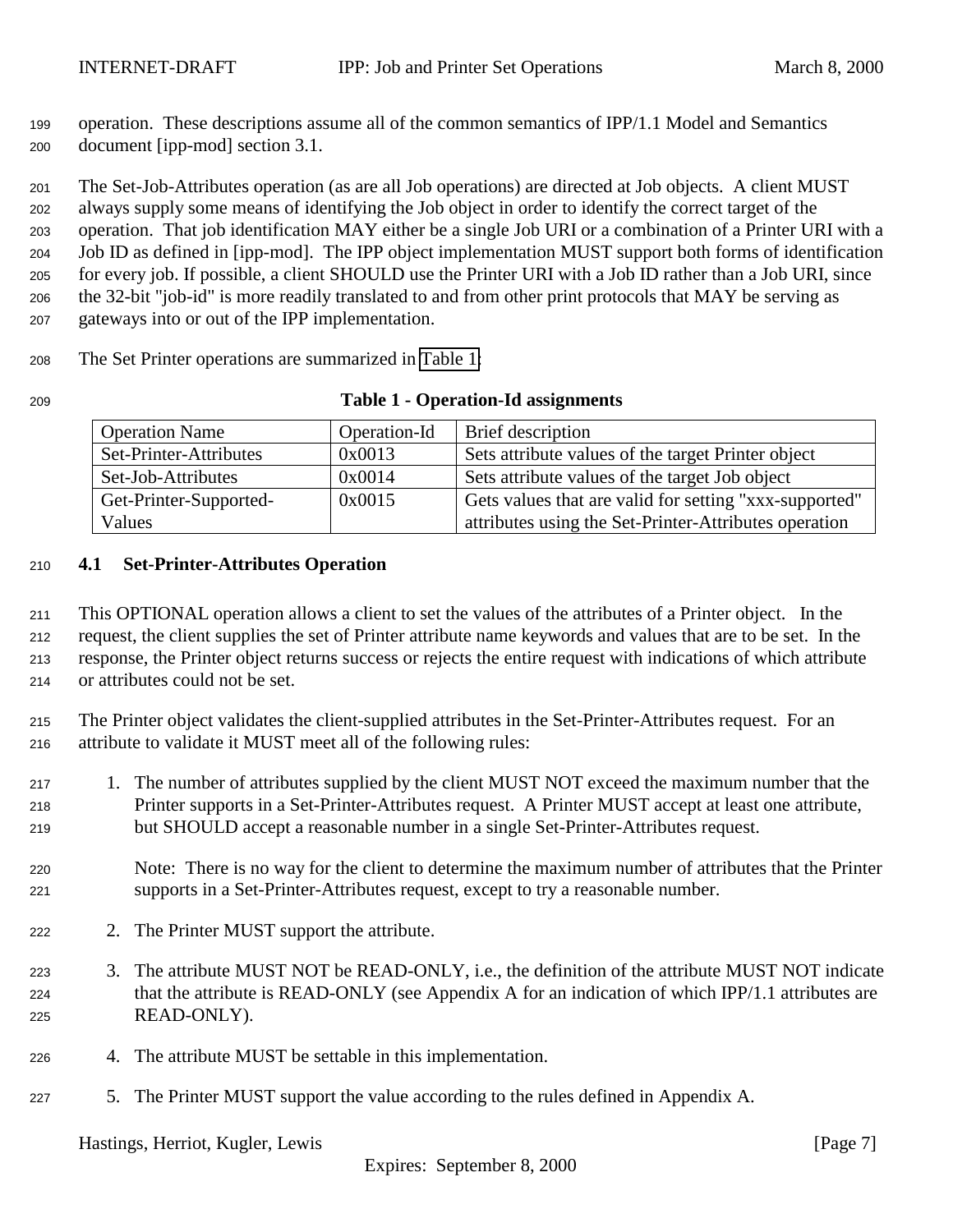<span id="page-7-0"></span> 6. The attribute's values MUST NOT conflict with other Printer attribute, including ones being set in this same operation.

 If any of the supplied attributes does not validate, the Printer object MUST reject the entire operation; the Printer object MUST NOT partially set some of the supplied attributes. In other words, after the operation, all the supplied attributes MUST be set or none of them MUST be set, thus making the Set-Printer-Attributes an atomic operation.

 The Printer MUST accept this operation when its READ-ONLY "printer-state" attribute (see ipp-mod] section 4.4.11) is 'idle' or 'stopped', and SHOULD accept it when the value is 'processing'. The Printer MUST accept this operation for any of the values of the Printer object's READ-ONLY "printer-state- reasons" and "printer-is-accepting-jobs" attributes, unless explicitly defined otherwise in the definition of these attributes' values.

 This operation MUST NOT change the value of attributes not specified in the operation unless the definition of the attribute explicitly specifies such side-effects. For example, this document explicitly specifies that when this operation sets "printer-message-from-operator", the Printer also MUST set the READ-ONLY "printer-message-time" and READ-ONLY "printer-message-date-time" attributes to the time of the operation as a side effect . In particular, if this operation changes an "xxx-default" attribute, the new value MUST be in the "xxx-supported" attribute or the request MUST contain a new value for "xxx- supported" which contains the new value for the "xxx-default". Otherwise, the Printer MUST reject the operation. In general, Printer attribute definitions that are settable will not define side-effects on other attributes that are settable, only side effects on READ-ONLY attributes, if any.

# **4.1.1 Settable and READ-ONLY Printer Description attributes**

- If the Printer supports the Set-Printer-Attributes operation, then it SHOULD support setting of:
- all Job Template Default ("xxx-default") attributes
- all Job Template Supported ("xxx-supported") attributes
- all Job Template Ready ("xxx-ready") attributes
- that the implementation supports (see [ipp-mod] section 4.2 and extensions).

 Some Printer Description attributes (see [ipp-mod] section 4.4) MUST NOT be settable, i.e., they are defined to be READ-ONLY. An attribute marked as "READ-ONLY" in the Printer Description attribute table in Appendix A is such an attribute. The Printer attributes that are not marked as "READ-ONLY" MAY be settable using the Set-Printer-Attributes operation, depending on implementation.

 Note: From now on, all extensions that define new object attributes will indicate whether or not the attributes are READ-ONLY, by including the "READ-ONLY" adjective in their descriptions and/or explicitly stating whether they MAY be settable.

 If "xxx-supported" Printer Description attribute are settable, then they MUST affect the behavior of the implementation. If they are READ-ONLY then they reflect the implementation and cannot be changed explicitly using the Set-Printer-Attributes operation. Consider the following example: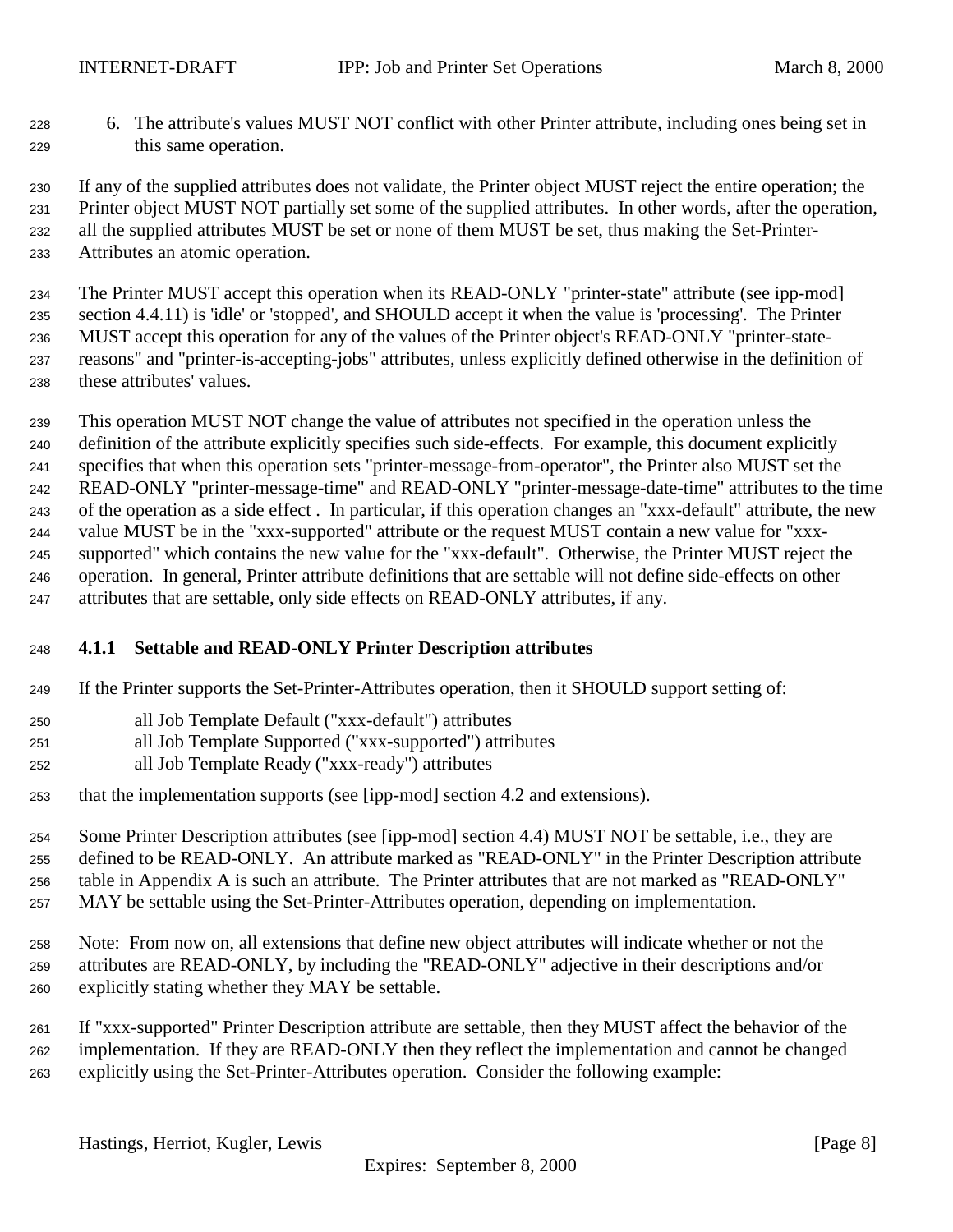<span id="page-8-0"></span>

| 264 | For example, if the "operations-supported" Printer Description attribute (see [ipp-mod] section          |
|-----|----------------------------------------------------------------------------------------------------------|
| 265 | 4.4.15) is settable in a particular implementation, then changing its value with a Set-Printer-          |
| 266 | Attributes operation MUST affect the operations that the implementation accepts or rejects. Such         |
| 267 | an implementation will need to be able to reject values for operations that it contains no code          |
| 268 | support for (see section 5). If the "operations-supported" Printer Description attribute is not settable |
| 269 | in a particular implementation, then that implementation MUST reject an attempt to set it with a         |
| 270 | Set-Printer-Attributes operation, return the 'client-error-attributes-not-settable' status code (see     |
| 271 | section 7.1), and return the "operations-supported" attribute with the out-of-band 'not-settable' value  |
| 272 | in the Unsupported Attributes Group.                                                                     |

 *Access Rights:*The authenticated user (see [ipp-mod] section 8.3) performing this operation must be an operator or administrator of the Printer object (see [ipp-mod] Sections 1 and 8.5). Most Printer attributes will require administrator privileges to set, such as "xxx-supported", while some will require operator privileges only, such as "media-ready" and "printer-message-from-operator". Which attributes require which privileges depends on implementation and MAY depend on site policy.

# **4.1.2 Set-Printer-Attributes Request**

The following sets of attributes are part of the Set-Printer-Attributes Request:

Group 1: Operation Attributes

- Natural Language and Character Set:
- The "attributes-charset" and "attributes-natural-language" attributes as described in [ipp-mod] section 3.1.4.1.

Target:

 The "printer-uri" (uri) operation attribute which is the target for this operation as described in [ipp-mod] section 3.1.5.

Requesting User Name:

 The "requesting-user-name" (name(MAX)) attribute SHOULD be supplied by the client as described in [ipp-mod] section 8.3.

# "document-format" (mimeMediaType):

 The client OPTIONALLY supplies this attribute. The Printer object MUST support this attribute. This attribute is useful for a client to select the document-format to which the attribute modification should be applied. A Printer implementation MAY allow some attributes to have different values for each document format that it supports. See [ipp-mod] section 3.2.5.1 "Get-Printer-Attributes Request".

 If the client includes this attribute, the Printer MUST change the supplied attributes for the document format specified by this attribute. If a supplied attribute is a member of the "document- format-varying-attributes" (i.e., the attribute varies by document format, see section [6.3\)](#page-18-0), the Printer MUST change the supplied attribute for the document format specified by this attribute, but not for other document formats. If a supplied attribute isn't a member of the "document-format-varying-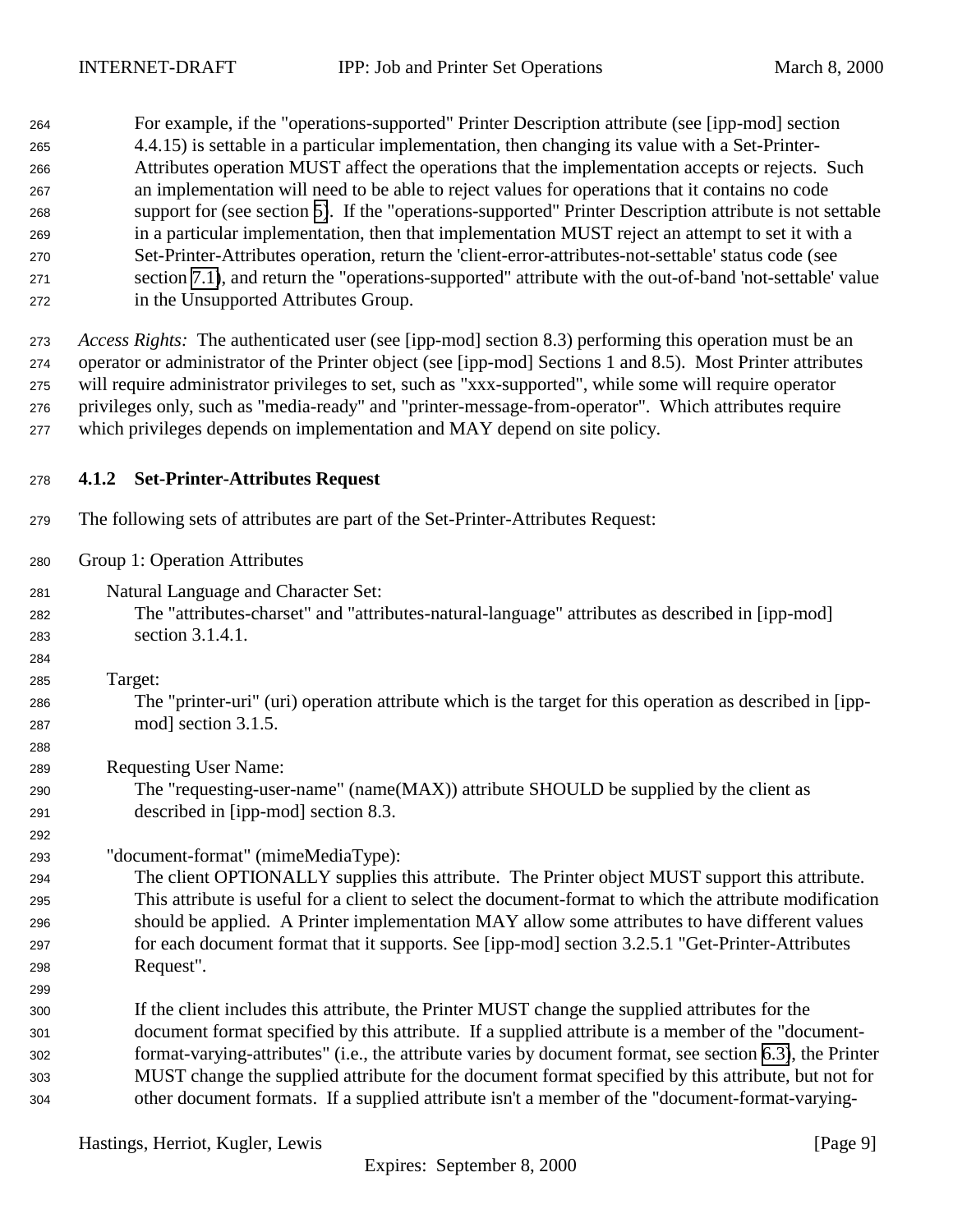- <span id="page-9-0"></span> attributes" (i.e. it doesn't vary by document format), the Printer MUST change the supplied attribute for all document formats.
- If the client omits this attribute, the Printer MUST change the supplied attributes for all document formats whether or not they vary by document-format.
- If the client supplies a value for the "document-format" Operation attribute that is either 'application/octet-stream' or not supported by the Printer, i.e., is not among the values of the Printer object's "document-format-supported" attribute, the Printer object MUST reject the operation and return the 'client-error-document-format-not-supported' status code. Note: the document-format 'application/octet-stream' is the union of several document-formats (see [ipp-mod] section 3.2.5.1, Get-Printer-Attributes) and is not a true document-format.
- 

Group 2: Printer Attributes

 The client MUST supply a set of Printer attributes with one or more values (including explicitly allowed out-of-band values) as defined in [ipp-mod] section 4.2 Job Template Attributes ("xxx- default", "xxx-supported", and "xxx-ready" attributes), section 4.4 Printer Description Attributes, and any attribute extensions supported by the Printer. The value(s) of each Printer attribute supplied in Group 2 replaces the value(s) of the corresponding Printer attribute on the target Printer object. For attributes that can have multiple values (1setOf), all values supplied by the client replace all values of the corresponding Printer object attribute. If a Printer object attribute had not been configured yet and so had the 'no-value' out-of-band value (see [ipp-mod] section 4.1), the supplied value(s) replace the 'no-value' value.

#### **4.1.3 Set-Printer-Attributes Response**

The Printer object returns the following sets of attributes as part of the Get-Printer-Attributes Response:

- Group 1: Operation Attributes
- Status Message: In addition to the REQUIRED status code returned in every response, the response OPTIONALLY includes a "status-message" (text(255)) and/or a "detailed-status-message" (text(MAX)) operation attribute as described in [ipp-mod] sections 13 and 3.1.6. Natural Language and Character Set: The "attributes-charset" and "attributes-natural-language" attributes as described in [ipp-mod] section 3.1.4.2. Group 2: Unsupported Attributes See [ipp-mod] section 3.1.7 for details on returning Unsupported Attributes.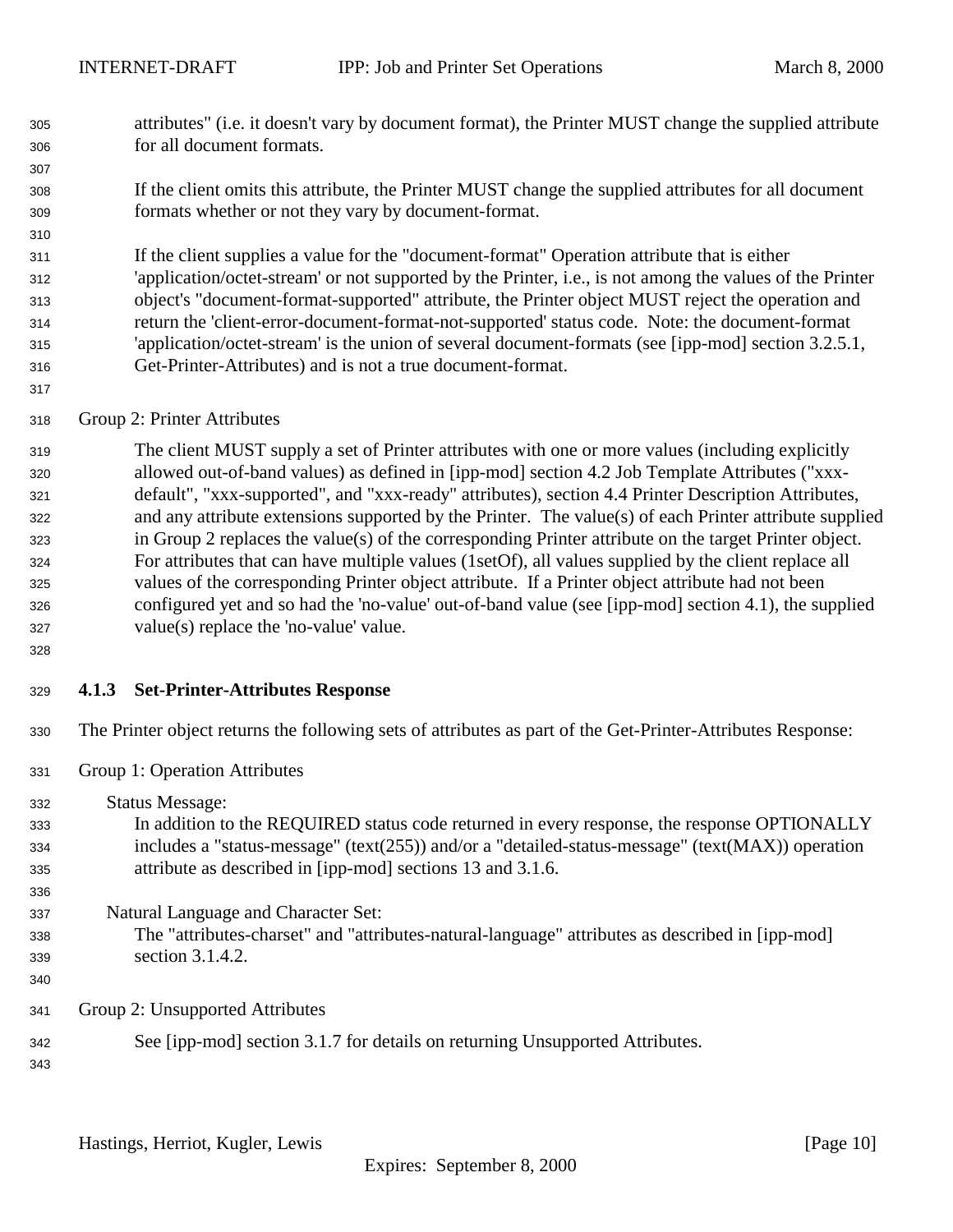<span id="page-10-0"></span> If some of the attributes in the operation fail to validate, the Printer MUST reject the operation, MUST NOT change any Printer attributes, and MUST return the indicated status code below. In this group, the Printer MUST also return all attributes that fail to validate. The following are the reasons that an attribute fails to validate and the value returned for the attribute, along with the indicated status code and order of detection:

- 1. The number of attributes supplied by the client exceeds the maximum number that the Printer supports in a Set-Printer-Attributes request: return the 'client-error-request-entity-too-large' (see [ipp-mod] section 13.1.4.9).
- 2. The Printer doesn't support the attribute: return the attribute with the "out-of-band" value 'unsupported' (see [ipp-mod] section 3.1.7 and [ipp-pro]) and the 'client-error-attributes-or-values-not-supported (see [ipp-mod] section 13.1.4.12).
- 355 35. The attribute is either READ-ONLY (in its definition) or is not-settable in this implementation: return the attribute with the "out-of-band" value 'not-settable' (see section [8.1\)](#page-21-0) and the 'client-error-attributes-not-settable' status code (see section [7.1\)](#page-21-0).
- 4. The Printer doesn't support the value: if the attribute in the operation has a single value return it. If the attribute in the operation is multi-valued, return only those values in a 1setOf that are not supported. Return the 'client-error-attributes-or-values-not-supported' status code (see [ipp-mod] section 13.1.4.12).
- 5. The values of some of the supplied attributes conflict with one another and/or other Printer attribute values not being set: if the conflicting attribute in the operation has a single value return the attribute and the value. If the attribute in the operation is multi-valued, return only the attribute and those values in a 1setOf that are conflicting with other attributes. Return the 'client-error-conflicting-attributes' status code (see [ipp-mod] section 13.1.4.15).
- **4.2 Set-Job-Attributes Operation**

 This OPTIONAL operation allows a client to set the values of the attributes of a Job object. In the request, the client supplies the set of Job attribute name keywords and values that are to be set. In the response, the IPP object returns success or rejects the entire request with indications of which attribute or attributes could not be set.

 This operation is almost identical to the Set-Printer-Attributes operation (see section [4.1\)](#page-6-0). The only differences are that the Set-Job-Attributes operation is directed at a Job object rather than a Printer object, there is no "document-format" operation attribute used when setting a Job object, the operation can add an attribute to the (Job) object, the 'delete-attributes' out-of-band value is permitted to remove an attribute, and the validation is the same as the Job Creation operations (Print-Job, Print-URI, and Create-Job), i.e., depends on the "xxx-supported" Printer Description attributes (see [ipp-mod] section 3.1).

 If a client supplies a job attribute in a Set-Job-Attributes request that the Printer supports, and the job was originally submitted without supplying that attribute, the Printer adds the attribute to the Job object.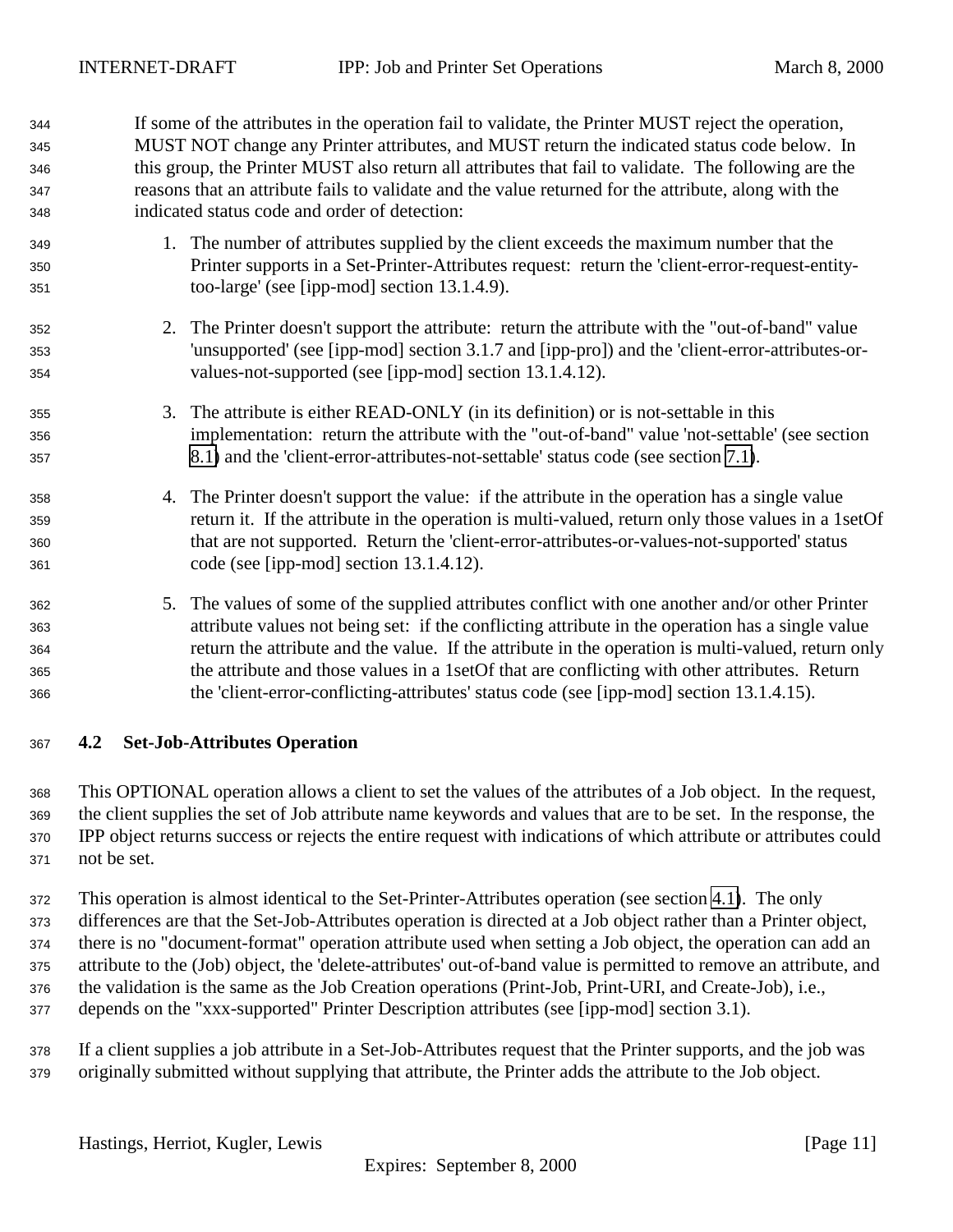If the client supplies a job attribute with the "out-of-band" value 'delete-attribute' (see section [8.2\)](#page-22-0), then the Printer MUST remove the attribute and all of its values from the Job object, if present. The semantic effect of the client supplying the 'delete-attribute' value in a Set-Job-Attributes operation MUST be the same as if the attribute had not been supplied with the Job object in the Job Creation operation, i.e., the Printer applies its default attribute or behavior with lower precedence that the PDL (see the beginning of [ipp-mod] section 4.2 and [ipp-mod] 3.2.1.1). Any subsequent query of the Job object using Get-Job-Attributes or Get-Jobs MUST NOT return any attribute that has been deleted using the 'delete-attribute' out-of-band value. However, a client can re-establish such a deleted Job attribute with any supported value(s) using a subsequent Set-Job-Attributes operation.

 If the client supplies an attribute in a Set-Job-Attributes request with the 'delete-attribute' value and that attribute is not present on the Job object, the Printer ignores that supplied attribute in the request, does not return the attribute in the Unsupported Attributes group, and returns the 'successful-ok' status code, if there are no other problems with the request.

 The validation of the Set-Job-Attributes request is performed by the Printer as if the job had been submitted originally with the new attribute values (and the deleted attributes removed) and with "ipp-attribute-fidelity" set to 'true', i.e., all modified attributes Job attributes and values MUST be supported in combination with the Job attributes not modified. If such a Job Creation operation would have been accepted, then the Set- Job-Attributes MUST be accepted. If such a Job Creation operation would have been rejected, then the Set- Job-Attributes MUST be rejected and the Job MUST be unchanged. In addition, if any of the supplied attributes are not supported, are not settable, or the values are not supported, the Printer object MUST reject the entire operation; the Printer object MUST NOT partially set some of the supplied attributes. In other words, after the operation, all the supplied attributes MUST be set or none of them MUST be set, thus making the Set-Job-Attributes an atomic operation.

 The IPP object MUST accept or reject this operations when the Job's READ-ONLY "job-state" attribute has the values shown in [Table 2.](#page-12-0) The job's current state MUST affect whether the IPP object accepts or rejects the request. For example, in the case where the operation creates a request for unavailable resources, the Job transitions to a new state. [Table 2](#page-12-0) shows the allowed behaviors in each job state and the transitions.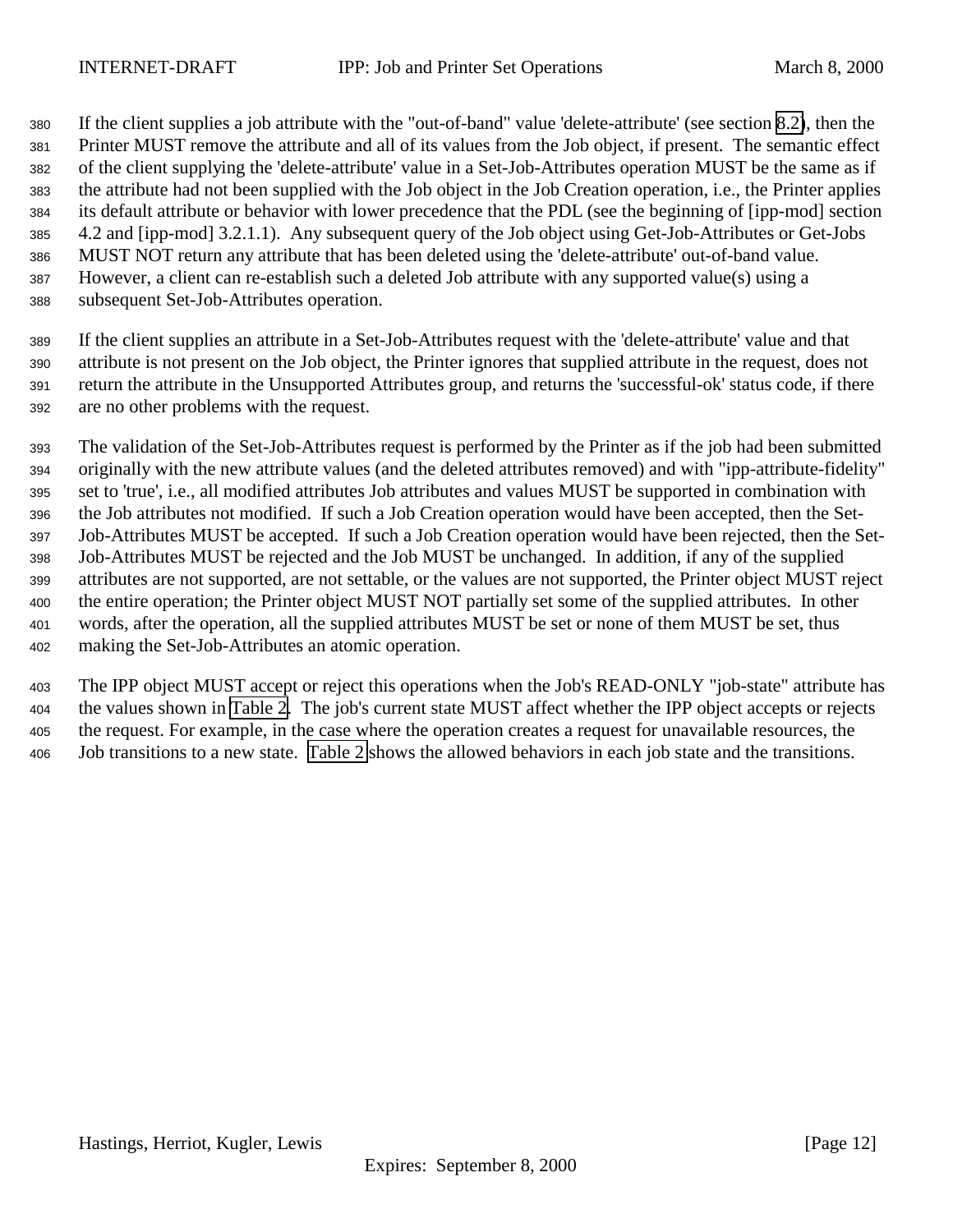| Current "job-state"  | New "job-state"      | IPP object's response status code and action:     |
|----------------------|----------------------|---------------------------------------------------|
| 'pending'            | 'pending'            | 'successful-ok'                                   |
| 'pending'            | 'pending-held'       | 'successful-ok' - needed resources are not ready  |
| 'pending-held'       | 'pending-held'       | 'successful-ok'                                   |
| 'pending-held'       | 'pending'            | 'successful-ok' - needed resources are ready      |
| 'processing'         | 'processing'         | 'successful-ok' or 'client-error-not-possible'    |
|                      |                      | depending on implementation, including the        |
|                      |                      | attributes being set, whether the job has started |
|                      |                      | marking media, etc.                               |
| 'processing-stopped' | 'processing-stopped' | 'successful-ok' or 'client-error-not-possible'    |
|                      |                      | depending on implementation, including the        |
|                      |                      | attributes being set, whether the job has started |
|                      |                      | marking media, etc.                               |
| 'completed'          | 'completed'          | 'client-error-not-possible'                       |
| 'canceled'           | 'canceled'           | 'client-error-not-possible'                       |
| 'aborted'            | 'aborted'            | 'client-error-not-possible'                       |

<span id="page-12-0"></span>

| 407 | Table 2 - Job State Transition Table for the Set-Job-Attributes operation |  |
|-----|---------------------------------------------------------------------------|--|
|     |                                                                           |  |

408

 This operation MUST NOT change the value of attributes not specified in the operation unless the definition of the attribute explicitly specifies such side-effects. In general, Job attribute definitions that are settable will not define side-effects on other attributes that are settable, only side effects on READ-ONLY attributes, if any.

# <sup>413</sup> **4.2.1 Settable and READ-ONLY Job Description attributes**

 If the Printer supports the "job-message-from-operator" Job Description attribute (see [ipp-mod] section 4.3.16) and the client explicitly supplies a new value for the "job-message-from-operator" in the Set-Job- Attributes request, then the Printer MUST set the "job-message-from-operator" Job attribute to this new <sup>417</sup> value.

<sup>418</sup> If the Printer supports the Set-Job-Attributes operation, then it SHOULD support setting of:

<sup>419</sup> all Job Template job ("xxx") attributes

<sup>420</sup> that the implementation supports (see [ipp-mod] section 4.2 and extensions).

<sup>421</sup> Some Job Description attributes (see [ipp-mod] section 4.3) MUST NOT be settable, i.e., they are defined

<sup>422</sup> to be READ-ONLY. An attribute marked as "READ-ONLY" in the Job Description attribute table in <sup>423</sup> Appendix A is such an attribute. The Job attributes not marked as "READ-ONLY" MAY be settable using

<sup>424</sup> the Set-Job-Attributes operation, depending on implementation.

<sup>425</sup> Note: From now on, all extensions that define new object attributes will indicate whether or not the <sup>426</sup> attributes are READ-ONLY, by including the "READ-ONLY" adjective in their descriptions and/or <sup>427</sup> explicitly stating whether they MAY be settable.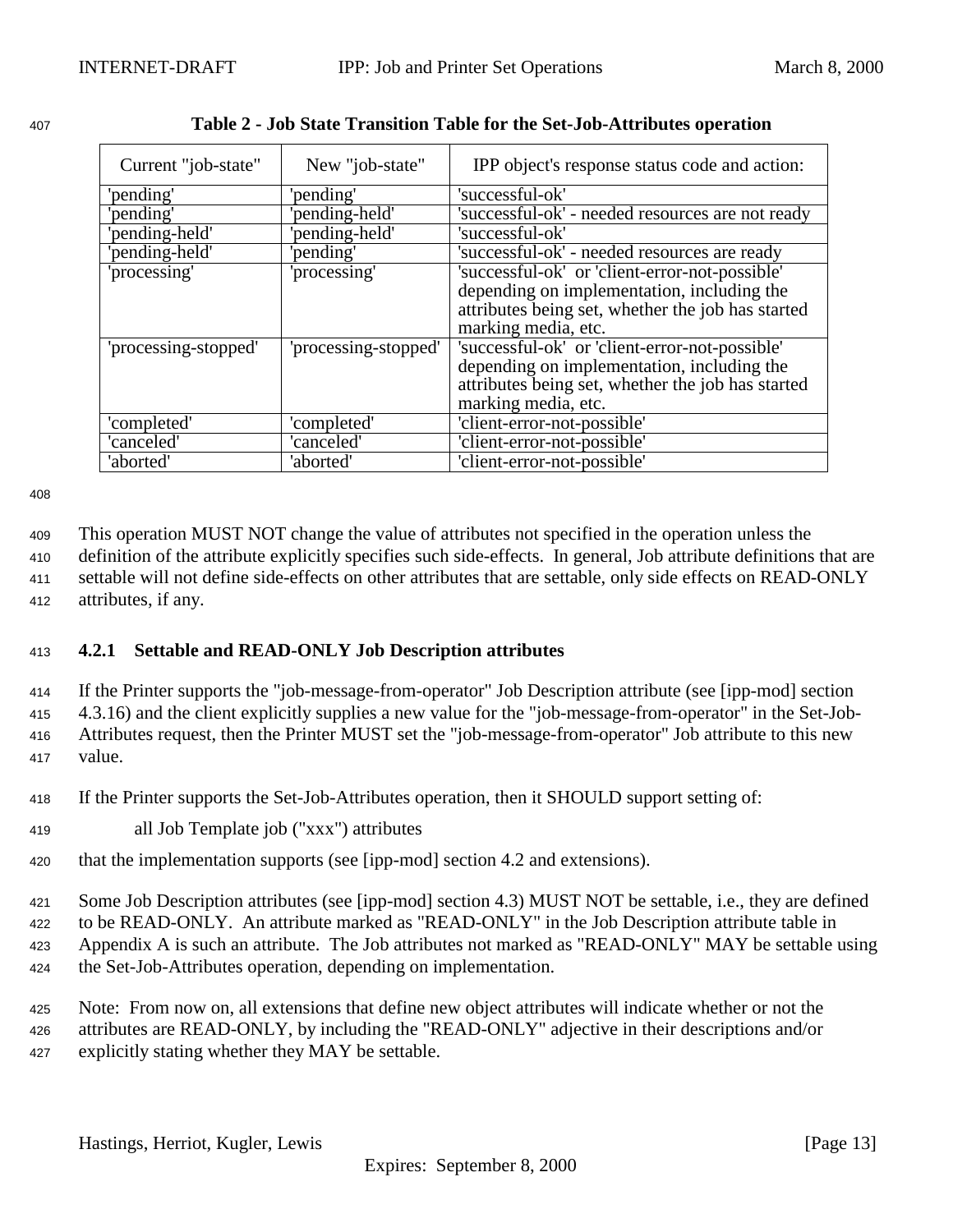<span id="page-13-0"></span> *Access Rights:* The authenticated user (see [ipp-mod] section 8.3) performing this operation must either be the job owner (as determined in the Job Creation operation) or an operator or administrator of the Printer object (see [ipp-mod] Sections 1 and 8.5).

#### **4.2.2 Set-Job-Attributes Request**

- The following sets of attributes are part of the Set-Job-Attributes Request:
- Group 1: Operation Attributes
- Natural Language and Character Set:
- The "attributes-charset" and "attributes-natural-language" attributes as described in [ipp-mod] section 3.1.4.1.
- Target:

- Either (1) the "printer-uri" (uri) plus "job-id" (integer(1:MAX)) or (2) the "job-uri" (uri) operation attribute(s) which define the target for this operation as described in [ipp-mod] section 3.1.5.
- Requesting User Name:
- The "requesting-user-name" (name(MAX)) attribute SHOULD be supplied by the client as described in [ipp-mod] section 8.3.
- 
- Group 2: Job Attributes

 The client MUST supply a set of Job attributes with one or more values (including explicitly allowed out-of-band values) as defined in [ipp-mod] section 4.2 Job Template Attributes ("xxx" attributes), section 4.3 Job Description Attributes, and any attribute extensions supported by the Printer. The value(s) of each Job attribute supplied in Group 2 replaces the value(s) of the corresponding Job attribute on the target Job object. For attributes that can have multiple values (1setOf), all values supplied by the client replace all values of the corresponding Job object attribute.

- If the client supplies an "xxx" attribute with the 'delete-attribute' out-of-band value (see section [8.2\)](#page-22-0), the Printer MUST remove the "xxx" attribute from the Job object, if present.
- 

- **4.2.3 Set-Job-Attributes Response**
- The IPP object returns the following sets of attributes as part of the Set-Job-Attributes Response:
- Group 1: Operation Attributes
- Status Message: In addition to the REQUIRED status code returned in every response, the response OPTIONALLY includes a "status-message" (text(255)) and/or a "detailed-status-message" (text(MAX)) operation attribute as described in [ipp-mod] sections 13 and 3.1.6.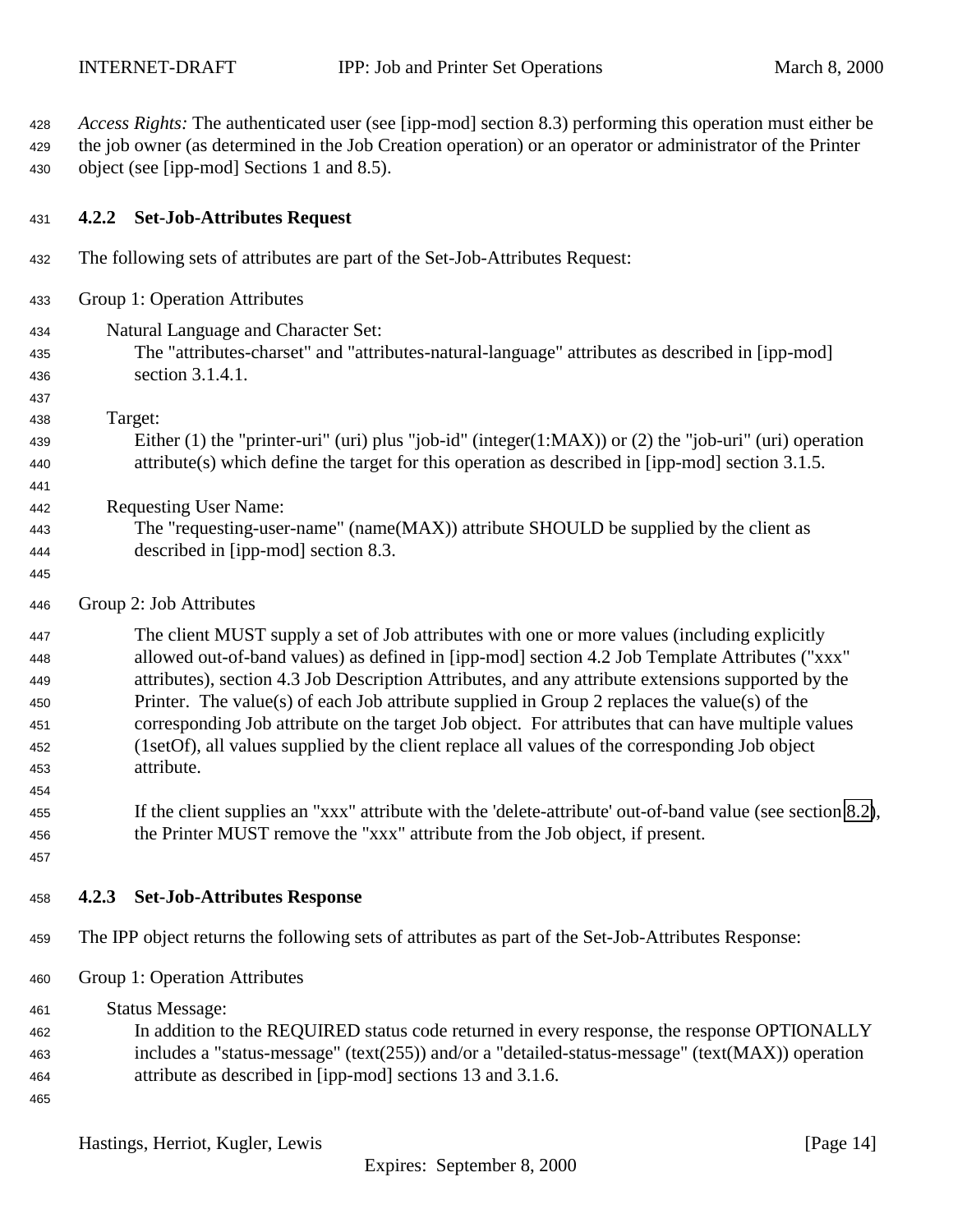<span id="page-14-0"></span>

| 466<br>467<br>468<br>469 | Natural Language and Character Set:<br>The "attributes-charset" and "attributes-natural-language" attributes as described in [ipp-mod]<br>section 3.1.4.2. |                                                                                                                                                                                                         |  |
|--------------------------|------------------------------------------------------------------------------------------------------------------------------------------------------------|---------------------------------------------------------------------------------------------------------------------------------------------------------------------------------------------------------|--|
| 470                      |                                                                                                                                                            | Group 2: Unsupported Attributes                                                                                                                                                                         |  |
| 471                      |                                                                                                                                                            | See [ipp-mod] section 3.1.7 for details on returning Unsupported Attributes.                                                                                                                            |  |
| 472                      |                                                                                                                                                            |                                                                                                                                                                                                         |  |
| 473                      |                                                                                                                                                            | If some of the attributes in the operation fail to validate, the Printer MUST reject the operation,                                                                                                     |  |
| 474<br>475               |                                                                                                                                                            | MUST NOT change any Job attributes, and MUST return the indicated status code below. In this<br>group, the Printer MUST also return all attributes that fail to validate. The following are the reasons |  |
| 476                      |                                                                                                                                                            | that an attribute fails to validate and the value returned for the attribute, along with the indicated                                                                                                  |  |
| 477                      |                                                                                                                                                            | status code and order of detection:                                                                                                                                                                     |  |
| 478                      |                                                                                                                                                            | 1. The number of attributes supplied by the client exceeds the maximum number that the                                                                                                                  |  |
| 479                      |                                                                                                                                                            | Printer supports in a Set-Printer-Attributes request: return the 'client-error-request-entity-                                                                                                          |  |
| 480                      |                                                                                                                                                            | too-large' (see [ipp-mod] section 13.1.4.9).                                                                                                                                                            |  |
| 481                      | 2.                                                                                                                                                         | The Printer doesn't support the attribute: return the attribute with the "out-of-band" value                                                                                                            |  |
| 482                      |                                                                                                                                                            | 'unsupported' (see [ipp-mod] section 3.1.7 and [ipp-pro]) and the 'client-error-attributes-or-                                                                                                          |  |
| 483                      |                                                                                                                                                            | values-not-supported (see [ipp-mod] section 13.1.4.12).                                                                                                                                                 |  |
| 484                      | 3.                                                                                                                                                         | The attribute is READ-ONLY (in its definition) or is not-settable in this implementation:                                                                                                               |  |
| 485                      |                                                                                                                                                            | return the attribute with the "out-of-band" value 'not-settable' (see section 8.1) and the                                                                                                              |  |
| 486                      |                                                                                                                                                            | 'client-error-attributes-not-settable' status code (see section 7.1).                                                                                                                                   |  |
| 487                      |                                                                                                                                                            | 4. The Printer doesn't support the value: if the attribute in the operation has a single value                                                                                                          |  |
| 488                      |                                                                                                                                                            | return it. If the attribute in the operation is multi-valued, return only those values in a 1setOf                                                                                                      |  |
| 489                      |                                                                                                                                                            | that are not supported. Return the 'client-error-attributes-or-values-not-supported' status                                                                                                             |  |
| 490                      |                                                                                                                                                            | code (see [ipp-mod] section $13.1.4.12$ ).                                                                                                                                                              |  |
| 491                      |                                                                                                                                                            | 5. The values of some of the supplied attributes conflict with one another and/or other Job                                                                                                             |  |
| 492                      |                                                                                                                                                            | attribute values not being set: if the conflicting attribute in the operation has a single value                                                                                                        |  |
| 493                      |                                                                                                                                                            | return the attribute and the value. If the attribute in the operation is multi-valued, return only                                                                                                      |  |
| 494                      |                                                                                                                                                            | the attribute and those values in a 1set Of that are conflicting with other attributes. Return                                                                                                          |  |
| 495                      |                                                                                                                                                            | the 'client-error-conflicting-attributes' status code (see [ipp-mod] section 13.1.4.15).                                                                                                                |  |

# **4.3 Get-Printer-Supported-Values Operation**

 This OPTIONAL operation allows a client to request the values that the Printer allows in the Set-Printer- Attributes operation for "xxx-supported" attributes. If the Printer supports the Set-Printer-Attributes operation AND some of its "xxx-supported" Printer attributes are settable, then the Printer MUST also support this operation. This operation has identical request/response attributes to the Get-Printer-Attributes operation in IPP/1.1 [ipp-mod]. The operation also behaves identically to the Get-Printer-Attributes operation in IPP/1.1 [ipp-mod] with the following exceptions: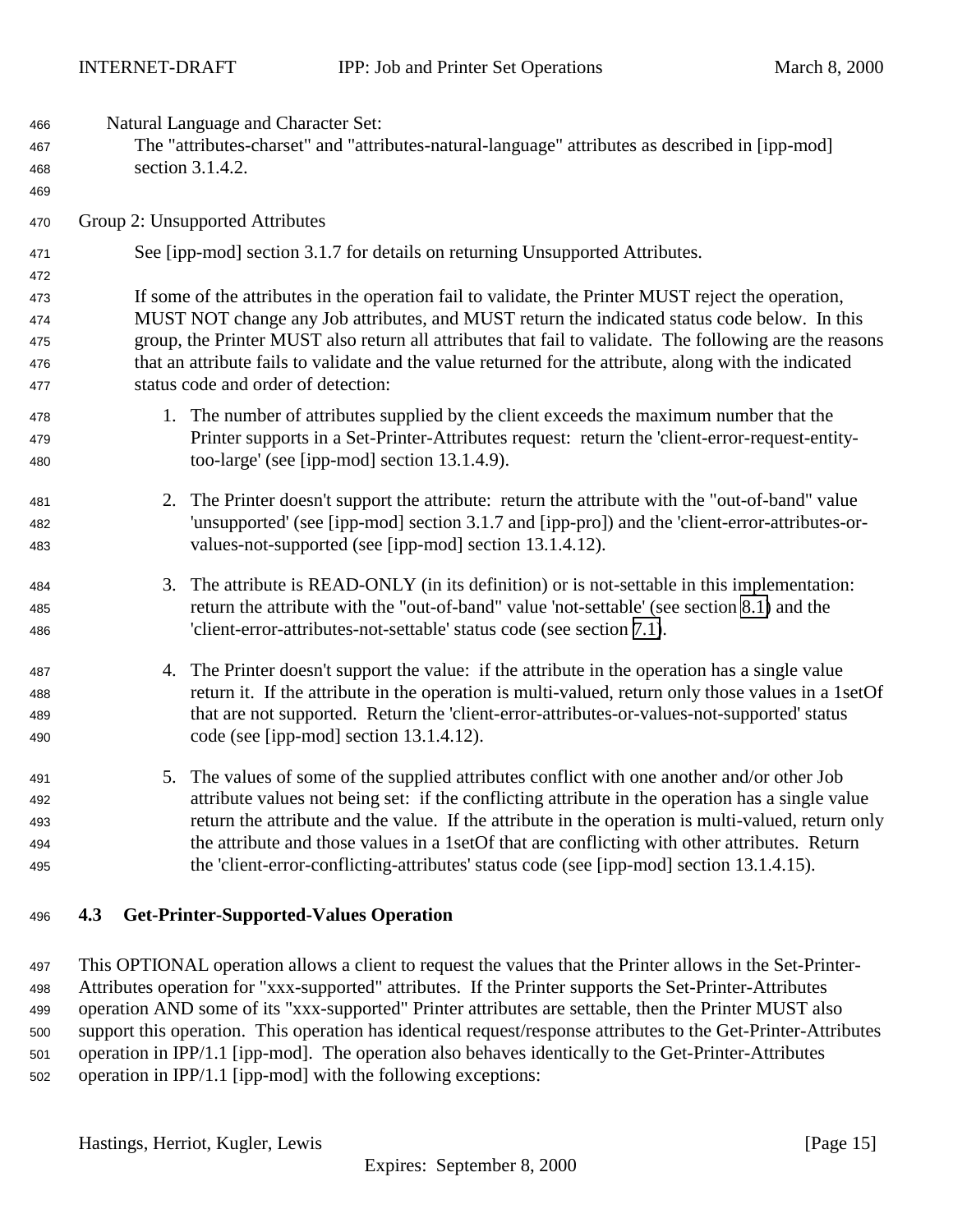- 1. The Get-Printer-Supported-Values operation supports only "xxx-supported" attributes.
- 2. The Get-Printer-Attributes operation returns the current value of specified attributes while the Get- Printer-Supported-Values operation returns values that permit a client to determine what values of "xxx-supported" attributes the Printer supports in the Set-Printer-Attributes operation.
- 3. If an implementation does not support setting an attribute that is requested, it MUST NOT return that attribute in the Printer Attributes Group of the Get-Printer-Supported-Values response. Furthermore, in such a case, as in the Get-Printer-Attributes response, the Unsupported Attributes Group of the response NEED NOT contain the "requested-attributes" operation attribute with any supplied values (attribute keywords) that were requested by the client but are not supported or are not settable by the IPP Printer.
- 4. The Get-Printer-Supported-Values operation does not return any 'name' attribute syntax values for any "xxx-supported" attributes. Instead, if the Set-Printer-Attributes operation will accept (any) name value for an "xxx-supported" attribute, then the Get-Printer-Supported-Values operation MUST return the 'any-value' out-of-band attribute value with the 'name' attribute syntax (see section [8.3\)](#page-22-0) as one of the values of the "xxx-supported" attribute. In other words, the 'any-value' out-of- band attribute value used in combination with the 'name' attribute syntax indicates that the Printer implementation supports clients setting 'name' attribute syntax values for "xxx-supported" attributes that are defined with the 'name' attribute syntax.
- For example, if the Get-Printer-Supported-Values operation returns several keywords as the value of the "media-supported" attribute, then the Set-Printer-Attributes operation MUST accept any of these keywords as values for the "media-supported" attribute. If the Get-Printer-Supported-Values operation returns an 'any-value' out-of-band attribute value with the 'name' attribute syntax as one of the values of the "media- supported" attribute, then the Set-Printer-Attributes operation MUST accept any value whose attribute syntax is 'name' as values for the "media-supported" attribute.
- The Get-Printer-Supported-Values MAY return the 'any-value' out-of-band attribute value in combination with the 'name' attribute syntax for any of the following IPP/1.1 attributes in which case the Printer MUST accept any 'name' value in a Set-Printer-Attributes operation that is setting that attribute:
- media-supported
- job-hold-until-supported
- job-sheets-supported
- If the 'any-value' out-of-band attribute value in combination with the 'name' attribute syntax is not one of the values of an "xxx-supported" attribute returned in a Get-Printer-Supported-Values response, then the Printer MUST NOT allow the Set-Printer-Attributes operation for that attribute to contain a value whose
- attribute syntax is 'name'.
- See Appendix B for a full list of values returned by this operation.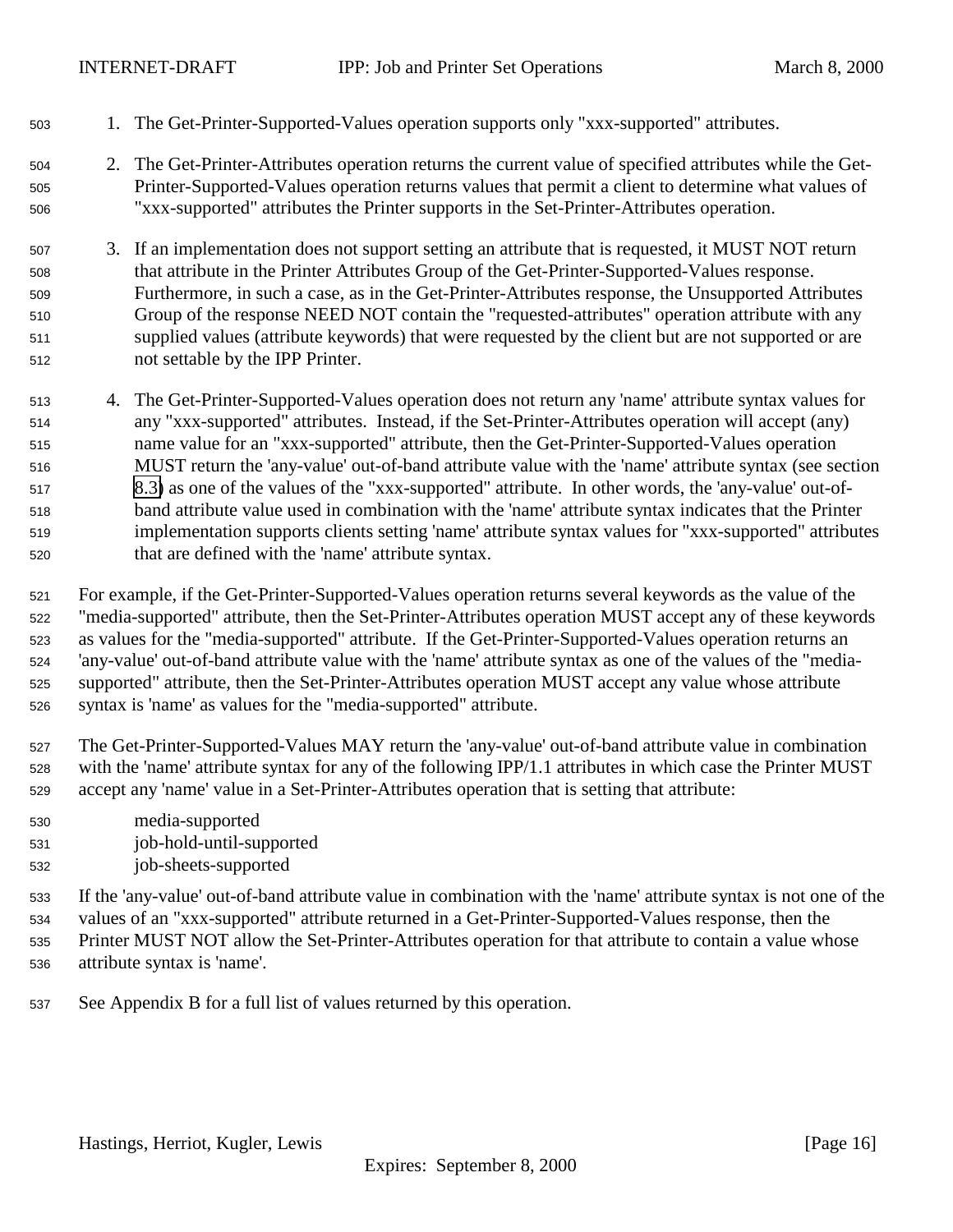# <span id="page-16-0"></span>**5 New Operation attributes**

 This section defines new operation attributes for use with the IPP/1.1 operations indicated. As new operations are defined they will also indicate explicitly whether these operation attributes are defined for use with them.

# **5.1 "printer-message-from-operator" (text(127))**

 The Printer SHOULD support this Operation attribute in following operations if it supports the corresponding "printer-message-from-operator" Printer Description attribute.

 Pause-Printer Resume-Printer Purge-Jobs

 The client OPTIONALLY supplies this attribute in the above operations. The value of this attribute is a message from the operator about the Printer object on which the operator is performing the operation. If this operation attribute is supported, the Printer copies the value to its "printer-message-from-operator" Printer Description attribute (see [ipp-mod] section 4.4.25) even if this Operation attribute is a zero-length text value or consists solely of white space.

 If the Printer supports this operation attribute, it MUST support both a zero-length text value and the 'no- value' out-of-band value (see [ipp-mod] section 4.1) to indicate that the operator has sent no message. In this case, the Printer sets the value of the "printer-message-from-operator" to the zero-length value or 'no- value' out-of-band value, respectively. If the client queries the "printer-message-from-operator" Printer attribute, the Printer returns the attribute with the zero-length value or the 'no-value' value, respectively.

- In addition, the Printer automatically copies:
- 1. the value of its "printer-up-time" attribute (see [ipp-mod] section 4.4.29) to its "printer-message-time" attribute,
- 2. the value of its printer-current-time" (dateTime) attribute (see [ipp-mod] section 4.4.30) to its "printer-message-date-time" attribute, if supported.
- If the client omits this operation attribute, the Printer does not change the value of its "printer-message-from-operator", "printer-message-time" and "printer-message-date-time" Printer Description attributes.

 The "printer-message-from-operator" operation attribute MUST NOT be supported as an operation attribute for the Set-Printer-Attributes operation. If the operator wants to set the Printer's "printer-message-from- operator" Printer Description attribute when issuing the Set-Printer-Attributes operation, the client supplies the "printer-message-from-operator" explicitly with its new value as one of the Printer Description attributes in Group 2 in the request. The Printer also updates its "printer-message-time" and "printer-message-date-time" Printer Description attributes. If the client does not explicitly supply the "printer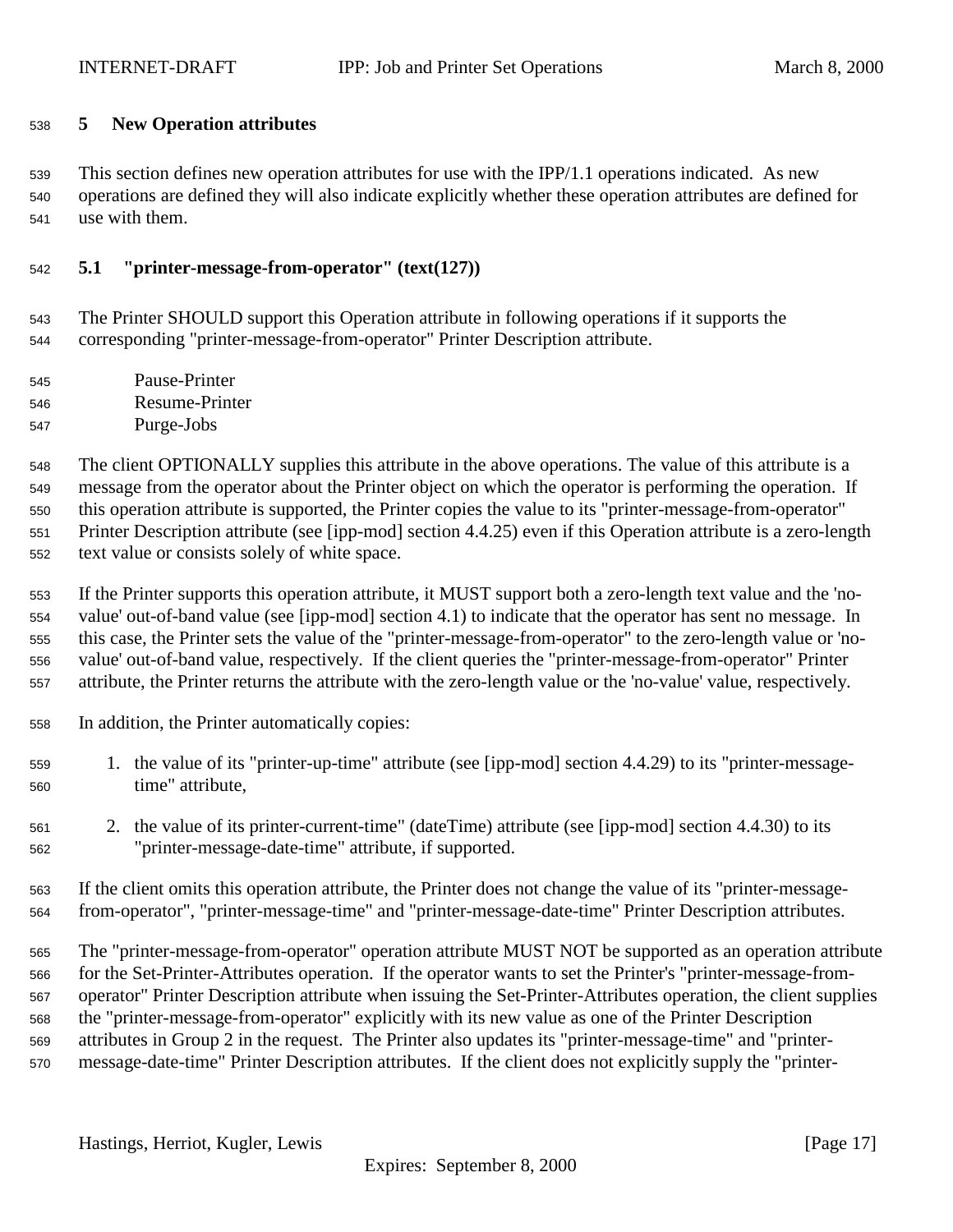<span id="page-17-0"></span> message-from-operator" with its new value in the Set-Printer-Attributes request, the Printer leaves the value of the Printer's "printer-message-from-operator" Printer Description attribute unchanged.

# **5.2 "job-message-from-operator" (text(127))**

 The Printer SHOULD support this Operation attribute in following operations if it supports the corresponding "job-message-from-operator" Job Description attribute.

| 576 | Cancel-Job  |
|-----|-------------|
| 577 | Hold-Job    |
| 578 | Release-Job |
| 579 | Restart-Job |

 The client OPTIONALLY supplies this attribute in the above operations. The value of this attribute is a message from the operator about the Job object on which the operator has just performed an operation. If supported, the Printer copies the value to the Job's "job-message-from-operator" Job Description attribute (see [ipp-mod] section 4.3.16) (even if this Operation attribute is a zero-length text value or consists solely of white space).

 If the Printer supports this operation attribute, it MUST support both a zero-length text value and the 'no- value' out-of-band value (see [ipp-mod] section 4.1) to indicate that the operator has sent no message. In this case, the Printer sets the value of the "job-message-from-operator" to the zero-length value or 'no-value' out-of-band value, respectively. If the client queries the "job-message-from-operator" Job attribute, the IPP object returns the attribute with the zero-length value or the 'no-value' value, respectively.

- If the client omits this attribute, the Printer does not change the value of its "job-message-from-operator" Job Description attribute.
- Note: There are no corresponding 'job-message-time" and "job-message-date-time" Job Description attributes, since the usual lifetime of a job is limited.

 The "job-message-from-operator" operation attribute MUST NOT be supported as an operation attribute for the Set-Job-Attributes operation. If the operator wants to set the Job's "job-message-from-operator" Job Description attribute when issuing the Set-Job-Attributes operation, the client MUST supply the "job- message-from-operator" with its new value as one of the Job Description attributes in Group 2 in the request. Otherwise, the Printer leaves the value of the Job's "job-message-from-operator" Job Description attribute unchanged by not explicitly setting the attribute. If the client does not explicitly supply the "job- message-from-operator" with its new value in the Set-Job-Attributes request, the Printer leaves the value of the Job's "job-message-from-operator" Job Description attribute unchanged.

# **6 New Printer Description Attributes**

 The following new Printer Description attributes are needed to support the new operations defined in this document.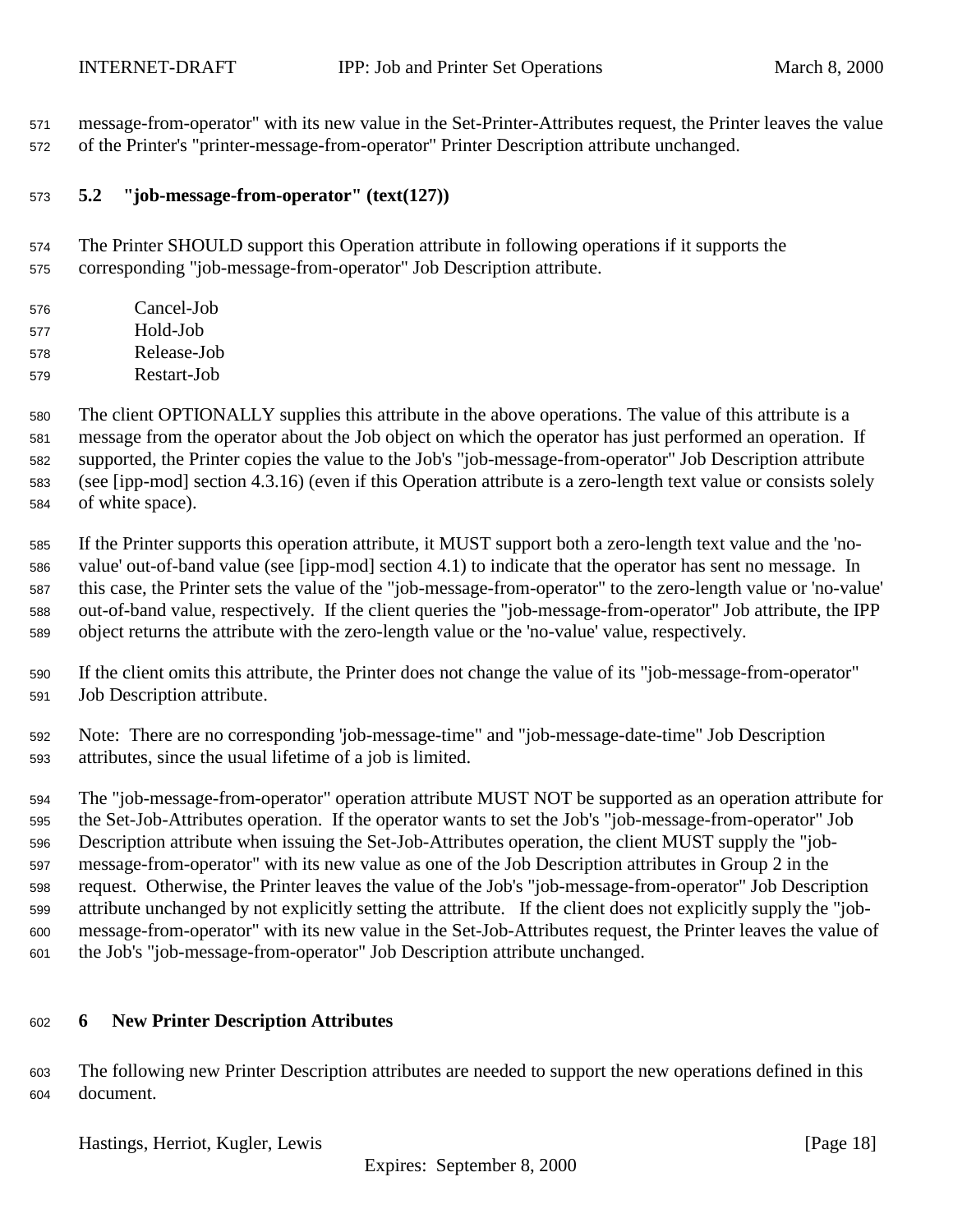# <span id="page-18-0"></span>**6.1 printer-settable-attributes-supported (1setOf type2 keyword)**

 This REQUIRED READ-ONLY Printer attribute identifies the Printer object attributes that are settable in this implementation, i.e., that are settable using the Set-Printer-Attributes operations (see section [4.1\)](#page-6-0). This attribute MUST be supported if the Set-Printer-Attributes operations is supported. The Printer MUST reject attempts to set any Printer attributes that are not one of the values of this attribute, returning the 'client-error-attributes-not-settable' status code (see section [7.1\)](#page-21-0). The value of this attribute MAY depend on the value of the "document-format" operation attribute supplied in the Get-Printer-Attributes operation (see [ipp-mod] section 3.2.5.1).

Standard keyword values are:

- 'none': There are no settable Printer attributes.
- 'xxx': Where 'xxx' is any of the keyword attribute names allowed by section [4.1.1](#page-7-0)

# **6.2 job-settable-attributes-supported (1setOf type2 keyword)**

 This REQUIRED READ-ONLY Printer attribute identifies the Job object attributes that are settable in this implementation, i.e., that are settable using the Set-Job-Attributes operation (see section [4.2\)](#page-10-0). This attribute MUST be supported if the Set-Job-Attributes operations is supported. The Printer MUST reject attempts to set any Job attributes that are not one of the values of this attribute, returning the 'client-error-attributes-not-settable' status code (see section [7.1\)](#page-21-0).

- Standard keyword values are:
- 'none': There are no settable Job attributes.
- 'xxx': Where 'xxx' is any of the keyword attribute names allowed by section [4.2.1.](#page-12-0)

#### **6.3 document-format-varying-attributes (1setOf type2 keyword)**

 This OPTIONAL READ-ONLY Printer Description attribute contains a set of attribute name keywords. This attribute SHOULD be supported by a Printer object, if the Printer object has Printer attributes whose value vary depending on document format (see [ipp-mod] Get-Printer-Attributes operation). This attribute specifies which attribute values can vary by document-format. If an attribute's name "xxx" is a member of this attribute and the value of attribute "xxx" is changed with the Set-Printer-Attributes operation that included the "document-format" operation attribute, then the Printer MUST change the value for the specified document format and no other document formats (see section [4.1.2\)](#page-8-0). If an attribute's name "xxx" is not a member of this attribute and the value of attribute "xxx" is changed with the Set-Printer-Attributes operation, then the attribute is changed for all document formats (whether or not the client supplied the "document-format" operation attribute).

#### **6.4 printer-message-time (integer(MIN:MAX))**

 This OPTIONAL READ-ONLY Printer Description attribute contains the time that the Printer's "printer-message-from-operator" was changed by the operator using any operation where the client supplied the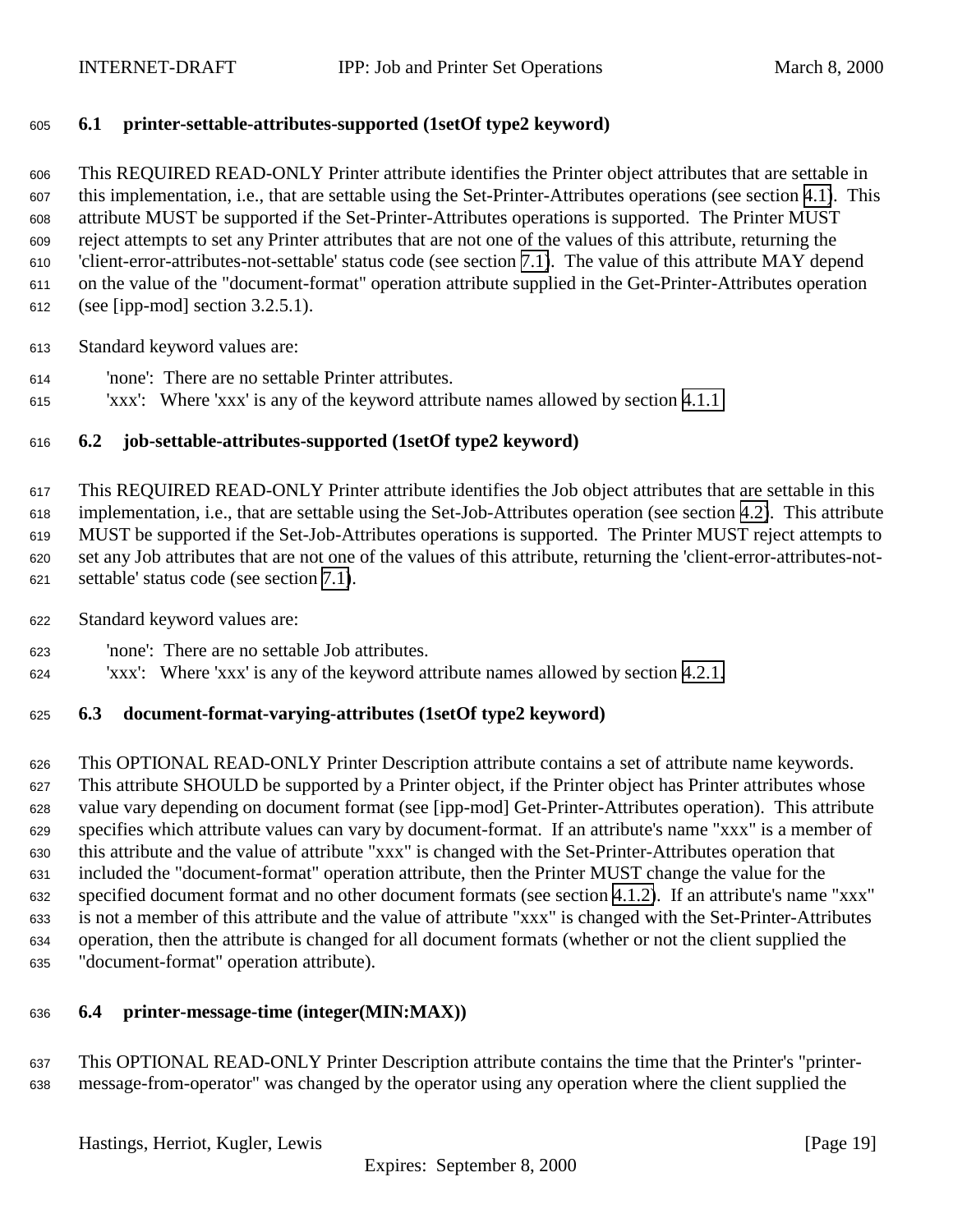<span id="page-19-0"></span>"printer-message-from-operator" operation attribute (see section [5.1\)](#page-16-0) or was explicitly set using the Set-

 Printer-Attributes operation (see section [4.1\)](#page-6-0). This attribute allows the users to know when the "printer-message-from-operator" attribute was last set.

 The Printer sets the value of this attribute by copying the value of the Printer's "printer-up-time" attribute (see [ipp-mod] section 4.3.14). If the Printer resets its "printer-up-time" attribute to 1 on power-up, then it MUST change the value of the "printer-message-time" to 0 or a negative number as specified in [ipp-mod] section 4.3.14.

 Note: This attribute helps users better understand the context for the "printer-message-from-operator" message.

# **6.5 printer-message-date-time (dateTime)**

 This OPTIONAL READ-ONLY Printer Description attribute contains the date and time that the Printer's "printer-message-from-operator" was changed by the operator using any operation where the client supplied the "printer-message-from-operator" operation attribute (see section [5.1\)](#page-16-0) or was explicitly set using the Set- Printer-Attributes operation (see section [4.1\)](#page-6-0). This attribute allows the users to know when the "printer-message-from-operator" attribute was last set.

 This attribute MUST be supported if the Printer supports both the "printer-message-time" and the "printer-current-time" (dateTime) attributes (see [ipp-mod] section 4.4.30).

 Note: This attribute helps users better understand the context for the "printer-message-from-operator" message.

#### **6.6 printer-xri-supported (1setOf collection)**

 This OPTIONAL Printer Description attribute is a multi-valued attribute where each value has the 'collection' attribute syntax (see [ipp-coll]) containing member attributes with the same semantics as the following IPP/1.1 READ-ONLY Printer Description attributes, except for cardinality:

- printer-uri-supported (1setOf uri) see [ipp-mod] section 4.4.1
- uri-authentication-supported (1setOf type2 keyword) see [ipp-mod] section 4.4.2
- uri-security-supported (1setOf type2 keyword) see [ipp-mod] section 4.4.3

 When setting the "printer-xri-supported" attribute with a Set-Printer-Attributes request, the Printer MUST also set these three IPP/1.1 READ-ONLY Printer Description attributes as a defined side effect. Thus, this collection attribute provides the means to guarantee that these three IPP/1.1 READ-ONLY attributes are always set together, thereby never leaving these three attributes in a partially inconsistent state.

The member attributes of the "printer-xri-supported" (1setOf collection) are given in [Table 3.](#page-20-0)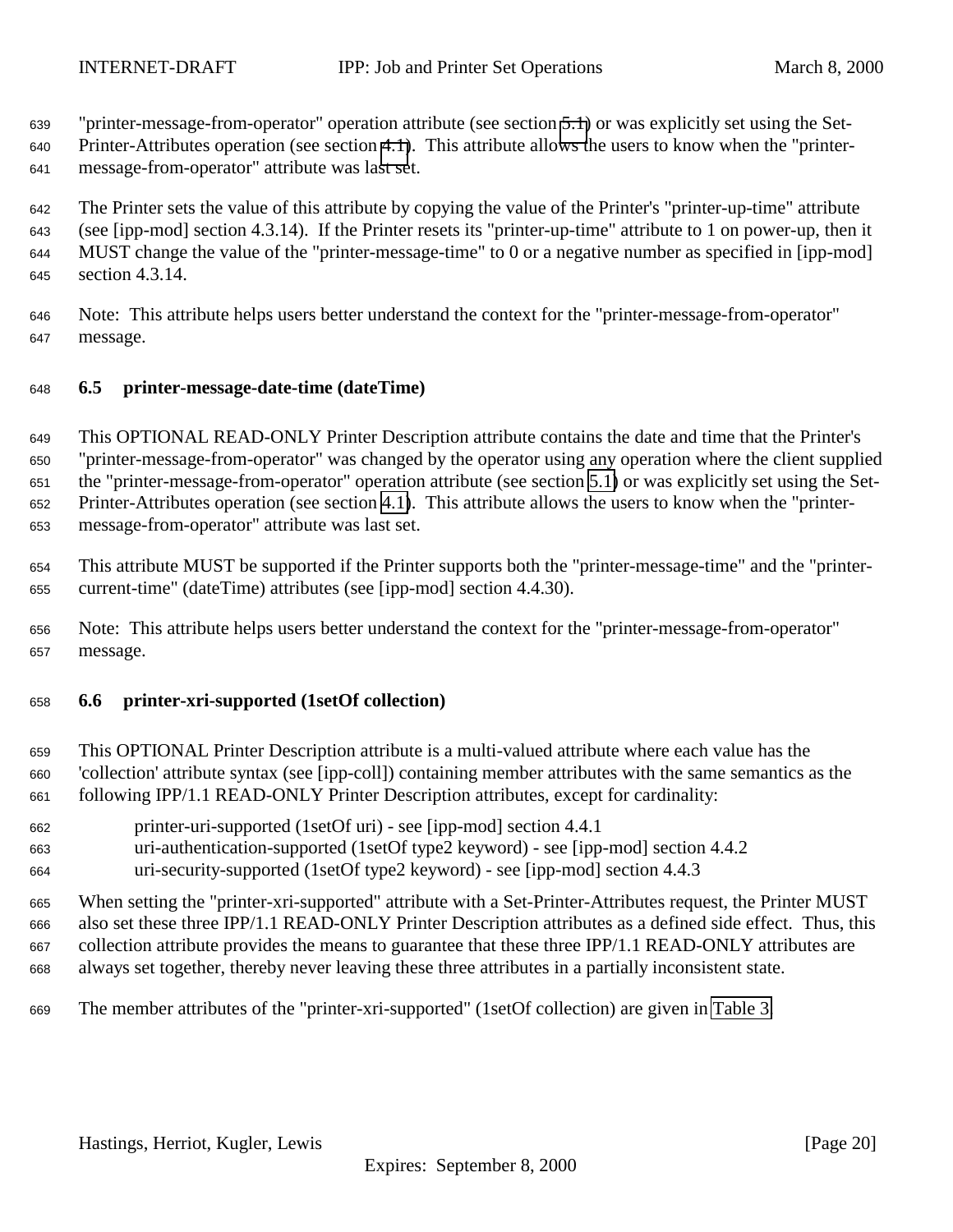| Member attribute                          | client MUST<br>supply | Printer MUST<br>support |
|-------------------------------------------|-----------------------|-------------------------|
| xri-uri (uri)                             | yes                   | yes                     |
| xri-authentication (1setOf type2 keyword) | yes                   | yes                     |
| xri-security (1setOf type2 keyword)       | yes                   | yes                     |

# <span id="page-20-0"></span>**Table 3 - Member attributes of "printer-xri-supported" (1setOf collection)**

- Each collection value MUST contain a single unique value for the "xri-uri" member attribute. However,
- the other two member attributes are multi-valued, so that a single URI can support more than one authentication scheme and/or more than one security scheme. Other than the uniqueness and the cardinality requirements, the semantics of these three member attributes is given in [ipp-mod] sections 4.4.1, 4.4.2, and
- 4.4.3, respectively.

A client can query the current values by supplying in a Get-Printer-Attributes request either:

- 1. the three IPP/1.1 attribute names: "printer-uri-supported", "uri-authentication-supported", "uri-security-supported" and getting back the parallel values OR
- 2. the single attribute name: "printer-xri-supported" and getting back the 1setOf collection which contains the same information semantically, but in a different form.

 A client can query what member attribute values can be set by supplying the two attribute names: "xri- authentication-supported" and "xri-security-supported" in a Get-Printer-Supported-Values request and getting back the 1setOf type2 keyword values that can be set. Since the "printer-xri-supported", "uri- authentication-supported", and "uri-security-supported" attributes are READ-ONLY, they are not queriable with Get-Printer-Supported-Values operation (see section [4.3\)](#page-14-0). See [Table 13.](#page-36-0)

 When performing a Set-Printer-Attributes operation, if there are multiple values for the "printer-xri- supported-authentication" and/or "printer-xri-supported-security" member attributes, the Printer MUST set the corresponding three READ-ONLY attributes with all possible combinations of values. For example, setting the "printer-xri-supported" with the following two collection values where the first URI has both 'basic' and 'digest' authentication:

```
691
```

```
692 "printer-xri-supported =
693 { "printer-xri-supported-uri" = ipp://abc.com/p1
694 "printer-xri-supported-authentication" = basic, digest
695 "printer-xri-supported-security" = tls
696 },
697 \int "printer-xri-supported-uri" = http://abc.com/pq
698 "printer-xri-supported-authentication" = none
699 "printer-xri-supported-security" = none
700 }
701
```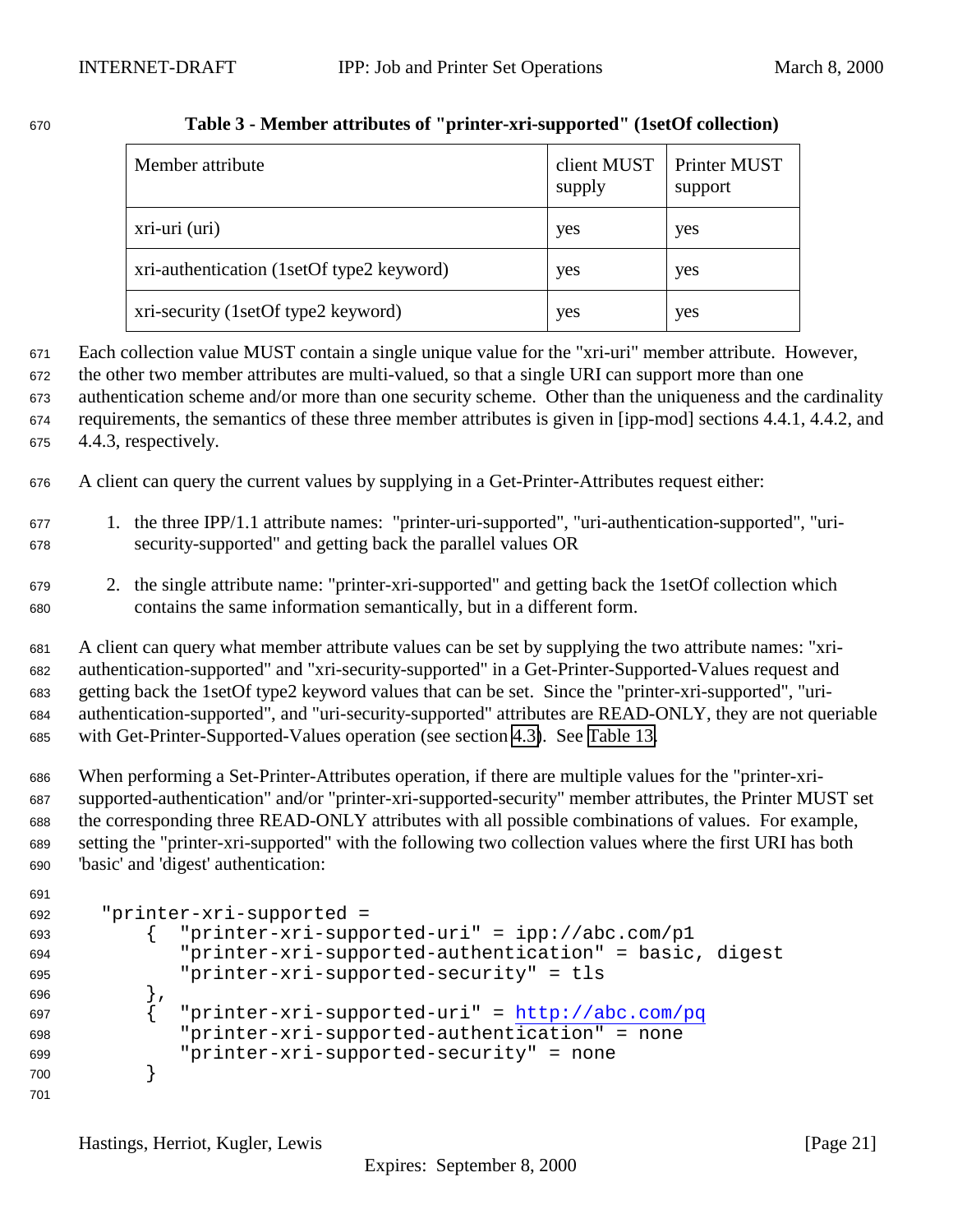<span id="page-21-0"></span> would cause the Printer to set the three corresponding IPP/1.1 READ-ONLY attributes, each with three parallel values as follows:

```
705 "printer-uri-supported" = { ipp://abc.com/p1, ipp://abc.com/p1,
706 http://abc.com/pq }
707 "uri-authentication-supported" = { basic, digest, none }
708 "uri-security-supported" = { tls, tls, none }
```
 Because there were two authentication values for the ipp://abc.com/p1 URL, that URL value is repeated. 711 Had the ipp URL had 2 authentication values and 3 security values, then there would have been  $7(2*3+1)$ parallel values for each of the three attributes, 6 with the same ipp URI and 1 with the http URI.

 Note: The "xri-printer-supported" (1setOf collection) attribute can be put into a directory schema that requires a single text string value, such as SLP or LDPA, by using suitable delimiting characters to separate member attributes and/or terminating collection values. See [svrloc-printer] and [ldap-printer].

#### **7 Additional status codes**

This section defines new status codes used by the operations defined in this document.

#### **7.1 'client-error-attributes-not-settable' (0x0413)**

 The Set-Printer-Attributes or Set-Job-Attributes operation failed because one or more of the specified attributes cannot be set either because the attribute is defined to be READ-ONLY or the attribute is not settable in this implementation (see sections [4.1.3](#page-9-0) and [4.2.3\)](#page-13-0), the Printer MUST return this error code and the attribute keyword name(s) and the 'not-settable' out-of-band value (see section 8.1) in the Unsupported Attributes Group(see [ipp-mod] section 3.1.7) for all of the attributes that could not be set. When the Printer returns this status, it MUST NOT change any of the attributes supplied in the operation.

#### **8 Additional out-of-band values**

 This section defines additional out-of-band values. As with all out-of-band values, a client or a Printer MUST NOT use an out-of-band value unless the definition of the attribute in an operation request and/or response explicitly allows such usage. See the beginning of [ipp-mod] section 4.1.

#### **8.1 'not-settable' out-of-band value**

 The 'not-settable' out-of-band value is used by the IPP Printer in the Unsupported Attributes group of a Set- Job-Attributes or Set-Printer-Attributes response to indicate that an attribute (supplied by the client) is READ-ONLY by definition or is not settable in this implementation (see sections [4.1.3](#page-9-0) and [4.2.3\)](#page-13-0).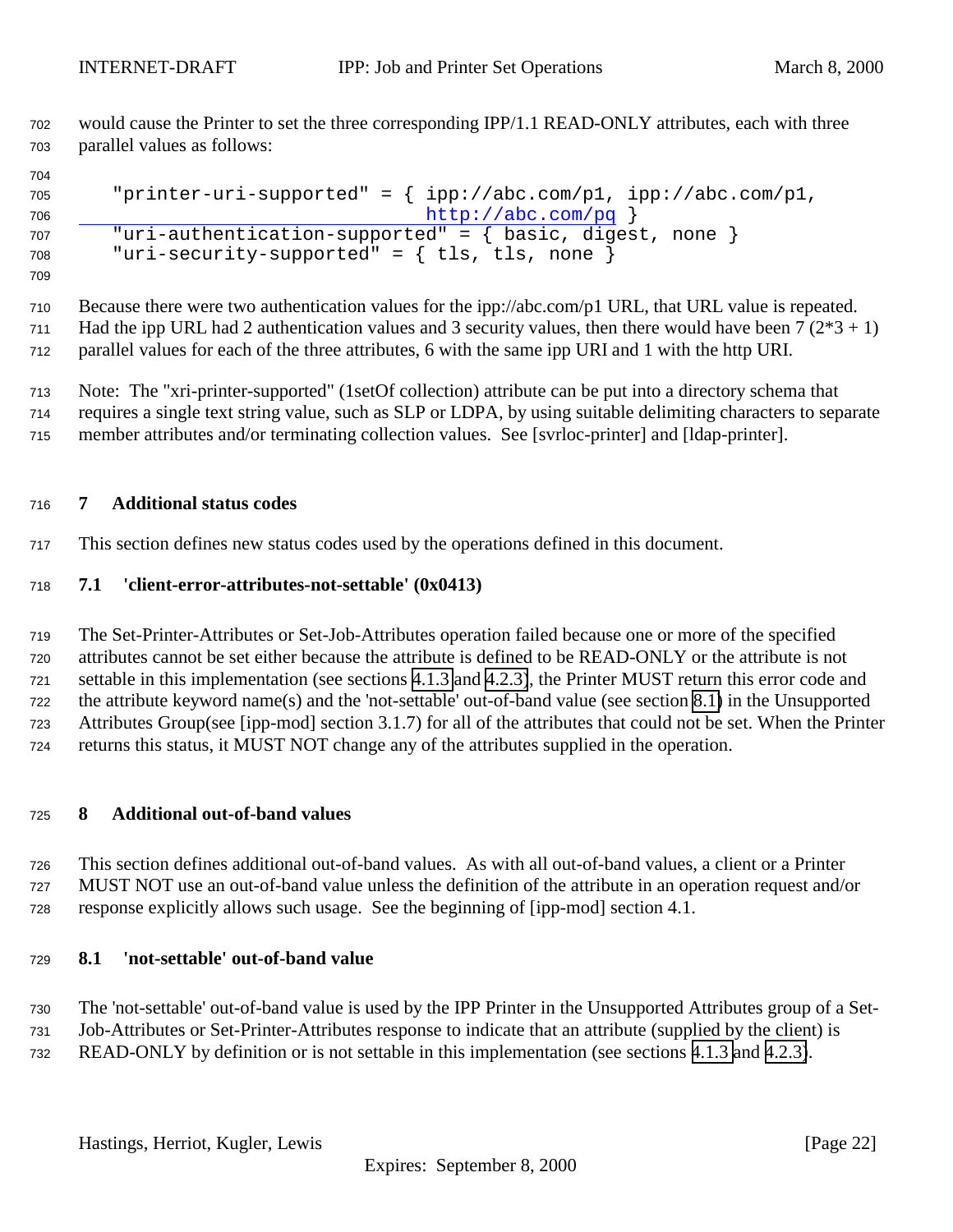<span id="page-22-0"></span> See sections [4.1.3](#page-9-0) and [4.2.3](#page-13-0) in this document for an example definition of the usage of the 'not-settable' out-of-band value in the Set-Printer-Attributes and Set-Job-Attributes responses.

# **8.1.1 Encoding of the 'not-settable' out-of-band attribute value**

The encoding of the 'not-settable' out-of-band value is 0x15 (see [ipp-pro]).

#### **8.2 'delete-attribute' out-of-band value**

 The 'delete-attribute' out-of-band value is supplied by the client in the Set-Job-Attributes request to indicate that the Printer is to remove the supplied attribute and all of its values from the Job object, if present (see section [4.2\)](#page-10-0).

 The 'delete-attribute' out-of-band value is defined for use with the Set-Job-Attributes only. Clients MUST NOT supply and IPP objects MUST NOT support the 'delete-attribute' out-of-band value in other operations, such as the Set-Printer-Attributes operation, where the absence of an attribute from an IPP object indicates that the attribute is not supported. If a Printer receives this out-of-band value in other operations, the Printer MUST reject the entire request and return the 'client-error-bad-request' status code and not process any of the other supplied attributes.

 See section [4.2](#page-10-0) in this document for an example definition of the usage of the 'delete-attribute' out-of-band value in the Set-Job-Attributes request.

#### **8.2.1 Encoding of the 'delete-attribute' out-of-band value**

The encoding of the 'delete-attribute' out-of-band value is 0x16 (see [ipp-pro]).

#### **8.3 'any-value' out-of-band attribute value**

 The 'any-value' out-of-band attribute value MAY be used in combination with an attribute syntax to represent "any" attribute value of that attribute syntax.

 See section [4.3](#page-14-0) in this document for an example definition of the usage of the 'any-value' out-of-band attribute value with the 'name' attribute syntax in any "xxx-supported" attribute returned in a Get-Printer-Supported-Values response.

#### **8.3.1 Encoding of the 'any-value' out-of-band attribute value**

 The encoding of the 'any-value' out-of-band attribute value is 0x17 (see [ipp-pro]). This out-of-band value REQUIRES a non-zero length and an attribute value which identifies an attribute syntax type. The attribute 761 value is either (1) a one-octet attribute syntax tag as defined in [ipp-pro] (value length = 1) or (2) a  $0x7F$  code followed by a 4-octets of an extended attribute syntax type code as allocated in [ipp-pro] (value length  $763 = 5$ ).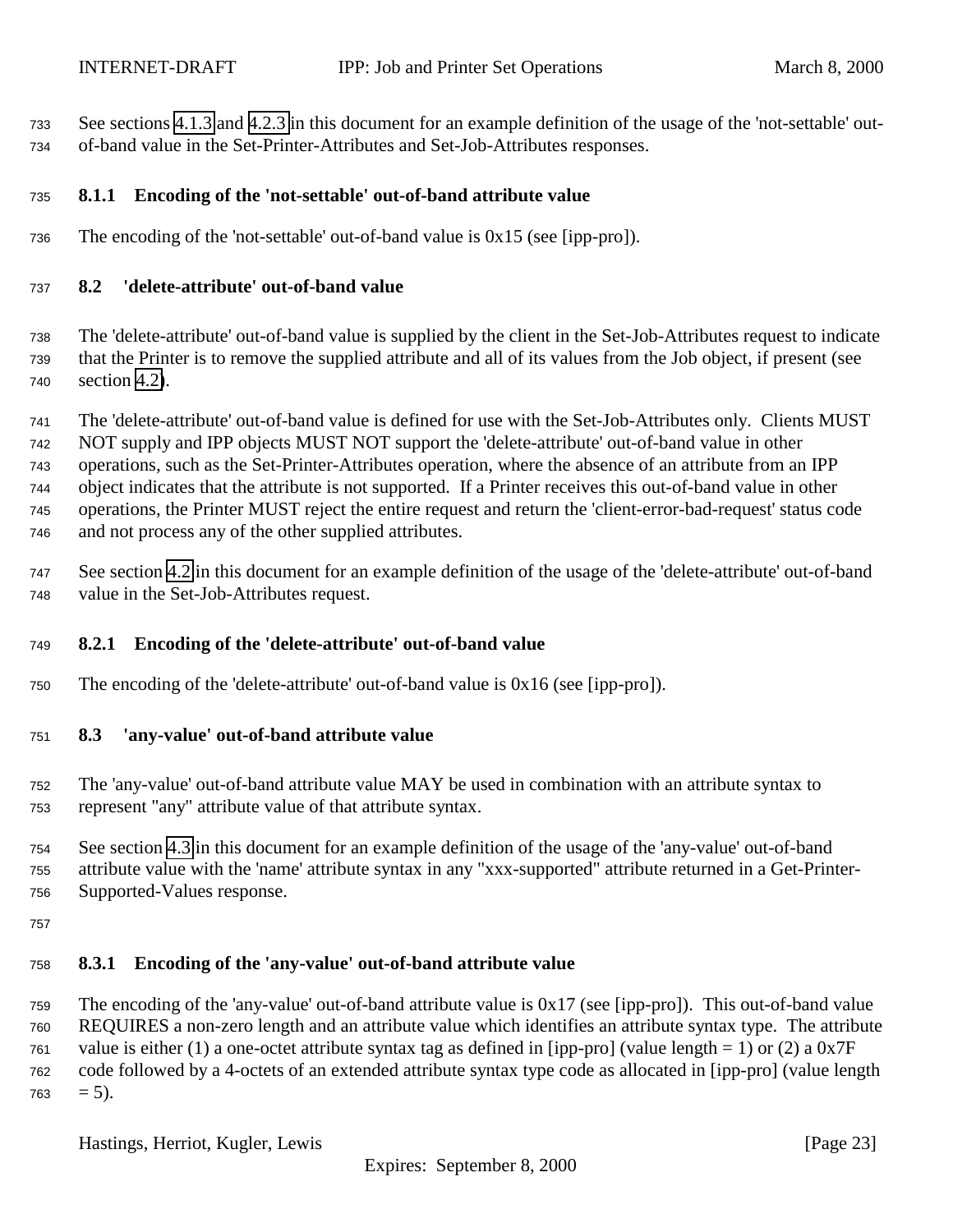#### <span id="page-23-0"></span>**9 Conformance Requirements**

This section specifies the conformance requirements for clients and IPP objects.

 Both the Set-Job-Attributes and the Set-Printer-Attributes operations defined in the document are OPTIONAL for an IPP object to support. Either one MAY be supported without the other or both MAY be supported. However, if the Set-Printer-Attributes operation is supported, then the Get-Printer-Supported-

Values operation MUST be supported if any "xxx-supported" attributes are settable. Otherwise, the Get-

- Printer-Supported-Values operation is OPTIONAL for an IPP Printer to support.
- If the Set-Printer-Attributes operation is supported, then the Printer MUST support the following additional items:
- 1. the Get-Printer-Supported-Values operation (see section [5\)](#page-14-0), if any "xxx-supported" attributes are settable.
- 2. the "printer-settable-attributes-supported" Printer Description attribute (see section [6.1\)](#page-18-0)
- 3. the 'not-settable' out-of-band value in responses (see section [8.1\)](#page-21-0)
- 4. the 'client-error-not-settable' status code (see section [7.1\)](#page-21-0)
- 5. If "printer-message-from-operator" Printer Description attribute is supported (see [ipp-mod] section 4.4.25), then it MUST be settable.
- 6. the Get-Printer-Supported-Values operation (see section [4.3\)](#page-14-0), if any "xxx-supported" attributes are settable.
- 7. If a client can set a value with the 'name' attribute syntax for one or more "xxx-supported" attributes, then the 'any-value' out-of-band attribute value (see section [8.3\)](#page-22-0) MUST be supported in the Get-Printer-Supported-Values response with the 'name' attribute syntax for each such settable attribute (see section [4.3\)](#page-14-0)

 If the Set-Job-Attributes operation is supported, then the Printer MUST support the following additional items:

- 1. the "job-settable-attributes-supported " Printer Description attribute (see section [6.2\)](#page-18-0)
- 2. the 'not-settable' out-of-band value in responses (see section [8.1\)](#page-21-0)
- 3. the 'delete-attribute' out-of-band value in requests (see section [8.2\)](#page-22-0)
- 4. the 'client-error-not-settable' status code (see section [7.1\)](#page-21-0)
- 5. If the "job-message-from-operator" Printer Description attribute is supported (see [ipp-mod] 4.3.16), then it MUST be settable.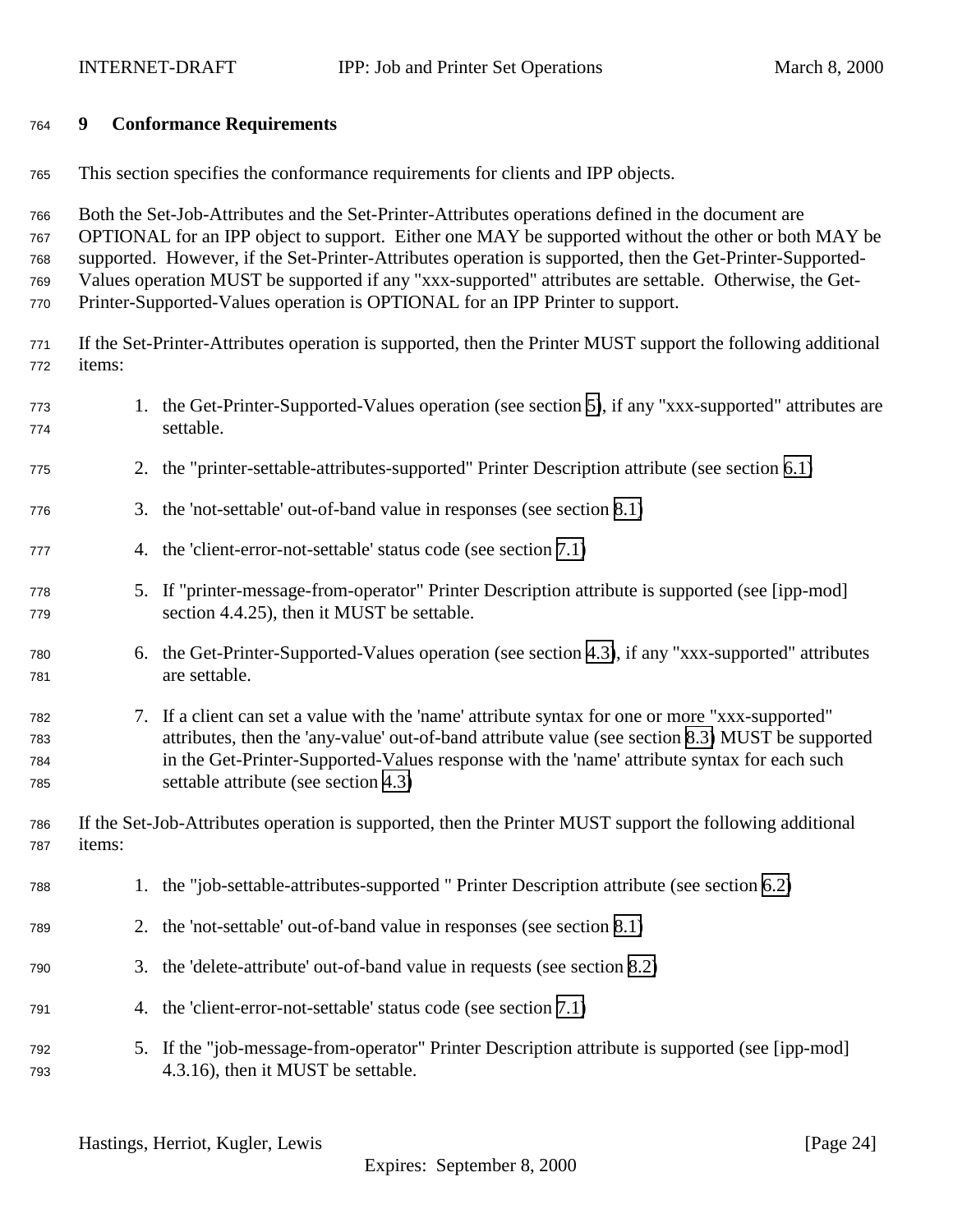<span id="page-24-0"></span>It is OPTIONAL for the Printer object to support the "printer-message-time" (integer) and "printer-

message-date-time" (dateTime) Printer Description attributes. If both the "printer-message-time" (integer)

and the "printer-current-time" (dateTime) (see [ipp-mod] section 4.4.30) attributes are supported, then the

"printer-message-date-time" (dateTime) Printer Description attribute MUST be supported.

 As with all out-of-band values, a client or a Printer MUST NOT use an out-of-band value unless the definition of the attribute in an operation request and/or response explicitly allows such usage.

#### **10 IANA Considerations**

 Since this document is intended to be a standards track document, there is no need to also register the operations, attributes, status codes, and out-of-band values defined here-in with IANA according to the procedures in RFC 2566 [rfc2566] section 6. However, other registration proposals may site the out-of-band attribute values or the status codes defined in this document.

# **11 Internationalization Considerations**

This document has the same localization considerations as the [ipp-mod].

# **12 Security Considerations**

 The IPP Model and Semantics document [ipp-mod section 8] discusses high level security requirements (Client Authentication, Server Authentication and Operation Privacy). Client Authentication is the mechanism by which the client proves its identity to the server in a secure manner. Server Authentication is 811 the mechanism by which the server proves its identity to the client in a secure manner. Operation Privacy is defined as a mechanism for protecting operations from eavesdropping.

 In addition, the introduction of the Set-Printer-Attributes and Set-Job-Attributes operations creates another security threat, since the client is able to modify the Printer and Job attributes stored in the Printer. Such modifications could lead to denial of service.

 A malicious user could alter the policy established by the system administrator and stored in the Printer attributes. Such alteration could either grant access to more resources or deny access to resources that the system administrator has established. For example, the malicious user could remove all of the document- format values from the "document-format-supported" Printer attribute so that the Printer would refuse to accept all jobs.

The general remedy for such malicious user actions against Printer attributes is to have strong Client

Authentication coupled with Printer access control to limit the users who have System Administrator or

Operator privileges.

 A malicious user could modify the Job Template attributes of another user's Job, such as the "copies" attribute. For example, setting the number of copies to a large number.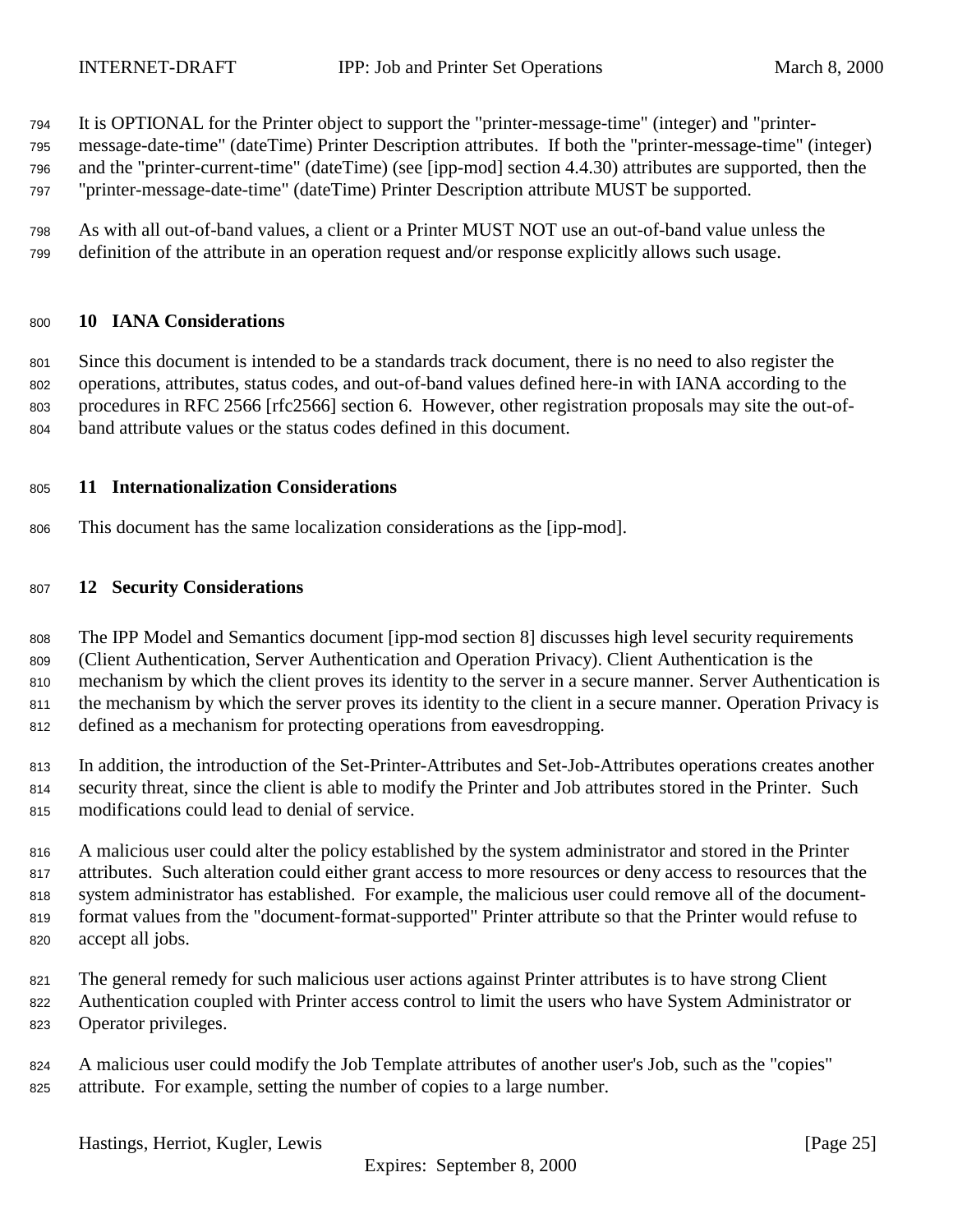<span id="page-25-0"></span>826 The general remedy for such malicious user actions against another user's job is to have strong Client

827 Authentication coupled with Printer access control to limit the users who have System Administrator or 828 Operator privileges who can modify any job and, in addition, store the Client Authentication with each Job so that only the job owner End User can modify his/her own job.

#### **13 Author's Addresses**

| 831 | Carl Kugler                                  |
|-----|----------------------------------------------|
| 832 | <b>IBM</b>                                   |
| 833 | P.O. Box 1900                                |
| 834 | Boulder, CO 80301-9191                       |
| 835 |                                              |
| 836 | Phone: (303) 924-5060                        |
| 837 | FAX:                                         |
| 838 | e-mail: kugler@us.ibm.com                    |
| 839 |                                              |
| 840 | <b>Tom Hastings</b>                          |
| 841 | <b>Xerox Corporation</b>                     |
| 842 | 737 Hawaii St. ESAE 231                      |
| 843 | El Segundo, CA 90245                         |
| 844 |                                              |
| 845 | Phone: 310-333-6413                          |
| 846 | Fax: 310-333-5514                            |
| 847 | e-mail: hastings@cp10.es.xerox.com           |
| 848 |                                              |
| 849 | <b>Robert Herriot</b>                        |
| 850 | Xerox Corp.                                  |
| 851 | 3400 Hill View Ave, Building 1               |
| 852 | Palo Alto, CA 94304                          |
| 853 |                                              |
| 854 | Phone: 650-813-7696                          |
| 855 | 650-813-6860<br>Fax:                         |
| 856 | e-mail: <u>robert.herriot@pahv.xerox.com</u> |
| 857 |                                              |
| 858 | Harry Lewis                                  |
| 859 | <b>IBM</b>                                   |
| 860 | P.O. Box 1900                                |
| 861 | Boulder, CO 80301-9191                       |
| 862 |                                              |
| 863 | Phone: (303) 924-5337                        |
| 864 | FAX:                                         |
| 865 | e-mail: harryl@us.ibm.com                    |
| 866 |                                              |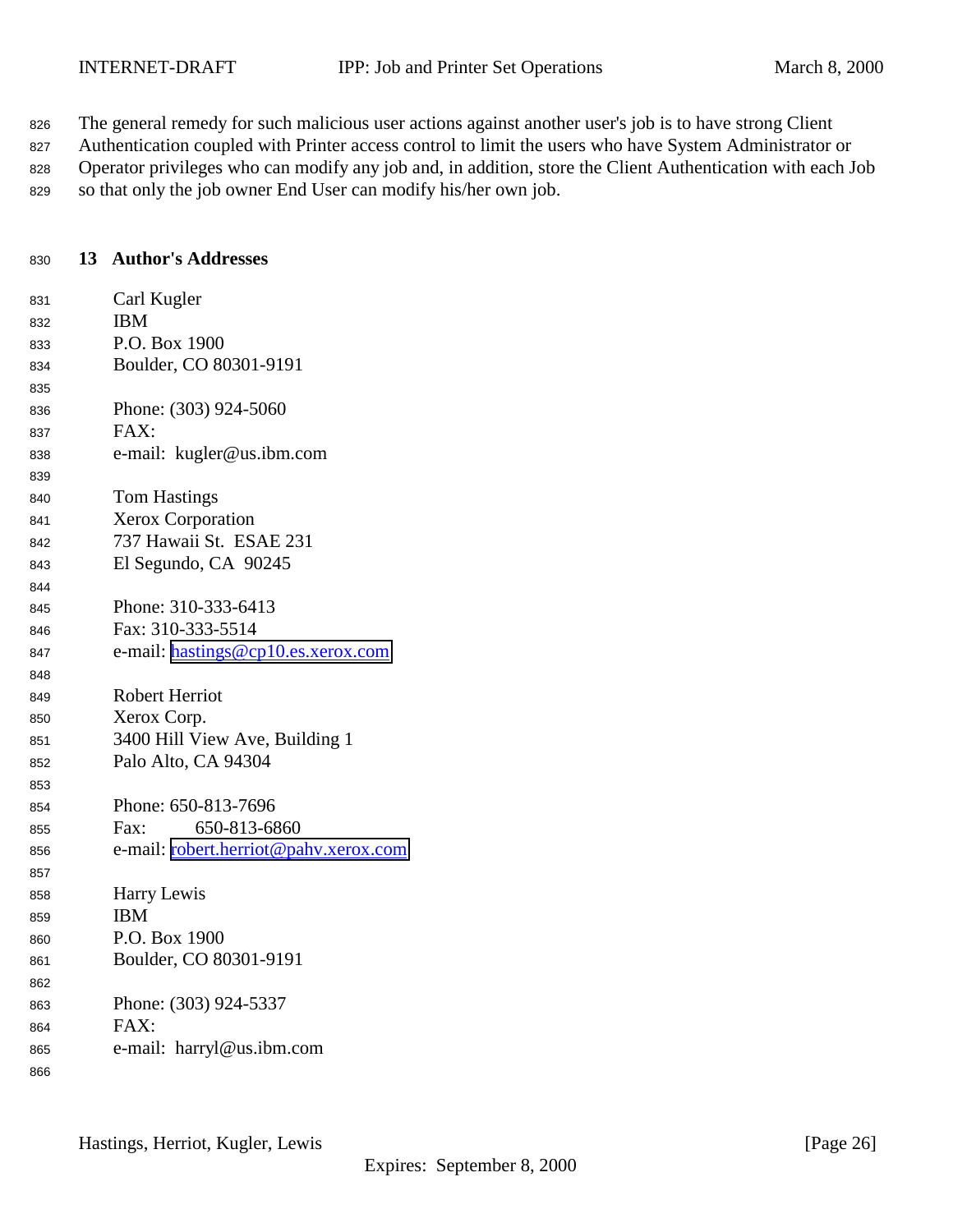#### <span id="page-26-0"></span>**14 References**

| 868 | [ipp-coll]                                                                                                                                       |
|-----|--------------------------------------------------------------------------------------------------------------------------------------------------|
| 869 | deBry, R., , Hastings, T., Herriot, R., "Internet Printing Protocol (IPP): The Collection Attribute                                              |
| 870 | Syntax", <draft-ietf-ipp-collection-02.doc>, work in progress, March 9, 2000.</draft-ietf-ipp-collection-02.doc>                                 |
| 871 | [ipp-mod]                                                                                                                                        |
| 872 | R. deBry, T. Hastings, R. Herriot, S. Isaacson, P. Powell, "Internet Printing Protocol/1.0: Model and                                            |
| 873 | Semantics", <draft-ietf-ipp-model-v11-06.txt>, March 1, 2000.</draft-ietf-ipp-model-v11-06.txt>                                                  |
| 874 | [ipp-pro]                                                                                                                                        |
| 875 | Herriot, R., Butler, S., Moore, P., Tuner, R., "Internet Printing Protocol/1.1: Encoding and                                                     |
| 876 | Transport", draft-ietf-ipp-protocol-v11-05.txt, March 1, 2000.                                                                                   |
| 877 | $[ipp-set2]$                                                                                                                                     |
| 878 | Kugler, C, Hastings, T., Lewis, H., "Internet Printing Protocol/1.1: Job and Printer Administrative                                              |
| 879 | Operations", <draft-ietf-ipp-ops-set2-01.txt>, December 8, 1999.</draft-ietf-ipp-ops-set2-01.txt>                                                |
| 880 | [ldap-printer]                                                                                                                                   |
| 881 | Fleming, P., Jones, K., Lewis, H., McDonald, I., "Internet Printing Protocol (IPP): LDAP Schema                                                  |
| 882 | for Printer Services", <draft-ietf-ipp-ldap-printer-schema-00.txt>, work in progress, March 8, 2000.</draft-ietf-ipp-ldap-printer-schema-00.txt> |
| 883 | [RFC2565]                                                                                                                                        |
| 884 | Herriot, R., Butler, S., Moore, P., Tuner, R., "Internet Printing Protocol/1.0: Encoding and                                                     |
| 885 | Transport", RFC 2565, April 1999.                                                                                                                |
| 886 | [RFC2566]                                                                                                                                        |
| 887 | R. deBry, T. Hastings, R. Herriot, S. Isaacson, P. Powell, "Internet Printing Protocol/1.0: Model and                                            |
| 888 | Semantics", RFC 2566, April 1999.                                                                                                                |
| 889 | [svrloc-printer]                                                                                                                                 |
| 890 | St. Pierre, P., Isaacson, S., McDonald, I., "Definition of the Printer Abstract Service Type v2.0",                                              |
| 891 | <draft-ietf-svrloc-printer-scheme-06.txt>, work in progress, March 8, 2000.</draft-ietf-svrloc-printer-scheme-06.txt>                            |

#### **15 Change History**

 This section summarizes the changes. Each sub-section is in reverse chronological order. Adding or removing ISSUES that don't change the document are not listed here.

# **15.1 Changes to the March 1, 2000 version to make the March 8, 2000 version**

896 The following changes have been made to the March 1, 2000 version to make the March 8, 2000 version as a result of the IPP WG telecons and mailing list discussion:

Hastings, Herriot, Kugler, Lewis [Page 27]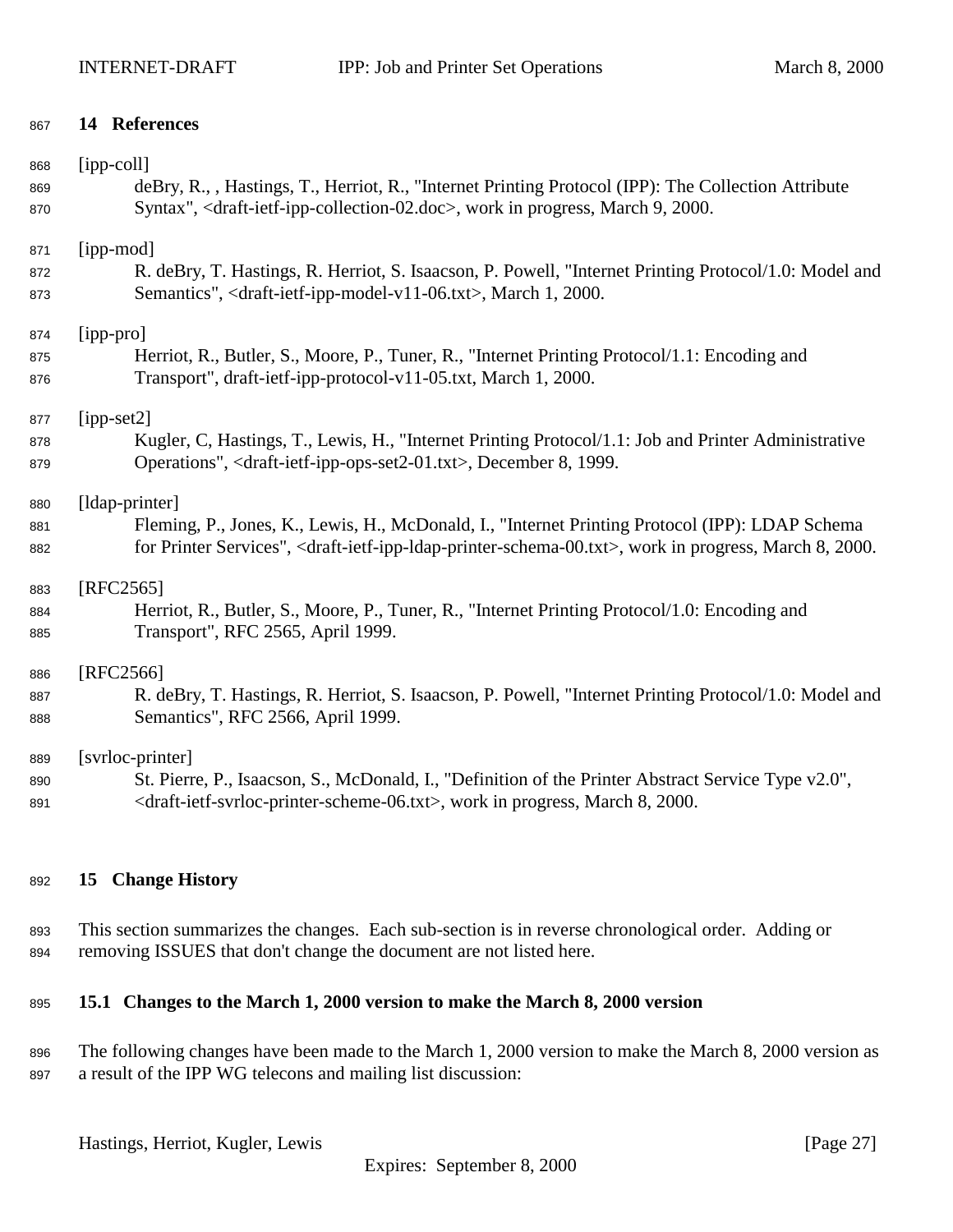- <span id="page-27-0"></span>898 1. Added the "printer-xri-supported" (1setOf collection) attribute so that the three parallel IPP/1.1 "printer- uri-supported", "uri-authentication-supported", and "uri-security-supported" attributes could be set as one atomic attribute. Consequently, changed the three parallel attributes to be READ-ONLY and removed the requirement that three attributes MUST be set in a single request if the three parallel IPP/1.1 "printer-uri-supported", "uri-authentication-supported", and "uri-security-supported" were settable.
- 2. Clarified Get-Printer-Supported-Values so that if an implementation does not support setting a settable attribute, it MUST NOT return the attribute in the Printer Attribute group and it NEED NOT return the attribute in the Unsupported Attributes group, same as in a Get-Printer-Attributes response for unsupported attributes. Same clarification when unsupported attributes are requested.
- 3. Fixed "printer-message-date-time" (dateTime) attribute to be OPTIONAL.
- 4. Added note as to why the "printer-current-time" Printer Description attribute is settable (to fix an incorrect time or time zone).
- 5. Added "xri-authentication-supported" (1setOf type2 keyword) and "xri-security-supported" (1setOf type2 keyword) attributes to the table of attributes that can be queried with Get-Printer-Supported- Values. Added a note that these two attributes are NOT queriable with Get-Printer-Attributes, since the client queries either (1) the three "printer-uri-supported" (1setOf uri), "uri-authentication-supported" (1setOf type2 keyword), "uri-security-supported" (1setOf type2 keyword) attributes, or (2) the single "printer-xri-supported" (1setOf collection) attribute.

# **15.2 Changes to the January 30, 2000 version to make the March 1, 2000 version**

- The following changes to the January 30, 2000 version to make the March 1, 2000 version as a result of the IPP WG telecons and mailing list discussion:
- 1. Clarified that this extension may be used with any IPP version, including 1.0, 1.1, and future versions.
- 2. Added "READ-ONLY" and "not-settable" terms to the terminology section. READ-ONLY is by definition, and "not-settable" is by implementation.
- 3. Assigned the "operation-id" values 0x0013, 0x0014, and 0x0015, respectively, for the Set-Printer-Attributes, Set-Job-Attributes, and Get-Printer-Supported-Values operations.
- 4. Clarified that the Set-Printer-Attributes operation while a Printer SHOULD accept a reasonable number of attribute, the Printer need only support setting one attribute in a request, unless it supports setting the three "parallel" attributes, ("printer-uri-supported", "uri-authentication-supported", and "uri-security- supported" (see [ipp-mod] sections 4.4.1 through 4.4.3), in which case it MUST support setting at least three attributes in a single request.
- 5. Clarified that for the Set-Printer-Attributes operation the Printer MUST validate all of the supplied attributes in combination with each other, as well as with all of the existing attribute of the Printer object Set-Printer-Attributes.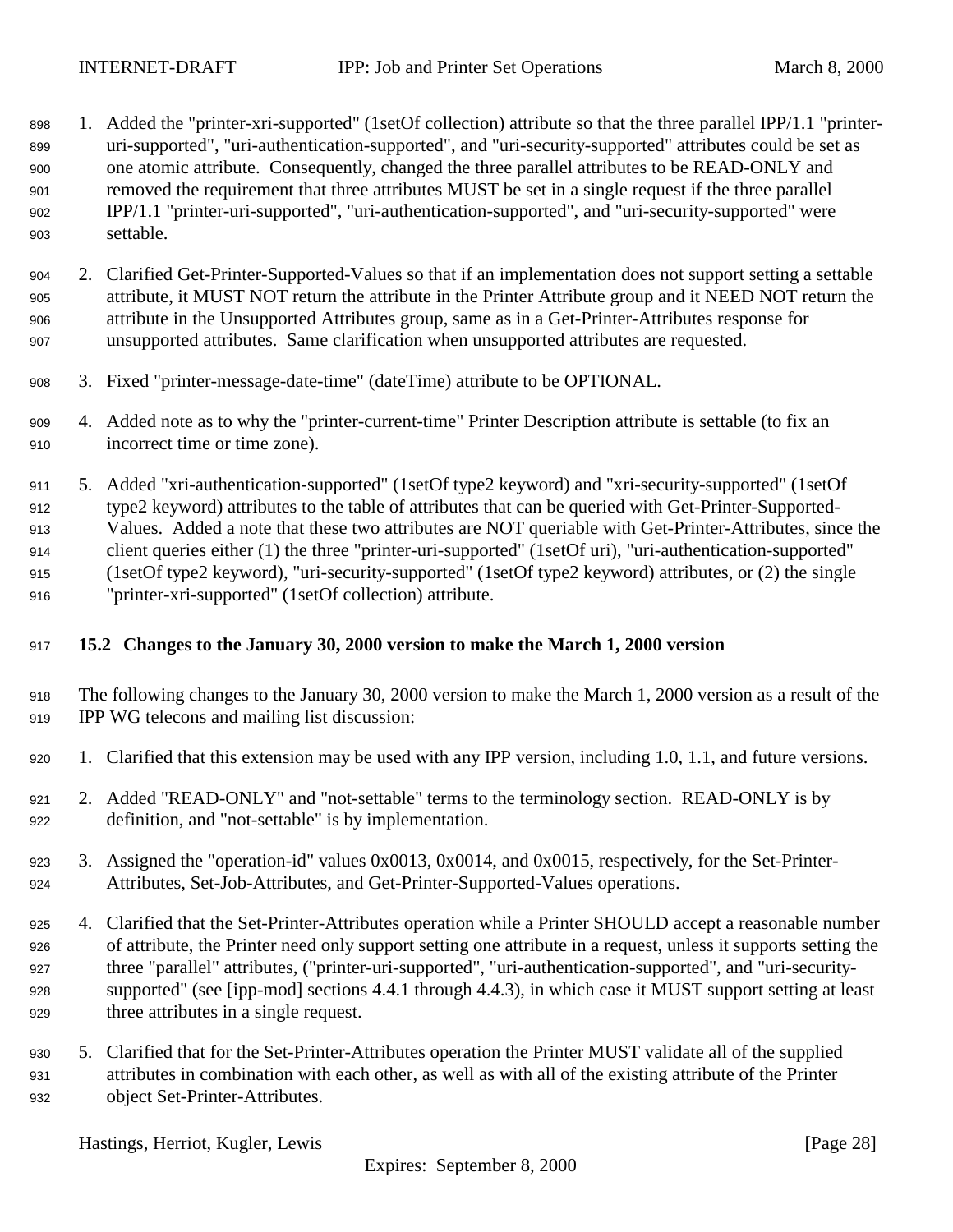- <span id="page-28-0"></span> 6. Changed the requirements for accepting the Set-Printer-Attributes operation when the Printer is in the 'stopped' state from MUST to SHOULD, since some implementations may not be able to accept requests when stopped.
- 7. Clarified that setting certain Printer attributes with Set-Printer-Attributes MAY require more access rights than other attributes, i.e., System Administrator rights to set policy and only Operator rights to set the configuration attributes to reflect the current hardware setup.
- 8. Clarified the order of error checking and what is returned in each case in the Set-Printer-Attributes response.
- 9. Changed the 'default' out-of-band value to 'delete-attribute' out-of-band value so that the effect is to actually remove the Job attribute entirely in the Set-Job-Attribute operation.
- 10. Clarified that removing a Job attribute that is not present is not an error.
- 11. Clarified the validation of the Set-Job-Attributes request and what is returned for each error.
- 12. Changed the 'any-name' out-of-band attribute value to a more general 'any-value' out-of-band attribute value which in combination with an attribute syntax represents any value of that attribute syntax. The 'any-value' value can be used with the 'name' attribute syntax in a Get-Printer-Supported-Values response to indicate whether or not a Set-Printer-Attributes will accept any name to be set for particular "xxx-supported" (1setOf name | ...) Printer attributes.
- 13. Clarified that "printer-message-from-operator" and "job-message-from-operator" both REQUIRE that the Printer accept zero-length messages and the 'no-value' out-of-band value is synonymous with removing any value from these Printer attributes.
- 14. Clarified that the Get-Printer-Supported-Values is REQUIRED only if the Set-Printer-Attributes operation will accept setting some "xxx-supported" Printer attributes.
- 15. Changed the IANA Considerations to indicate that the operations, attributes, status codes, and out-of- band-values won't be registered and published by IANA, since this document is intended to be standards 957 track.
- 16. Added security considerations for denial of service and sabotage because of the Set operations.

#### **15.3 Changes to the January 20, 2000 version to make the January 30, 2000 version**

- The following changes to the January 20, 2000 version to make the January 30, 2000 version as a result of the IPP WG telecons and mailing list discussion:
- 1. Deleted the "document-format-varying-scope" operation attribute from the Set-Printer-Attributes operation and made whether or not the "document-format" operation was present determine whether one or all document formats are affected, respectively.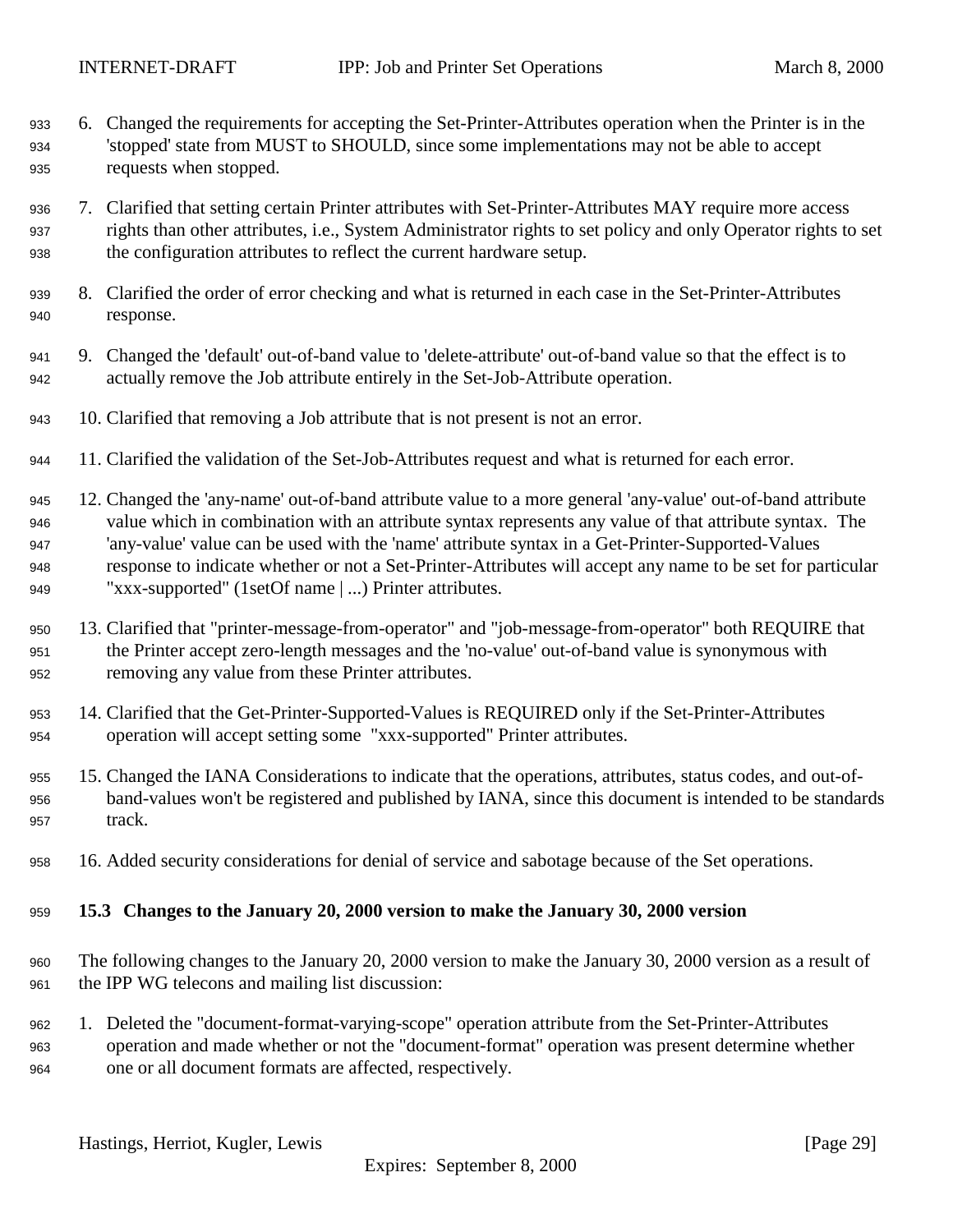- <span id="page-29-0"></span> 2. Renamed the Get-Reset-Printer-Attributes operation to Get-Printer-Supported-Values, so that it only returns "xxx-supported" values. Relegate obtaining reset values to another operation to be paired with the Reset-Printer operation in the Set2 [ipp-set2] document.
- 3. Added "-supported" to the names of the "printer-settable-attributes" and "job-settable-attributes" Printer Description attributes, so that they could be returned in Get-Printer-Supported-Values and could be set by Set-Printer-Attributes.
- 4. Deleted "authentication-methods-supported" (1setOf type2 keyword) and "security-methods-supported" (1setOf type2 keyword) and clarified that "uri-authentication-supported" (1setOf type2 keyword) and "uri-security-supported" (1setOf type2 keyword) can return multiple keywords of the same value in a Get-Printer-Supported-Values operation.
- **15.4 Changes to the January 4, 2000 version to make the January 20, 2000 version**
- The following changes to the January 4, 2000 version to make the January 4, 2000 version as a result of the IPP WG telecons and mailing list discussion:
- 1. Replaced the "factory-settings" operation attribute proposed to be added to the Get-Printer-Attributes operation with the Get-Rest-Printer-Attributes operation which returns the reset values and the possible "xxx-supported" values.
- 2. Added the out-of-band 'any-name' value to be used with "xxx-supported" attributes with attribute syntax 'type3 keyword | name' to indicate that any name will be accepted in a Job Creation operation for configurations that support such a concept.
- 3. Added authentication-methods-supported (1setOf type2 keyword) and security-methods-supported (1setOf type2 keyword) Printer Description attributes so that clients can discover the possible values for use in Set-Printer-Attributes to set "uri-authentication-supported" and "uri-security-supported" attributes, since the Reset-Printer operation doesn't change them.
- 4. Added validation rules that the Printer MUST use to validate a Set-Printer-Attributes request.
- 5. Clarified that the Set-Printer-Attributes operation MUST NOT have any side effects on other attributes, unless explicitly specified in this document.
- 6. Moved the specification of the attributes that MUST be READ-ONLY to Appendix A.
- 7. Added the "document-format-varying-attributes" (1setOf type2 keyword)
- 8. Added the REQUIRED "document-format-varying-scope" operation attribute to Set-Printer-Attributes in order to control whether one or all document formats are affected for those attributes that vary by document format.
- 9. Clarified that the Printer returns the 'client-error-attributes-not-settable' status code in a Set-Printer- Attributes response whether the attribute is READ-ONLY, the attribute is not supported, or the value is not supported.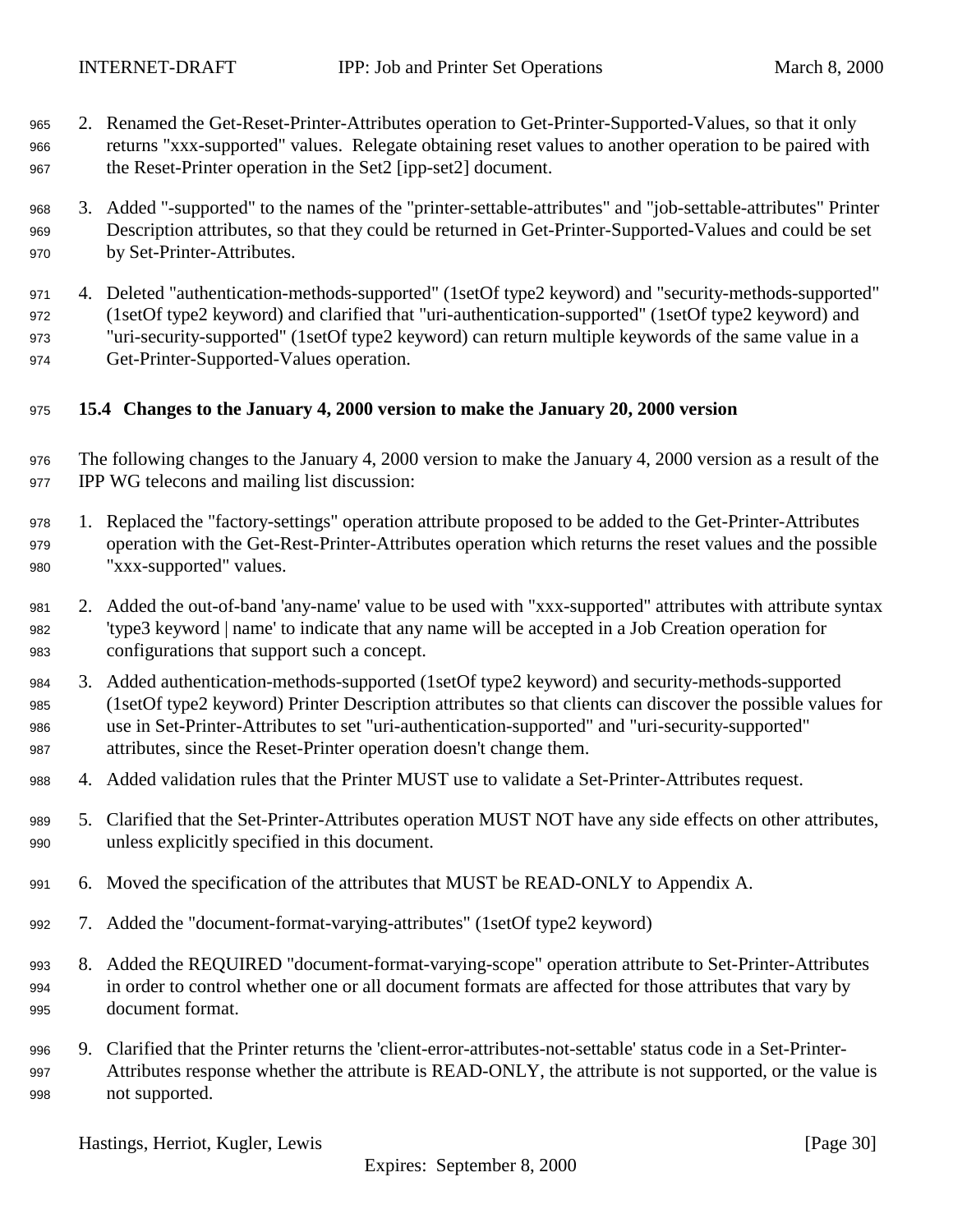<span id="page-30-0"></span>

| 999                  | 10. Added the out-of-band 'default' value for use with Set-Job-Attributes and Job Creation operations.                                                                                                                                              |
|----------------------|-----------------------------------------------------------------------------------------------------------------------------------------------------------------------------------------------------------------------------------------------------|
| 1000                 | 11. Deleted the "printer-message-operation" Printer Description attribute.                                                                                                                                                                          |
| 1001<br>1002<br>1003 | 12. Made the "Get-Reset-Printer-Attributes" operation, along with the "authentication-methods-supported"<br>and the "security-methods-supported" Printer Description attributes REQUIRED, if the Set-Printer-<br>Attributes operation is supported. |
| 1004<br>1005         | 13. Made the 'not-settable' out-of-band value and the 'client-error-not-settable' status code REQUIRED, if<br>the Set-Printer-Attributes operation is supported.                                                                                    |
| 1006                 | 14. Made the 'default' out-of-band value REQUIRED, if the Set-Job-Attributes operation is supported.                                                                                                                                                |
| 1007<br>1008         | 15. Removed the requirement that "xxx-supported" Printer Description attributes that contain only one<br>value be read-only.                                                                                                                        |
| 1009                 | 15.5 Changes to the December 8, 1999 version to make the January 4, 2000 version                                                                                                                                                                    |
| 1010<br>1011         | The following changes to the December 8, 1999 version to make the January 4, 2000 version as a result of<br>the IPP WG telecons and mailing list discussion:                                                                                        |
| 1012<br>1013         | 1. Removed the Set operations and related items from the Set2 specification [ipp-set2] to create this Set<br>specification.                                                                                                                         |
| 1014<br>1015         | 2. Added that an attribute that can only be set to one fixed value SHOULD NOT be included in the<br>"printer-settable-attributes" or "job-settable-attributes" attributes.                                                                          |
| 1016                 | 3. Indicated that the encoding of the 'not-settable' out-of-band value is TBD.                                                                                                                                                                      |
| 1017                 | 4. Added that Set-Job-Attributes operation adds an attribute to the Job object if it wasn't already there                                                                                                                                           |
| 1018                 | 5. Added the conformance section to make it easy to understand the conformance requirements.                                                                                                                                                        |
| 1019                 | <b>Appendix A: Allowed Values for Set-Printer-Attributes</b><br>16                                                                                                                                                                                  |
| 1020<br>1021         | This appendix is a normative part of this document and contains a table of all IPP/1.1 attributes. Each row<br>contains                                                                                                                             |
| 1022<br>1023         | An attribute and                                                                                                                                                                                                                                    |
| 1024<br>1025         | The values allowed in the Set-Printer-Attributes operation for the attribute. The entry in each cell is<br>the name (first few words) of each item below $1, 2, 3, 4a-g$ , and 5.                                                                   |
| 1026                 | The allowed values include the following cases:                                                                                                                                                                                                     |
| 1027                 | 1. READ-ONLY: the Set-Printer-Attributes operation MUST NOT change this attribute                                                                                                                                                                   |
|                      | Hastings, Herriot, Kugler, Lewis<br>[Page $31$ ]                                                                                                                                                                                                    |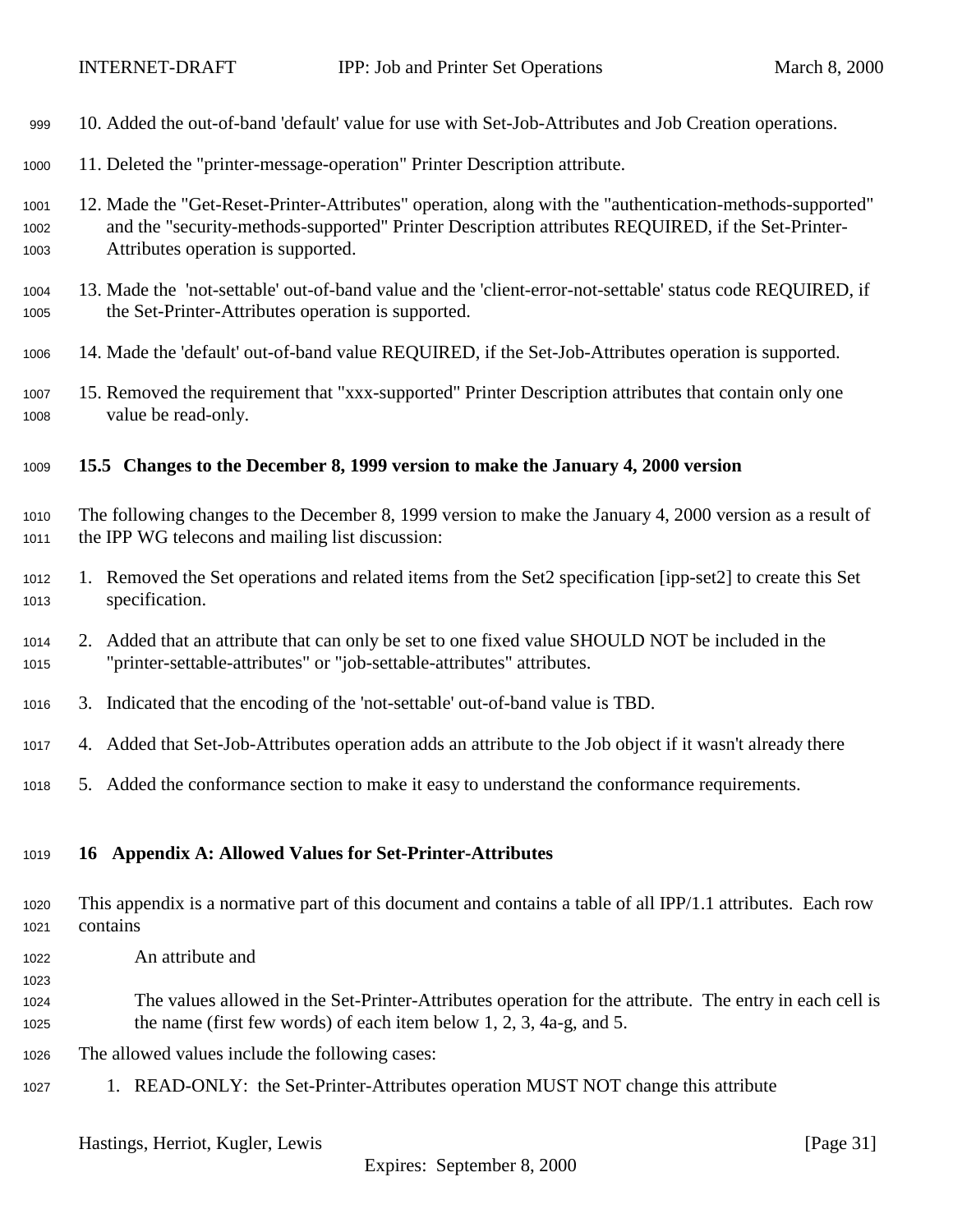- <span id="page-31-0"></span><sup>1028</sup> 2. Any of "*xxx*-supported": the Set-Printer-Attributes operation accepts values that are allowed <sup>1029</sup> according to the IPP/1.1 rules for the "xxx-supported" attribute (see section 3.1.2.3 of the "Internet <sup>1030</sup> Printing Protocol/1.1: Implementer's Guide" [ipp-iig]). The 'xxx-supported' attribute value is <sup>1031</sup> obtained from a 'Get-Printer-Attributes' response.
- <sup>1032</sup> 3. From Get-Printer-Supported-Values: the Set-Printer-Attributes operation accepts values that are <sup>1033</sup> allowed according to the IPP/1.1 rules for the "xxx-supported" attribute (see section 3.1.2.3 of the <sup>1034</sup> "Internet Printing Protocol/1.1: Implementer's Guide" [ipp-iig]). The "xxx-supported" attribute value <sup>1035</sup> is obtained from a Get-Printer-Supported-Values response (see [Appendix B: Attributes returned](#page-34-0) <sup>1036</sup> [from Get-Printer-Supported-Values below\)](#page-34-0).
- <sup>1037</sup> 4. Any value of the proper attribute syntax: the Set-Printer-Attributes accepts any value of the <sup>1038</sup> specified attribute syntax. The attribute syntaxes supported are enumerated below.
- <sup>1039</sup> a. Any text(127)
- <sup>1040</sup> b. Any name(127)
- <sup>1041</sup> c. Any uri
- <sup>1042</sup> d. Any boolean
- <sup>1043</sup> e. Any positive integer
- <sup>1044</sup> f. Any dateTime
- <sup>1045</sup> g. 1setOf any uri
- <sup>1046</sup> 5. Combination of 'Any of "*xxx*-supported"' or 'Any name'.

 If a Printer implementation doesn't want to allow setting values indicated in this Appendix as "any xxx", it can make the value be read-only. For example, for a monochrome printer the attribute "color-supported" is "false" and MUST be read-only. Otherwise an administrator could set it to "true" because the value can have "any boolean" according to the rules in [Table 7 below.](#page-33-0)

# <sup>1051</sup> **Table 4 - Values allowed for Job Template Attributes in the Set-Job-Attributes Operation**

| <b>Job Template Attributes</b>              | Values allowed for Set |
|---------------------------------------------|------------------------|
| job-priority (integer $(1:100)$ )           | Any of "xxx-supported" |
| job-hold-until (type3 keyword   name (MAX)) | Any of "xxx-supported" |
| job-sheets (type3 keyword   name(MAX))      | Any of "xxx-supported" |
| multiple-document-handling (type2 keyword)  | Any of "xxx-supported" |
| copies (integer(1:MAX))                     | Any of "xxx-supported" |
| finishings (1setOf type2 enum)              | Any of "xxx-supported" |
| page-ranges (1setOf rangeOfInteger (1:MAX)) | Any of "xxx-supported" |
| sides (type2 keyword)                       | Any of "xxx-supported" |
| $number-up (integer(1:MAX))$                | Any of "xxx-supported" |
| orientation-requested (type2 enum)          | Any of "xxx-supported" |
| media (type3 keyword   name(MAX))           | Any of "xxx-supported" |
| printer-resolution (resolution)             | Any of "xxx-supported" |
| print-quality (type2 enum)                  | Any of "xxx-supported" |

1052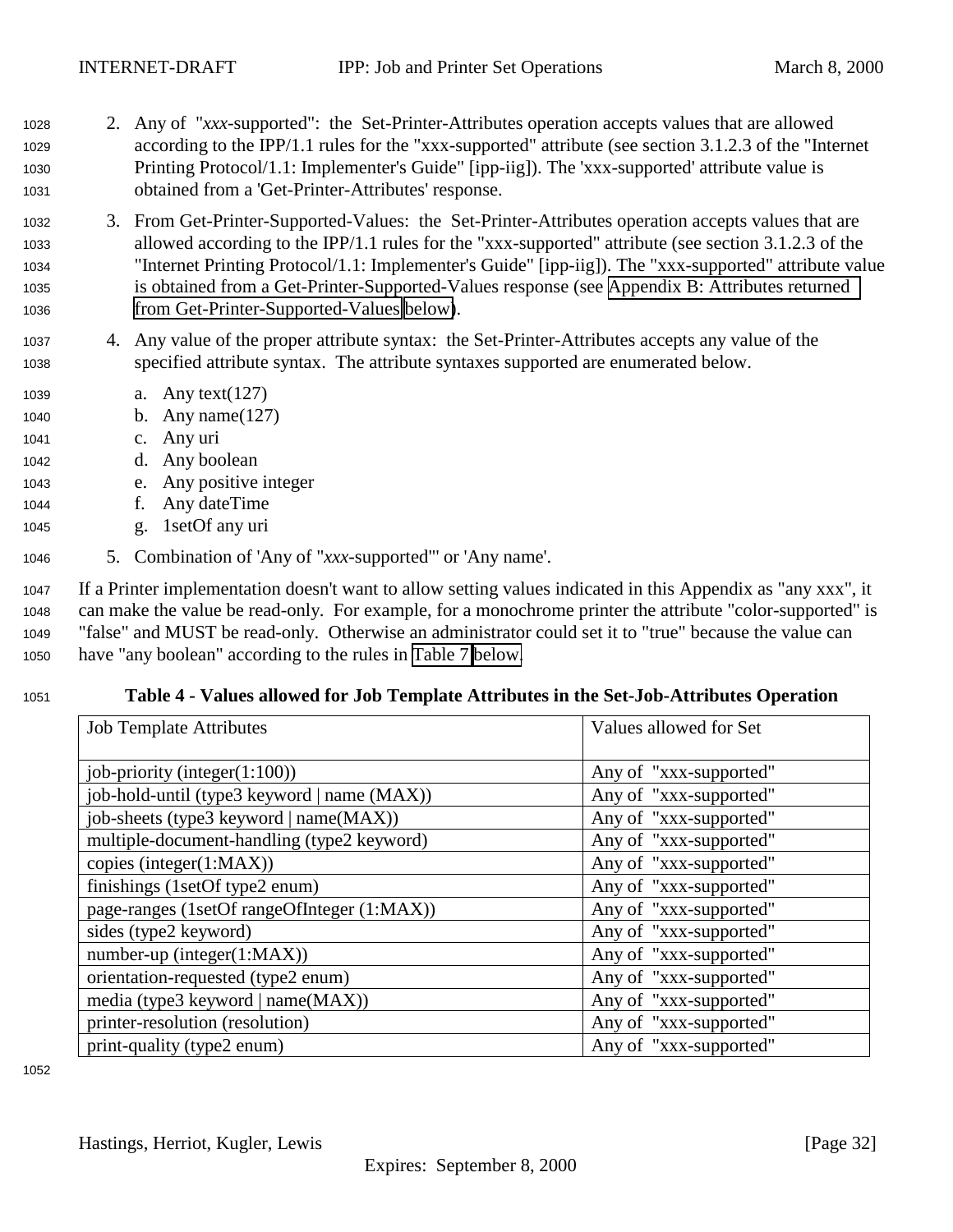# <span id="page-32-0"></span><sup>1053</sup> **Table 5 - Values allowed for Job Description Attributes in the Set-Job-Attributes Operation**

| <b>Job Description Attributes</b>               | Values allowed for Set |
|-------------------------------------------------|------------------------|
| job-uri (uri)                                   | <b>READ-ONLY</b>       |
| job-id (integer(1:MAX))                         | <b>READ-ONLY</b>       |
| job-printer-uri (uri)                           | <b>READ-ONLY</b>       |
| job-more-info (uri)                             | <b>READ-ONLY</b>       |
| job-name (name(MAX))                            | Any name(MAX)          |
| job-originating-user-name (name(MAX))           | <b>READ-ONLY</b>       |
| job-state (type1 enum)                          | <b>READ-ONLY</b>       |
| job-state-reasons (1setOf type2 keyword)        | <b>READ-ONLY</b>       |
| job-state-message (text(MAX))                   | <b>READ-ONLY</b>       |
| job-detailed-status-messages (1setOf text(MAX)) | <b>READ-ONLY</b>       |
| job-document-access-errors (1setOf text(MAX))   | <b>READ-ONLY</b>       |
| number-of-documents (integer(0:MAX))            | <b>READ-ONLY</b>       |
| output-device-assigned (name(127))              | <b>READ-ONLY</b>       |
| time-at-creation (integer(MIN:MAX))             | <b>READ-ONLY</b>       |
| time-at-processing (integer(MIN:MAX))           | <b>READ-ONLY</b>       |
| time-at-completed (integer(MIN:MAX))            | <b>READ-ONLY</b>       |
| job-printer-up-time (integer(1:MAX))            | <b>READ-ONLY</b>       |
| date-time-at-creation (dateTime)                | <b>READ-ONLY</b>       |
| date-time-at-processing (dateTime)              | <b>READ-ONLY</b>       |
| date-time-at-completed (dateTime)               | <b>READ-ONLY</b>       |
| number-of-intervening-jobs (integer(0:MAX))     | <b>READ-ONLY</b>       |
| job-message-from-operator (text(127))           | Any text $(127)$       |
| job-k-octets (integer(0:MAX))                   | <b>READ-ONLY</b>       |
| job-impressions (integer(0:MAX))                | <b>READ-ONLY</b>       |
| job-media-sheets (integer(0:MAX))               | <b>READ-ONLY</b>       |
| job-k-octets-processed (integer(0:MAX))         | <b>READ-ONLY</b>       |
| job-impressions-completed (integer(0:MAX))      | <b>READ-ONLY</b>       |
| job-media-sheets-completed (integer(0:MAX))     | <b>READ-ONLY</b>       |
| attributes-charset (charset)                    | <b>READ-ONLY</b>       |
| attributes-natural-language (naturalLanguage)   | <b>READ-ONLY</b>       |

1054

# <sup>1055</sup> **Table 6 - Values allowed for Printer Job Template Attributes in the Set-Printer-Attributes Operation**

| <b>Printer Job Template Attributes</b>              | Values allowed for Set |
|-----------------------------------------------------|------------------------|
| job-priority-default (integer $(1:100)$ )           | Any of "xxx-supported" |
| job-hold-until-default (type3 keyword   name (MAX)) | Any of "xxx-supported" |
| job-sheets-default (type3 keyword   name(MAX))      | Any of "xxx-supported" |
| multiple-document-handling-default (type2 keyword)  | Any of "xxx-supported" |
| copies-default (integer(1:MAX))                     | Any of "xxx-supported" |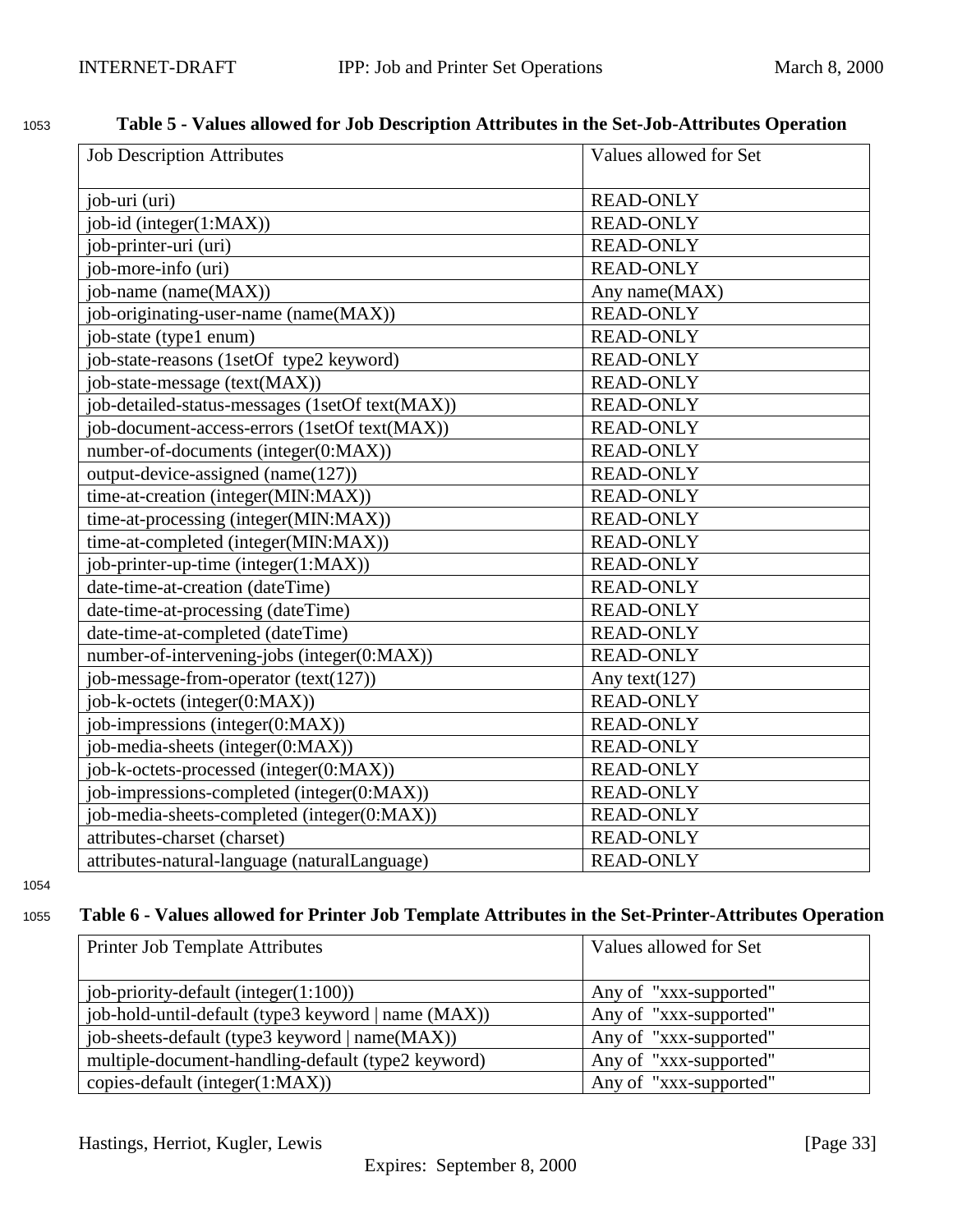<span id="page-33-0"></span>

| Printer Job Template Attributes                               | Values allowed for Set            |
|---------------------------------------------------------------|-----------------------------------|
| finishings-default (1setOf type2 enum)                        | Any of "xxx-supported"            |
| sides-default (type2 keyword)                                 | Any of "xxx-supported"            |
| number-up-default (integer(1:MAX))                            | Any of "xxx-supported"            |
| orientation-requested-default (type2 enum)                    | Any of "xxx-supported"            |
| media-default (type3 keyword   name(MAX))                     | Any of "xxx-supported"            |
| printer-resolution-default (resolution)                       | Any of "xxx-supported"            |
| print-quality-default (type2 enum)                            | Any of "xxx-supported"            |
| job-priority-supported (integer(1:100))                       | From Get-Printer-Supported-Values |
| job-hold-until-supported (1setOf(type3 keyword   name (MAX))) | From Get-Printer-Supported-Values |
| job-sheets-supported (1setOf(type3 keyword   name(MAX)))      | From Get-Printer-Supported-Values |
| multiple-document-handling-supported (1setOf type2 keyword)   | From Get-Printer-Supported-Values |
| copies-supported (rangeOfInteger(1:MAX))                      | From Get-Printer-Supported-Values |
| finishings-supported (1setOf type2 enum)                      | From Get-Printer-Supported-Values |
| page-ranges-supported (boolean)                               | From Get-Printer-Supported-Values |
| sides-supported (1setOf type2 keyword)                        | From Get-Printer-Supported-Values |
| number-up-supported (1setOf (integer(1:MAX))                  | From Get-Printer-Supported-Values |
| rangeOfInteger(1:MAX)))                                       |                                   |
| orientation-requested-supported (1setOf type2 enum)           | From Get-Printer-Supported-Values |
| media-supported (1setOf (type3 keyword   name(MAX)))          | From Get-Printer-Supported-Values |
| printer-resolution-supported (1setOf resolution)              | From Get-Printer-Supported-Values |
| print-quality-supported (1setOf type2 enum)                   | From Get-Printer-Supported-Values |
| media-ready (type3 keyword   name(MAX))                       | From Get-Printer-Supported-Values |

1056

# <sup>1057</sup> **Table 7 - Values allowed for Printer Description Attributes in the Set-Printer-Attributes Operation**

| <b>Printer Description Attributes</b>               | Values allowed for Set            |
|-----------------------------------------------------|-----------------------------------|
|                                                     |                                   |
| printer-uri-supported (1setOf uri)                  | <b>READ-ONLY</b>                  |
| uri-authentication-supported (1setOf type2 keyword) | <b>READ-ONLY</b>                  |
| uri-security-supported (1setOf type2 keyword)       | <b>READ-ONLY</b>                  |
| printer-name (name $(127)$ )                        | Any name $(127)$                  |
| printer-location (text(127))                        | Any text( $127$ )                 |
| printer-info $(text(127))$                          | Any text $(127)$                  |
| printer-more-info (uri)                             | Any uri                           |
| printer-driver-installer (uri)                      | Any uri                           |
| printer-make-and-model (text(127))                  | Any text $(127)$                  |
| printer-more-info-manufacturer (uri)                | Any uri                           |
| printer-state (type1 enum)                          | <b>READ-ONLY</b>                  |
| printer-state-reasons (1setOf type2 keyword)        | <b>READ-ONLY</b>                  |
| printer-state-message (text(MAX))                   | <b>READ-ONLY</b>                  |
| ipp-versions-supported (1setOf type2 keyword)       | From Get-Printer-Supported-Values |
| operations-supported (1setOf type2 enum)            | From Get-Printer-Supported-Values |

Hastings, Herriot, Kugler, Lewis [Page 34]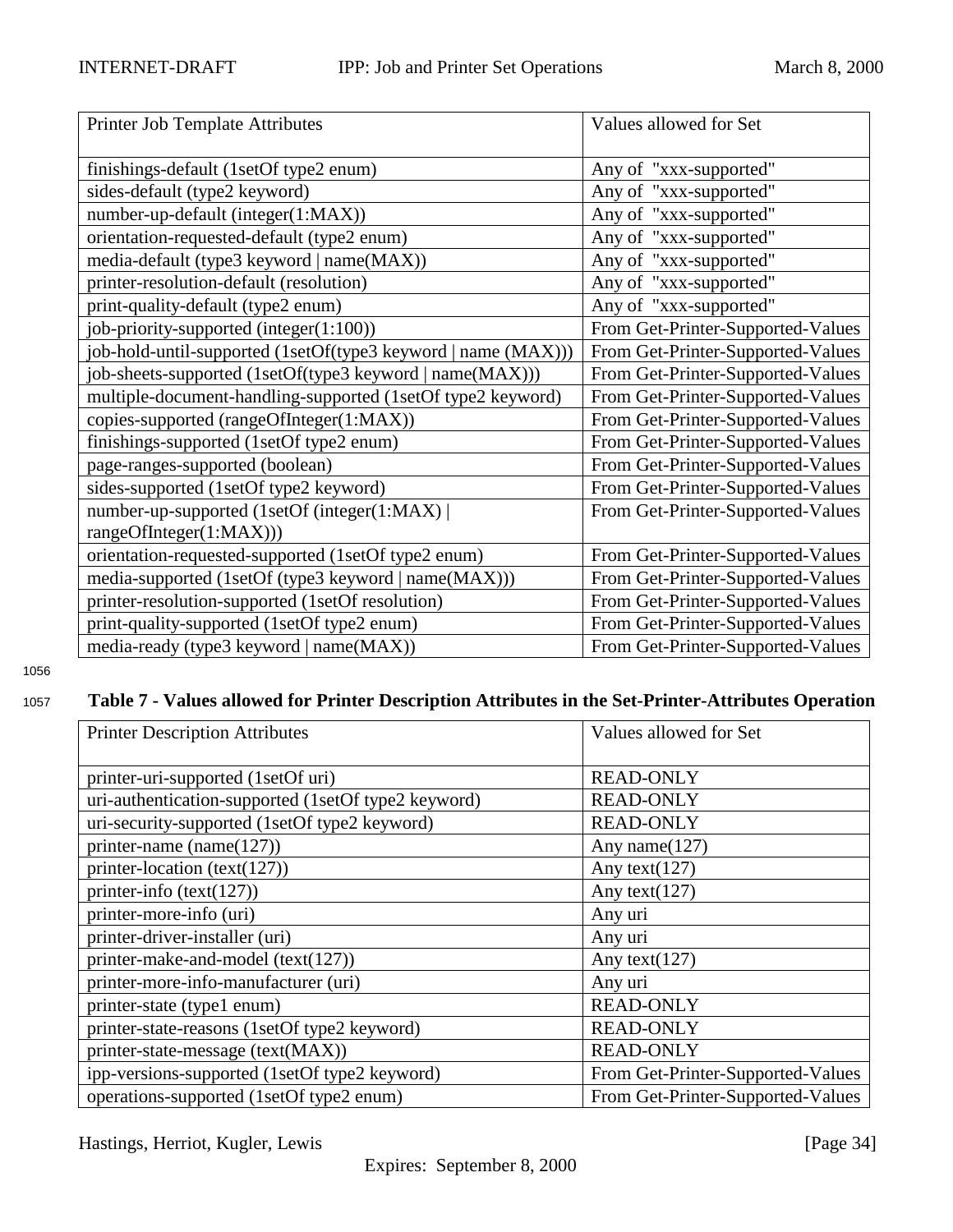<span id="page-34-0"></span>

| <b>Printer Description Attributes</b>                         | Values allowed for Set            |
|---------------------------------------------------------------|-----------------------------------|
| multiple-document-jobs-supported (boolean)                    | From Get-Printer-Supported-Values |
| charset-configured (charset)                                  | Any of "xxx-supported"            |
| charset-supported (1setOf charset)                            | From Get-Printer-Supported-Values |
| natural-language-configured (naturalLanguage)                 | Any of "xxx-supported", use       |
|                                                               | generated-natural-language-       |
|                                                               | supported                         |
| generated-natural-language-supported (1setOf naturalLanguage) | From Get-Printer-Supported-Values |
| document-format-default (mimeMediaType)                       | Any of "xxx-supported"            |
| document-format-supported (1setOf mimeMediaType)              | From Get-Printer-Supported-Values |
| printer-is-accepting-jobs (boolean)                           | <b>READ-ONLY</b>                  |
| queued-job-count (integer(0:MAX))                             | <b>READ-ONLY</b>                  |
| printer-message-from-operator (text(127))                     | Any text $(127)$                  |
| color-supported (boolean)                                     | From Get-Printer-Supported-Values |
| reference-uri-schemes-supported (1setOf uriScheme)            | From Get-Printer-Supported-Values |
| pdl-override-supported (type2 keyword)                        | From Get-Printer-Supported-Values |
| printer-up-time (integer(1:MAX))                              | <b>READ-ONLY</b>                  |
| printer-current-time (dateTime)                               | Any dateTime **                   |
| multiple-operation-time-out (integer(1:MAX))                  | any positive integer              |
| compression-supported (1setOf type3 keyword)                  | From Get-Printer-Supported-Values |
| job-k-octets-supported (rangeOfInteger(0:MAX))                | From Get-Printer-Supported-Values |
| job-impressions-supported (rangeOfInteger(0:MAX))             | From Get-Printer-Supported-Values |
| job-media-sheets-supported (rangeOfInteger(0:MAX))            | From Get-Printer-Supported-Values |
| pages-per-minute (integer(0:MAX))                             | <b>READ-ONLY</b>                  |
| pages-per-minute-color (integer(0:MAX))                       | <b>READ-ONLY</b>                  |
| printer-settable-attributes-supported (1setOf type2 keyword)  | From Get-Printer-Supported-Values |
| job-settable-attributes-supported (1setOf type2 keyword)      | From Get-Printer-Supported-Values |
| document-format-varying-attributes (1setOf type2 keyword)     | <b>READ-ONLY</b>                  |
| printer-message-time (integer(MIN:MAX))                       | <b>READ-ONLY</b>                  |
| printer-message-date-time(dateTime)                           | <b>READ-ONLY</b>                  |

1058

<sup>1059</sup> \*\* - The "printer-current-time" (dateTime) attribute is settable in order to allow an administrator to correct <sup>1060</sup> an incorrect dateTime or time zone.

# <sup>1061</sup> **17 Appendix B: Attributes returned from Get-Printer-Supported-Values**

 This Appendix is a normative part of this document and lists all the attributes that are possible for an implementation to return in a Get-Printer-Supported-Values response, i.e., all the "xxx-supported" attributes that can be supplied in a Set-Printer-Attributes request. READ-ONLY attributes MUST NOT be returned in a Get-Printer-Supported-Values response and are indicated in the tables as "READ-ONLY - MUST NOT be returned."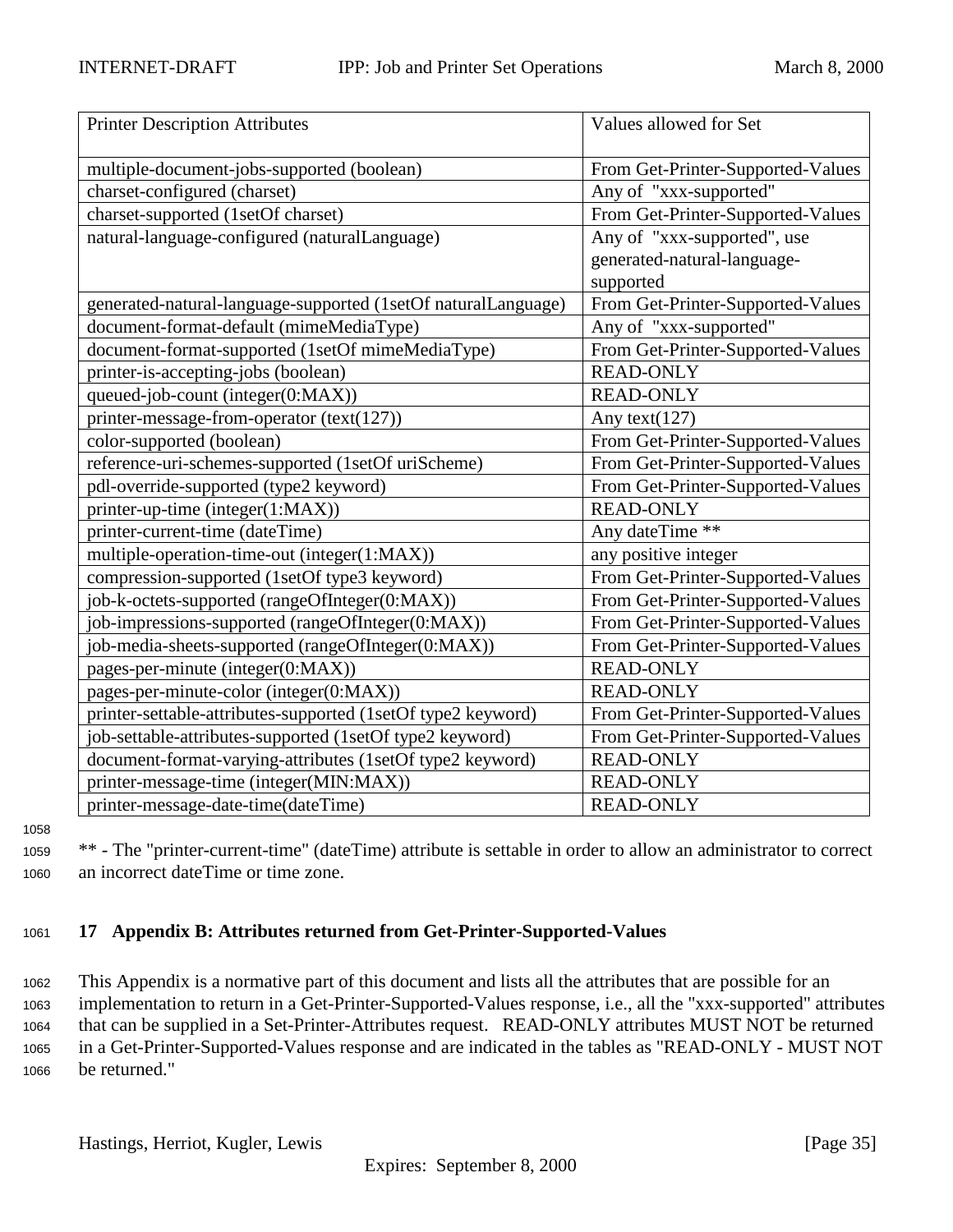<span id="page-35-0"></span><sup>1067</sup> For the following attributes, the value allowed by the Set-Printer-Attributes operation MUST be a single <sup>1068</sup> integer value in the range specified by the value returned by the Get-Printer-Supported-Values operation.

# <sup>1069</sup> **Table 8 - Printer Job Template Attributes returned from Get-Printer-Supported-Values**

| Printer Job Template Attributes             | <b>Values Returned</b>   |
|---------------------------------------------|--------------------------|
| job-priority-supported (integer $(1:100)$ ) | rangeOfInteger $(1:100)$ |

1070

<sup>1071</sup> For the following attributes, the value allowed by the Set-Printer-Attributes operation MUST be a single <sup>1072</sup> rangeOfInteger value whose bounds do not exceed those of the range specified by the value returned by the <sup>1073</sup> Get-Printer-Supported-Values operation.

#### <sup>1074</sup> **Table 9 - Printer Job Template Attributes returned from Get-Printer-Supported-Values**

| <b>Printer Job Template Attributes</b>       | <b>Values Returned</b> |
|----------------------------------------------|------------------------|
| $'$ copies-supported (rangeOfInteger(1:MAX)) | rangeOfInteger(1:MAX)  |

#### 1075

<sup>1076</sup> The following table has the same criteria as the last, but is for Printer Description attributes.

#### <sup>1077</sup> **Table 10 - Printer Description Attributes returned from Get-Printer-Supported-Values**

| <b>Printer Description Attributes</b>              | Values allowed for Set |
|----------------------------------------------------|------------------------|
| job-k-octets-supported (rangeOfInteger(0:MAX))     | rangeOfInteger(0:MAX)  |
| job-impressions-supported (rangeOfInteger(0:MAX))  | rangeOfInteger(0:MAX)  |
| job-media-sheets-supported (rangeOfInteger(0:MAX)) | rangeOfInteger(0:MAX)  |

1078

 For the following attributes, the value allowed by the Set-Printer-Attributes operation MUST be one or more integers and rangeOfInteger values, such that the integer values described by these integers and rangeOfInteger is the same as or a subset of the integers described by the integers and rangeOf Integer of value returned by the Get-Printer-Supported-Values operation.

#### <sup>1083</sup> **Table 11 - Printer Job Template Attributes returned from Get-Printer-Supported-Values**

| Printer Job Template Attributes                                        | Values Returned                                          |
|------------------------------------------------------------------------|----------------------------------------------------------|
| number-up-supported (1setOf (integer(1:MAX))<br>rangeOfInteger(1:MAX)) | 1setOf (integer(1:MAX) $\vert$<br>rangeOfInteger(1:MAX)) |

1084

 For the following attributes, the value allowed by the Set-Printer-Attributes operation MUST be one or more values, where each such value matches a value returned by the Get-Printer-Supported-Values operation. A keyword, enum, boolean, charset, naturalLanguage, uriScheme, mimeMediaType or resolution value matches if it is equal. A name matches the 'any-name' out-of-band value.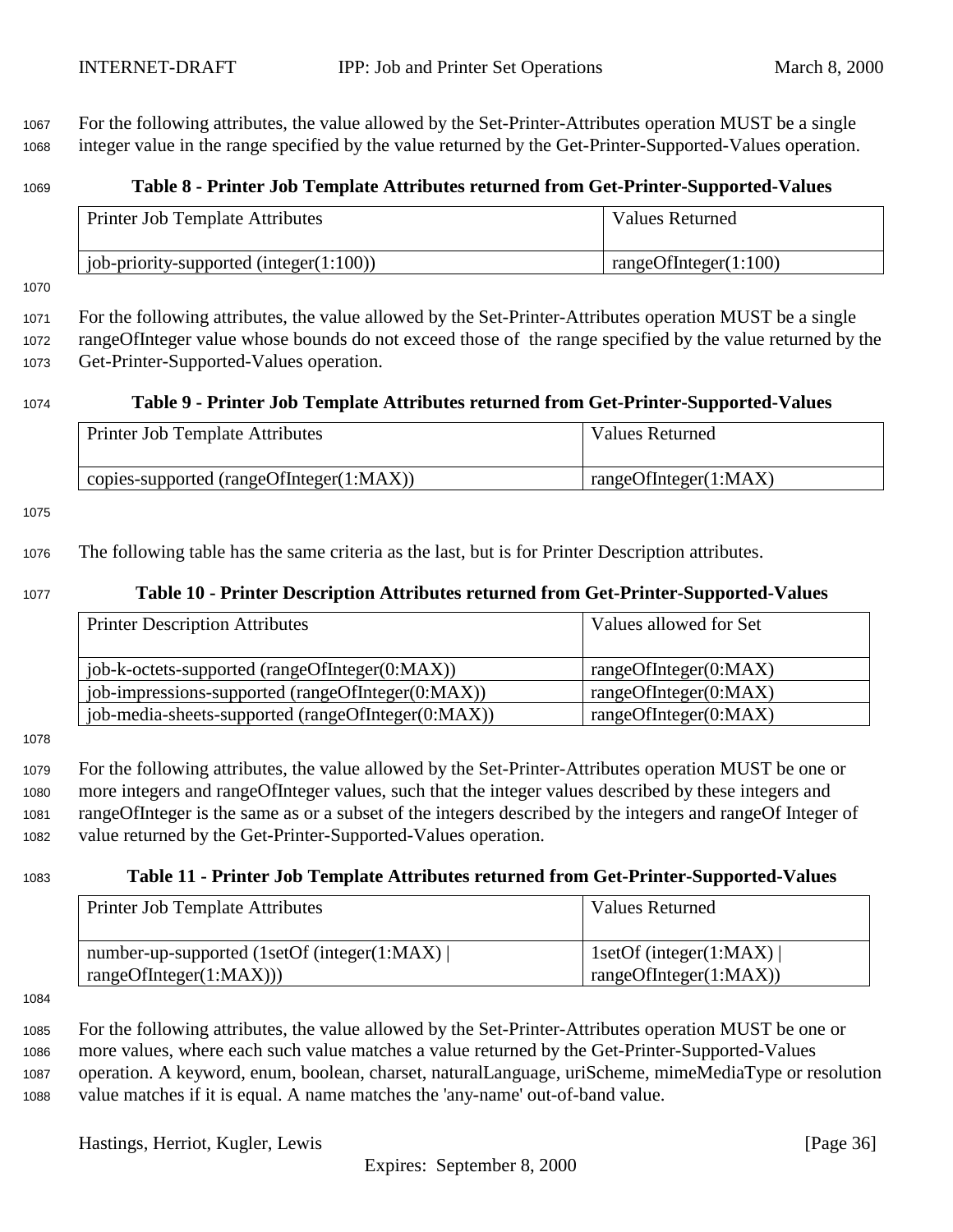# <span id="page-36-0"></span><sup>1089</sup> **Table 12 - Printer Job Template Attributes returned from Get-Printer-Supported-Values**

| Printer Job Template Attributes                               | <b>Values Returned</b>           |
|---------------------------------------------------------------|----------------------------------|
|                                                               |                                  |
| job-hold-until-supported (1setOf(type3 keyword   name (MAX))) | 1setOf(type3 keyword   any name) |
| job-sheets-supported (1setOf(type3 keyword   name(MAX)))      | 1setOf(type3 keyword   any name) |
| multiple-document-handling-supported (1setOf type2 keyword)   | 1setOf type2 keyword             |
| finishings-supported (1setOf type2 enum)                      | 1setOf type2 enum                |
| page-ranges-supported (boolean)                               | 1setOf(boolean)                  |
| sides-supported (1setOf type2 keyword)                        | 1setOf type2 keyword             |
| orientation-requested-supported (1setOf type2 enum)           | 1setOf type2 enum                |
| media-supported (1setOf (type3 keyword   name(MAX)))          | 1setOf(type3 keyword   any name) |
| printer-resolution-supported (1setOf resolution)              | 1setOf resolution                |
| print-quality-supported (1setOf type2 enum)                   | 1setOf type2 enum                |

1090

# <sup>1091</sup> The following table has the same criteria as the last, but is for Printer Description attributes.

#### <sup>1092</sup> **Table 13 - Printer Description Attributes returned from Get-Printer-Supported-Values**

| <b>Printer Description Attributes</b>                         | Values allowed for Set  |
|---------------------------------------------------------------|-------------------------|
| printer-uri-supported (1setOf uri)                            | READ-ONLY - MUST NOT be |
|                                                               | returned                |
| uri-authentication-supported (1setOf type2 keyword)           | READ-ONLY - MUST NOT be |
|                                                               | returned                |
| uri-security-supported (1setOf type2 keyword)                 | READ-ONLY - MUST NOT be |
|                                                               | returned                |
| xri-authentication-supported (1setOf type2 keyword) **        | 1setOf type2 keyword    |
| xri-security-supported (1setOf type2 keyword) **              | 1setOf type2 keyword    |
| ipp-versions-supported (1setOf type2 keyword)                 | 1setOf type2 keyword    |
| operations-supported (1setOf type2 enum)                      | 1setOf type2 keyword    |
| multiple-document-jobs-supported (boolean)                    | 1setOf boolean          |
| charset-supported (1setOf charset)                            | 1setOf charset          |
| generated-natural-language-supported (1setOf naturalLanguage) | 1setOf naturalLanguage  |
| document-format-supported (1setOf mimeMediaType)              | 1setOf mimeMediaType    |
| color-supported (boolean)                                     | 1setOf boolean          |
| reference-uri-schemes-supported (1setOf uriScheme)            | 1setOf uriScheme        |
| compression-supported (1setOf type3 keyword)                  | 1setOf type3 keyword    |
| printer-settable-attributes-supported (1setOf type2 keyword)  | 1setOf type2 keyword    |
| job-settable-attributes-supported (1setOf type2 keyword)      | 1setOf type2 keyword    |

<sup>1093</sup> \*\* Note: there is no corresponding "xri-authentication-supported" (1setOf type2 keyword) and "xri-<sup>1094</sup> security-supported" (1setOf type2 keyword) Printer Description attributes that can be queried using the Get-<sup>1095</sup> Printer-Attributes operation. Instead, the client queries either: (1) the three "printer-uri-supported" (uri),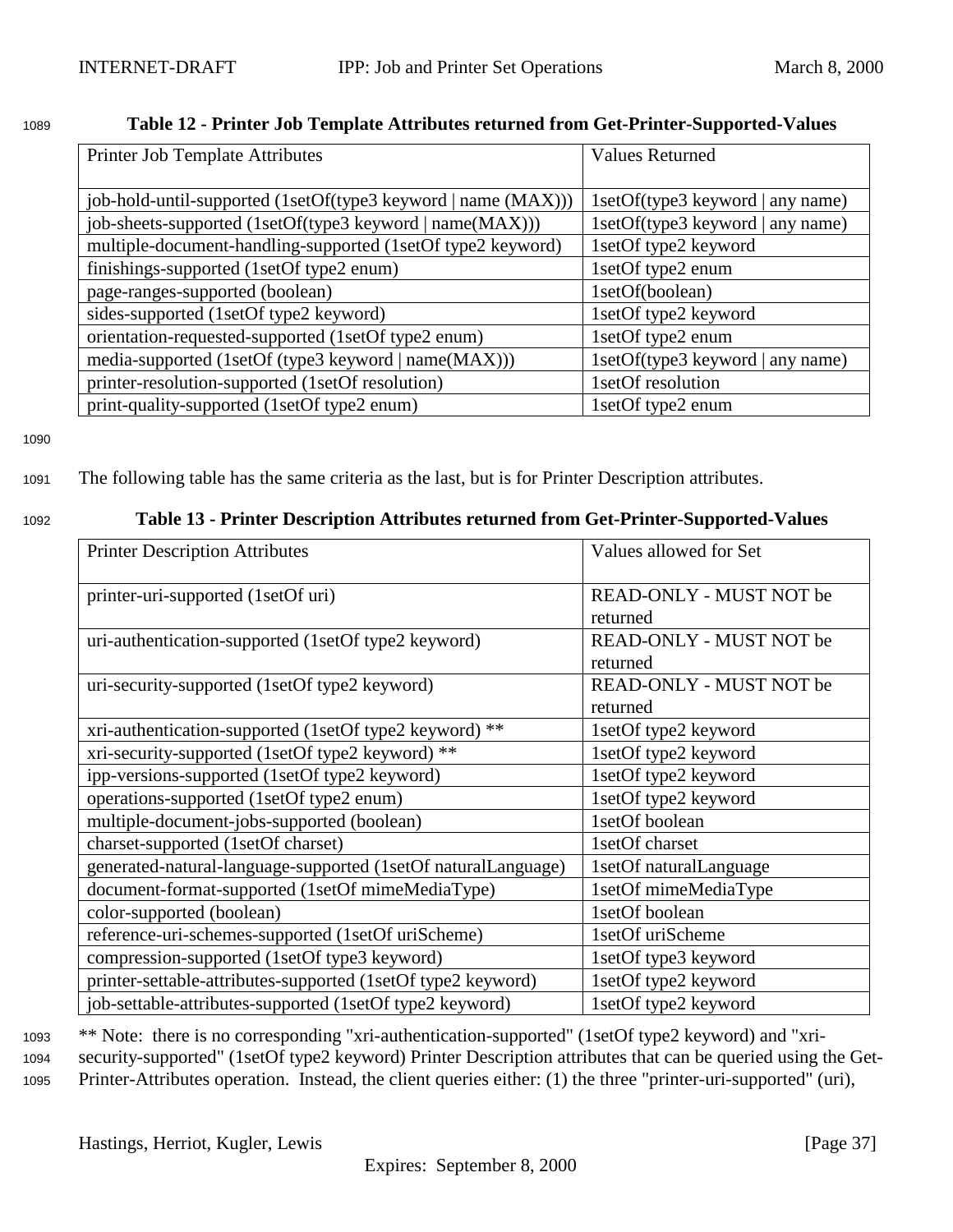<span id="page-37-0"></span> "uri-authentication-supported" (1setOf type2 keyword) and "uri-security-supported" (1setOf type2 keyword) attributes or (2) the single "priner-xri-supported" (1setOf collection) attribute.

 For the following attributes, the value allowed by the Set-Printer-Attributes operation MUST be a single value that matches one of the values returned by the Get-Printer-Supported-Values operation. A keyword, enum, boolean, charset, naturalLanguage, uriScheme, mimeMediaType or resolution value matches if it is equal. A name matches the 'any-name' out-of-band value.

# **Table 14 - Printer Description Attributes returned from Get-Printer-Supported-Values** Printer Description Attributes Values allowed for Set pdl-override-supported (type2 keyword) 1 setOf type2 keyword For the following attributes, the Set-Printer-Attributes operation MUST NOT return a value. The IPP Model document [ipp-mod] document specifies the allowed values. **Table 15 - Printer Description Attributes returned from Get-Printer-Supported-Values** Printer Description Attributes Values allowed for Set printer-uri-supported (1setOf uri) any uri

#### **18 Appendix C: Full Copyright Statement**

#### Copyright (C) The Internet Society (1998,1999). All Rights Reserved

 This document and translations of it may be copied and furnished to others, and derivative works that comment on or otherwise explain it or assist in its implementation may be prepared, copied, published and distributed, in whole or in part, without restriction of any kind, provided that the above copyright notice and this paragraph are included on all such copies and derivative works. However, this document itself may not be modified in any way, such as by removing the copyright notice or references to the Internet Society or other Internet organizations, except as needed for the purpose of developing Internet standards in which case the procedures for copyrights defined in the Internet Standards process must be followed, or as required to translate it into languages other than English.

- The limited permissions granted above are perpetual and will not be revoked by the Internet Society or its successors or assigns.
- This document and the information contained herein is provided on an "AS IS" basis and THE INTERNET SOCIETY AND THE INTERNET ENGINEERING TASK FORCE DISCLAIMS ALL WARRANTIES, EXPRESS OR IMPLIED, INCLUDING BUT NOT LIMITED TO ANY WARRANTY THAT THE USE